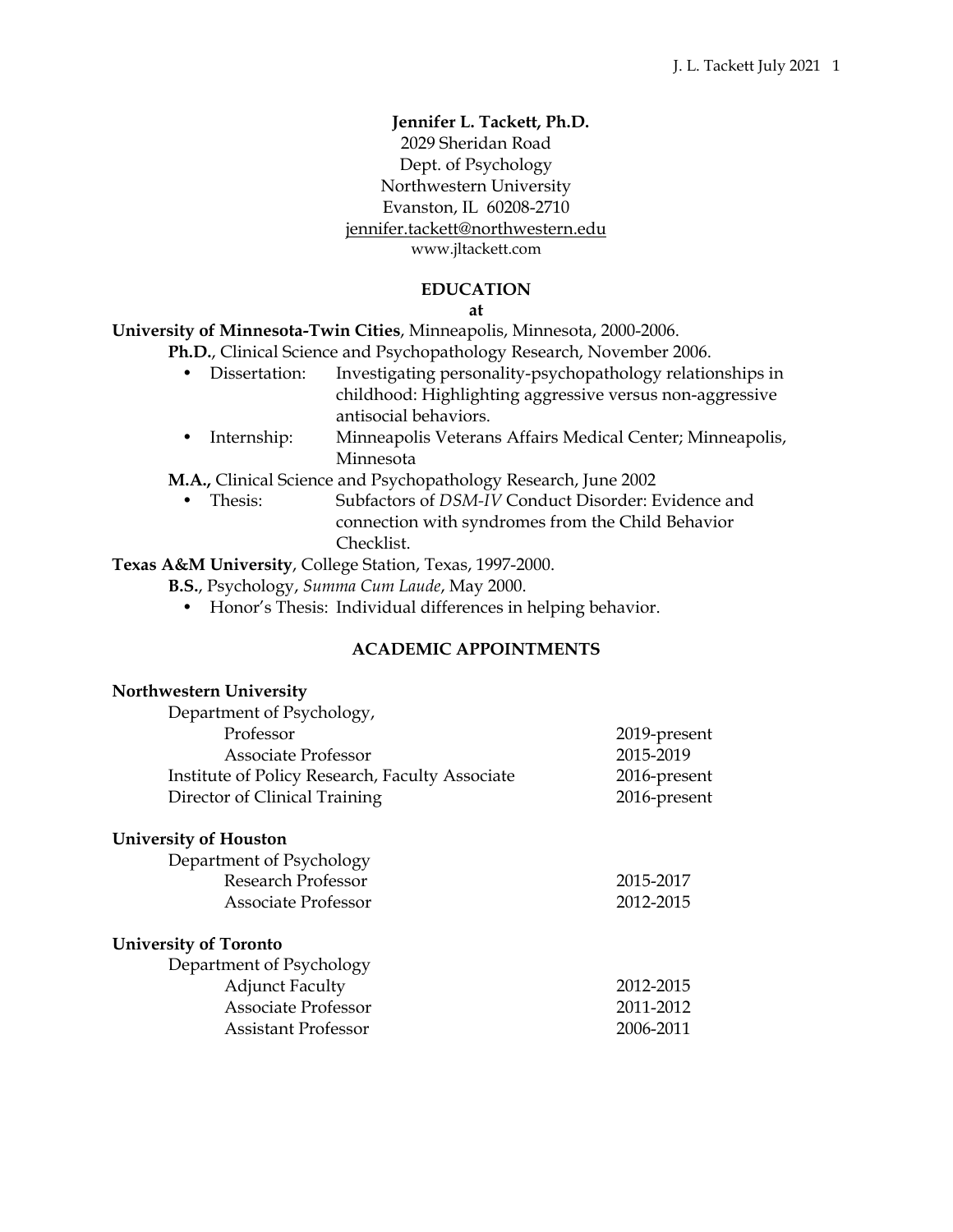### **PUBLICATIONS**

171. Berenbaum, H., Washburn, J. J., Sbarra, D., Reardon, K. W., Schuler, T., Teachman, B. A., Hollon, S. D., Atkins, M. S., Hamilton, J. L., Hetrick, W. P., **Tackett, J. L.**, Cody, M. W., Klepac, R. K., & Lee, S. S. Accelerating the rate of progress in reducing mental health burdens: Recommendations for training the next generation of clinical psychologists. *Clinical Psychology: Science and Practice, 28,* 107-123. Preprint: https://psyarxiv.com/crb8q/

170. Brandes, C.M.\*\*, Kushner, S.C., Herzhoff, K., & **Tackett, J.L.** (in press). Facetlevel personality development in the transition to adolescence: Maturity, disruption, and gender differences. *Journal of Personality and Social Psychology*. Preprint:<https://psyarxiv.com/5a34k>

169. Shields, A.N.\*\*, Brandes, C.M.\*\*, Reardon, K.W.\*\*, España, R.A.\*\*, & **Tackett, J.L.** (in press). Do testosterone and cortisol jointly relate to adolescent dominance? A pre-registered multi-method interrogation of the dual-hormone hypothesis. *Adaptive Human Behavior and Physiology.* <https://doi.org./10.1007/s40750-021-00167-3>

168. Brandes, C. M.\*\*, Reardon, K. W., Shields, A. N.\*\*, & **Tackett, J. L**. (in press). Towards construct validity of relational aggression: An examination of the Children's Social Behavior Scale. *Psychological Assessment.*

167. Sundin, Z. W., Chopik, W. J., Welker, K. M., Ascigil, E., Brandes, C. M., Chin, K. A., Ketay, S., Knight, E. L., Kordsmeyer, T. L., McLarney-Vesotski, A. R., Prasad, S., Reese, Z. A., Roy, A. R. K., Sim, L., Stern, J., Carré, J. M., Edelstein, R. S., Mehta, P. H., Penke, L., Slatcher, R. B., & **Tackett, J. L.** (in press). Estimating the association between Big Five personality traits, testosterone, and cortisol. *Adaptive Human Behavior and Physiology*. <https://doi.org/10.1007/s40750-020-00159-9>

166. Grahek, I., Schaller, M., & **Tackett, J. L.** (in press). Anatomy of a psychological theory: Integrating construct validation and computational modeling methods to advance theorizing. *Perspectives on Psychological Science.*

165. Forbes, M. K., Greene, A. L., Levin-Aspenson, H. F., Watts, A. L., Hallquist, M., Lahey, B. B., Markon, K. E., Patrick, C. J., **Tackett, J. L.**, Waldman, I. D., Wright, A. G. C., Caspi, A., Ivanova, M., Kotov, R., Samuel, D. B., Eaton, N. R., & Krueger, R. F. (in press). Three recommendations based on a comparison of the reliability and validity of the predominant models used in research on the empirical structure of psychopathology. *Journal of Abnormal Psychology*.

164. Colin G. DeYoung, Michael Chmielewski, Lee Anna Clark, David M Condon, Roman Kotov, Robert F. Krueger, Donald R. Lynam, Kristian E. Markon, Joshua D. Miller, Stephanie N. Mullins-Sweatt, Douglas B. Samuel, Martin Sellbom, Susan C. South, Katherine M. Thomas, David Watson, Ashley L. Watts, Thomas A. Widiger, Aidan G. C. Wright, The HiTOP Normal Personality Workgroup consists of M. Chmielewski, L. A. Clark, D. M. Condon, C. G. DeYoung, R. Kotov, R. F. Krueger, D. R. Lynam, K. E. Markon, J. D. Miller, S. N. Mullins-Sweatt, D. B. Samuel, M. Sellbom, S. C. South, K. Stanton, **J. L. Tackett**, K. M. Thomas, D. Watson, A. L.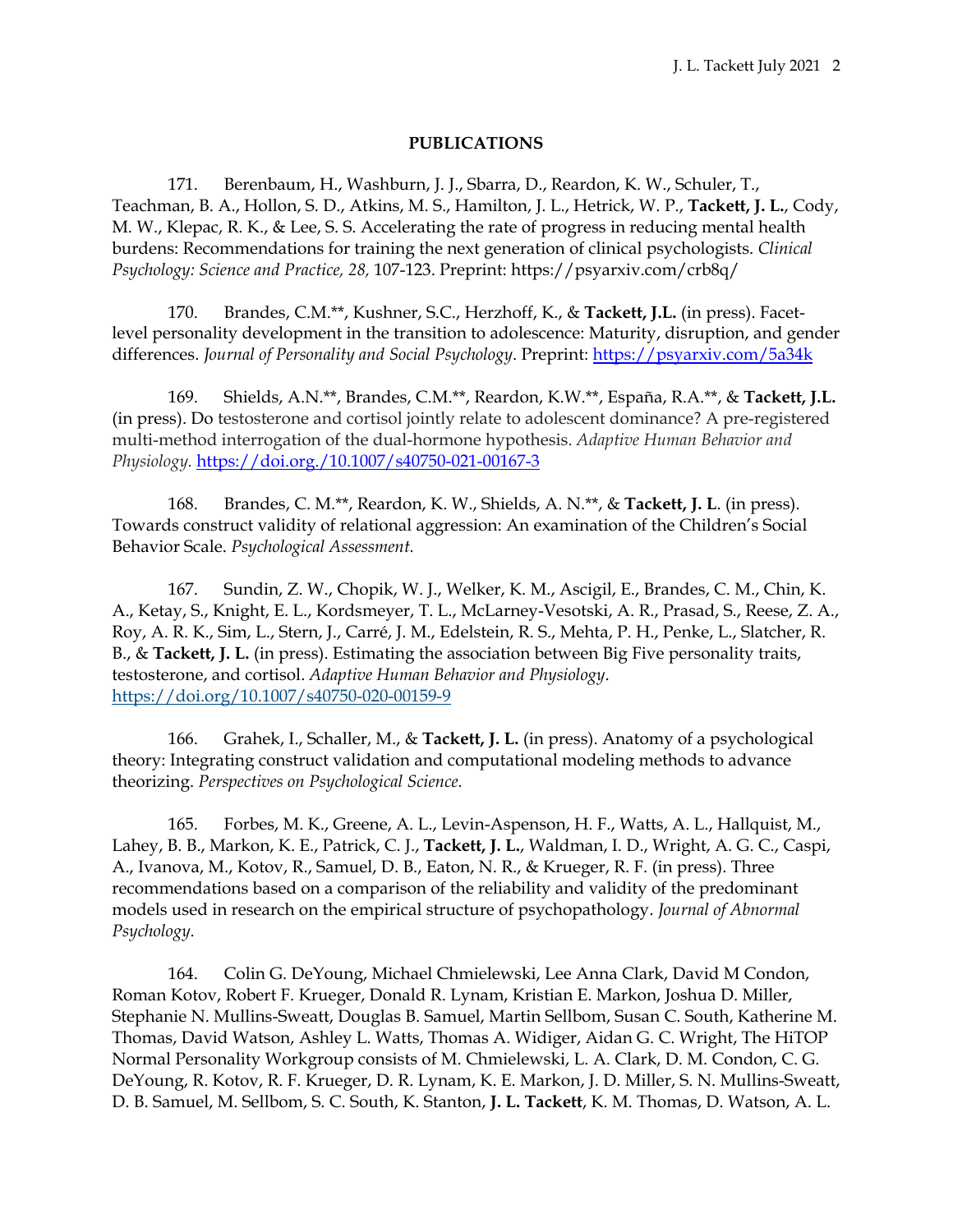Watts, T. A. Widiger, and A. G. C. Wright. (in press). The distinction between symptoms and traits in the Hierarchical Taxonomy of Psychopathology (HiTOP). *Journal of Personality.*

163. Krueger, R.F., Hobbs, K.A., Conway, C.C., Dick, D.M., Dretsch, M.N., Eaton, N.R., Forbes, M.K., Forbush, K.T., Keyes, K.M., Latzman, R.D., Michelini, G. Patrick, C.J., Sellbom, M., Slade, T., South, S.C., Sunderland, M., **Tackett, J.L.**, Waldman, I., Waszczuk, M.A., Wright, A.G.C., Zald, D.H., Watson, D., Kotov, R., & HiTOP Utility Workgroup. (in press). Validity and Utility of Hierarchical Taxonomy of Psychopathology (HiTOP): II. Externalizing Superspectrum. *World Psychiatry.*

162. Shields, A.N.\*\*, Oltmanns, T.O., Boudreaux, M.J., Paul, S.E., Bogdan, R., & **Tackett, J.L.** (in press). The impact of personality pathology two generations later: Evidence from the StLouis Personality and Intergenerational Network study. *Clinical Psychological Science*.

161. Brandes, C. M.\*\*, Reardon, K. W.\*\*, Shields, A. N.\*\*, & **Tackett, J. L.** (2021). Towards construct validity of relational aggression. *Multivariate Behavioral Research, 56,* 161-162*.*  [Abstract]. <https://doi.org/10.1080/00273171.2020.1857676>

160. Krueger, R. F., Kotov, R., Watson, D., Forbes, M. K., Eaton, N. R., Ruggero, C. J., ... & Zimmermann, J. (2021). Les progrès dans la réalisation de la classification quantitative de la psychopathologie. *Annales Médico-psychologiques, revue psychiatrique, 179,* 95-106.

159. Shields, A.N.\*\*, Giljen, M.\*\*, España, R.A.\*\*, & **Tackett, J.L.** (2021). The p-factor and dimensional structural models of youth psychopathology. *Current Opinion in Psychology, 37,* 21-25. [https://doi.org/10.1016/j.copsyc.2020.06.005](https://doi-org.turing.library.northwestern.edu/10.1016/j.copsyc.2020.06.005)

158. **Tackett, J. L.,**& Mullins-Sweatt, S. (2021). Personality and psychopathology. In O. John & R. Robins (Eds.), *Handbook of Personality*. Guilford.

157. Van den Akker, A. L., Briley, D. A., Grotzinger, A. D., Tackett, J. L., Tucker-Drob, E. M., & Harden, K. P. (2021). Adolescent Big Five personality and pubertal development: Pubertal hormone concentrations and self-reported pubertal status. *Developmental Psychology, 57*(1), 60–72. [https://doi.org/10.1037/dev0001135](https://psycnet.apa.org/doi/10.1037/dev0001135)

156. Reardon, K. W.\*\*, Herzhoff, K.\*\*, Smack, A. J.\*\*, & **Tackett, J. L.** (2020). Relational aggression and narcissistic traits: How youth personality pathology informs aggressive behavior. *Journal of Personality Disorders, 34,* 46-63. [https://doi.org/10.1521/pedi\\_2019\\_33\\_450](https://doi.org/10.1521/pedi_2019_33_450)

155. **Tackett, J.L.,** Brandes\*\*, C.M., Dworak, E.M., & Shields, A.N.\*\* (2020). Bringing the (pre)registration revolution to graduate training. *Canadian Psychology, 61,* 299-309. [https://doi.org/10.1037/cap0000221](https://psycnet.apa.org/doi/10.1037/cap0000221)

154. Latzman, R.D., DeYoung, C.G., & **HiTOP** (2020). Using empirically-derived dimensional phenotypes to accelerate clinical neuroscience: The Hierarchical Taxonomy of Psychopathology (HiTOP) framework. *Neuropsychopharmacology, 45,* 1083-1085.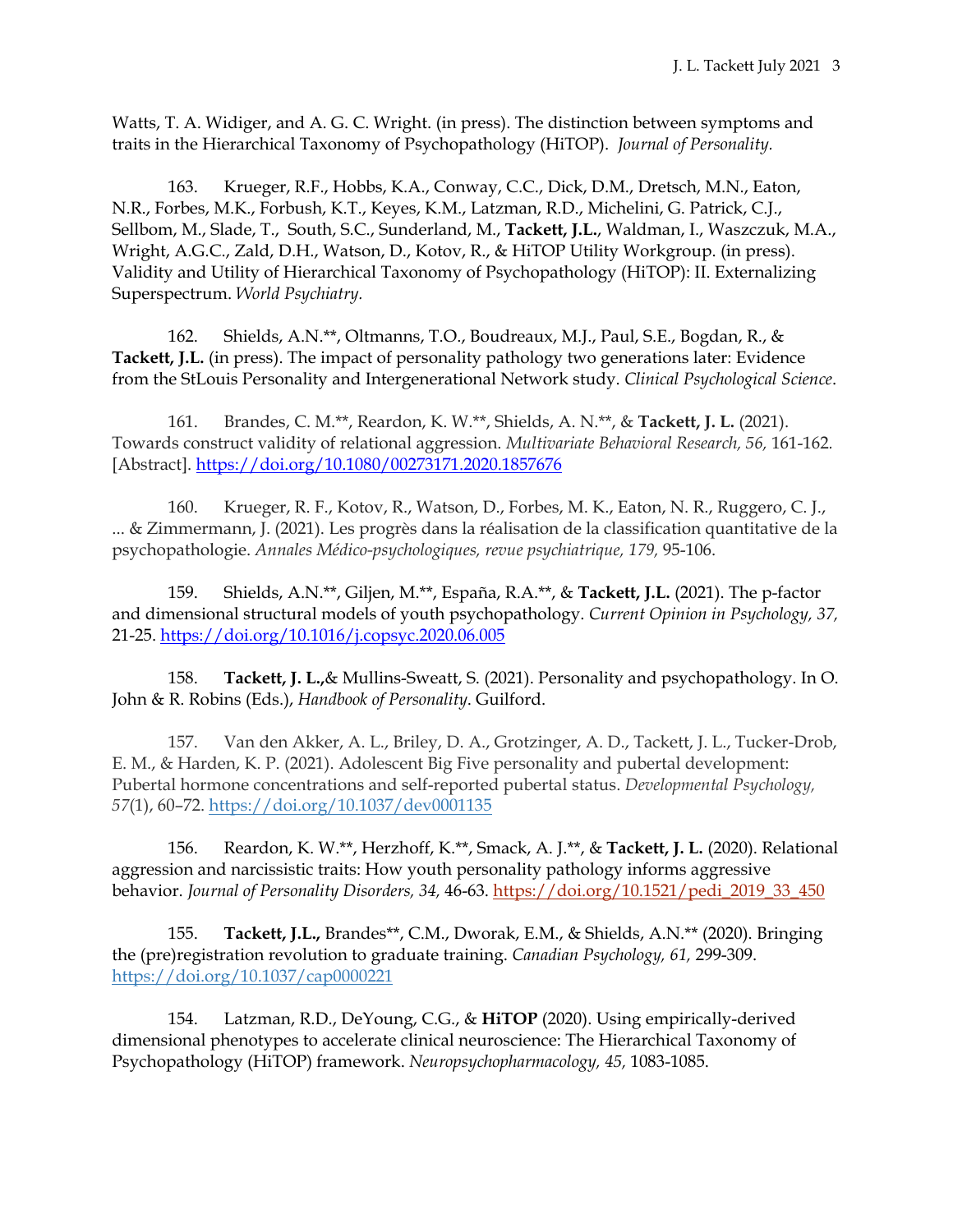153. Harden, K. P., Engelhardt, L. E., Mann, F. D., Patterson, M. W., Grotzinger, A. D., Savicki, S. L., Thibodeaux, M. L., Freis, S. M., **Tackett, J. L.**, Church, J. A., & Tucker-Drob, E. M. (2020). Genetic associations between executive functions and a general factor of psychopathology. *Journal of the American Academy of Child & Adolescent Psychiatry, 59,* 749-758.

152. Oswald, F. L., & **Tackett, J. L.** (2020). Multilevel modeling and meta-analysis: Epilogue to the invited forums. *Advances in Methods and Practices in Psychological Science, 3,* 138- 140.

151. Moore, T. M., Kaczkurkin, A. N., Durham, E. L., Jeong, H. J., McDowell, M. G., Dupont, R. M., Applegate, B., **Tackett, J. L.**, Cardenas-Iniguez, C., Kardan, O., Akcelik, G. N., Stier, A. J., Rosenberg, M. D., Hedeker, D., Berman, M. G., & Lahey. B. B. (2020). Criterion validity and relationships between alternative hierarchical dimensional models of general and specific psychopathology. *Journal of Abnormal Psychology*. doi: https://doi.org/10.1101/2020.04.27.064303

150. Perkins, E. R., Joyner, K. J., Patrick, C. J., Bartholow, B. D., Latzman, R. D., DeYoung, C. G., Kotov, R., Reininghaus, U., Cooper, S. E., Afzali, M. H., Docherty, A. R., Dretsch, M. N., Eaton, N. R., Goghari, V. M., Haltigan, J. D., Krueger, R. F., Martin, E. A., Michelini, G., Ruocco, A. C., ... Zald, D. H. (2020). Neurobiology and the Hierarchical Taxonomy of Psychopathology: Progress toward ontogenetically informed and clinically useful nosology. *Dialogues in Clinical Neuroscience, 22*(1), 51-63.

149. Waszczuk, M. A., Eaton, N. R., Krueger, R. F., Shackman, A. J., Waldman, I. D., Zald, D. H., Lahey, B. B., Patrick, C. J., Conway, C. C., Ormel, J., Hyman, S. E., Fried, E. I., Forbes, M. K., Docherty, A., Althoff, R. R., Bach, B., Chmielewski, M., DeYoung, C. G., Forbush, K. T., Hallquist, M., Hopwood, C. J., Ivanova, M., Jonas, K. G., Latzman, R. D., Markon, K. E., Mullins-Sweatt, S. N., Pincus, A. L., Reininghaus, U., South, S. C., **Tackett, J. L.**, Watson, D., Wright, A. G. C., Kotov, R. (2020). Redefining phenotypes to advance psychiatric genetics: Implications from the Hierarchical Taxonomy of Psychopathology. *Journal of Abnormal Psychology 129*(2), 143-161*.* doi: [https://doi.org/10.1037/abn0000486](https://psycnet.apa.org/doi/10.1037/abn0000486)

148. Beauchaine, T.P., & **Tackett, J.L.** (2020). Irritability as a transdiagnostic vulnerability trait: Current issues and future directions. *Behavior Therapy, 51,* 350-364. doi: <https://doi.org/10.1016/j.beth.2019.10.009>

147. Hopwood, C. J., Krueger, R. F., Watson, D., Widiger, T. A., Althoff, R. R., Ansell, E. B., Bach, B., Bagby, R. M., Bornovalova, M. A., Blais, M. A., Chmielewski, M., Cicero, D. C., Conway, C., De Clerq, B., De Fruyt, F., Docherty, A. R., Eaton, N. R., Edens, J. F., Forbes, M. K., Forbush, K. T., Hengartner, M. P., Ivanova, M. Y, Leising, D., Lukowitsky, M. R., Lynam, D. R., Markon, K. E., Miller, J. D., Morey, L. C., Mullins-Sweatt, S. N., Ormel, J. H., Patrick, C. J., Pincus, A. L., Ruggero, C., Samuel, D. B., Sellbom, M., **Tackett, J. L.,** Thomas, K. M., Trull, T. J., Vachon, D. D., Waldman, I. D., Waszczuk, M. A., Waugh, M. H., Wright, A. G. C., Yalch, M. M., Zald, D. H., & Zimmermann, J. (2020). Comment on "the challenge of transforming the diagnostic system for personality disorders". *Journal of Personality Disorders, 34*, 1-4.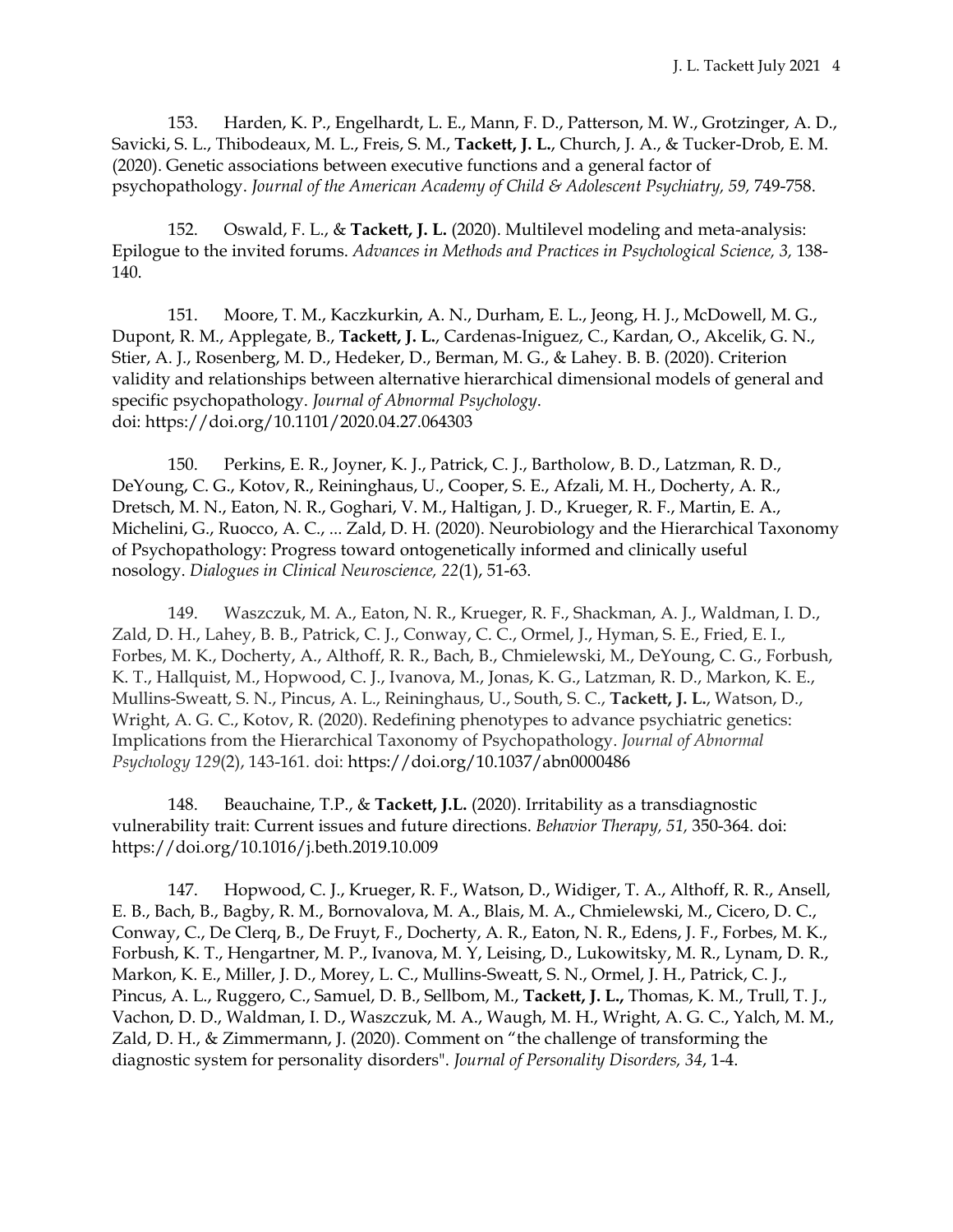146. Ruggero, C.J., Callahan, J.L., Dornbach-Bender, A., **Tackett, J.L.,** & Kotov, R. (2019). Disquiet in nosology: A primer on an emerging, empirically-based approach to classifying mental illness and implications for training. *Behavior Therapist, 42,* 208-211*.*

145. Brandes, C.M.\*\*, Reardon, K.W.\*\*, & **Tackett, J.L.** (2019). Theories of personality. In Hupp, S. & Jewell, J. (Eds.), The Encyclopedia of Child and Adolescent Development. John Wiley & Sons, Inc. Preprent: https://psyarxiv.com/tn68j

144. **Tackett, J.L.,** & Miller, J.D. (2019). Introduction to the Special Section on Increasing Replicability, Transparency, and Openness in Clinical Psychology. *Journal of Abnormal Psychology, 128*(6), 487-492. doi: http://dx.doi.org/10.1037/abn0000455

143. Ruggero, C.J., Callahan, J.L., Dornbach-Bender, A., **Tackett, J.L.,** & Kotov, R. (2019). Disquiet in nosology: A primer on an emerging, empirically-based approach to classifying mental illness and implications for training. *Behavior Therapist, 42,* 208-211*.*

142. Reardon, K.W.\*\*, Herzhoff, K.\*\*, Smack, A.J.\*\*, & **Tackett, J.L.** (2019). Relational aggression and narcissistic traits: How youth personality pathology informs aggressive behavior. *Journal of Personality Disorders 0*(0). doi: [https://doi.org/10.1521/pedi\\_2019\\_33\\_450](https://doi.org/10.1521/pedi_2019_33_450)

141. Brandes, C.M.\*\*, Herzhoff, K.\*\*, Smack, A.J.\*\*, & **Tackett, J.L.** (2019). The p factor and the n factor: Associations between the general factors of psychopathology and neuroticism in children. *Clinical Psychological Science*. doi:<https://doi.org/10.1177/2167702619859332>

140. **Tackett, J. L.,** Reardon, K. W.\*\*, Herzhoff, K.\*\*, & Kushner, S. C.\*\* (2019). Advances in child personality research and relevance for personality pathology. In D. Lynam & D. Samuel (Eds.), *Using Basic Personality Research to Inform Personality Pathology, 169-191*. Oxford: Oxford University Press.

139. Shields, A.N.\*\*, Reardon, K.W.\*\*, Brandes, C.M.\*\*, & **Tackett, J.L.** (2019). The p factor in children: Relationships with executive functions and effortful control. *Journal of Research in Personality, (82)*. doi: https://doi.org/10.1016/j.jrp.2019.103853.

138. Paul, S.E.\*\*, Boudreaux, M.J., Bondy, E., **Tackett J.L.**, Oltmanns, T.F., Bogdan R. (2019). The intergenerational transmission of childhood maltreatment: Non-specificity of maltreatment type and associations with borderline personality pathology. *Development and Psychopathology, 31*(3). doi: https://doi.org/10.1017/S095457941900066X.

137. Reardon, K. W.\*\*, Smack, A. J.\*\*, Herzhoff, K.\*\*, & **Tackett, J. L.** (2019). An *N*-Pact factor for clinical psychological research. *Journal of Abnormal Psychology, 128*(6), 496-499. http://dx.doi.org/10.1037/abn0000435.

136. Greene, A. L., Eaton, N. R., Li, K., Forbes, M. K., Krueger, R. F., Markon, K. E., Waldman, I. D., Cicero, D. C., Conway, C. C., Docherty, A. R., Fried, E. I., Ivanova, M. Y., Jonas, K. G., Latzman, R. D., Patrick, C. J., Reininghaus, U., **Tackett, J. L.**, Wright, A. G. C., Kotov, R. (2019). Are Fit Indices Used to Test Psychopathology Structure Biased? A Simulation Study. *Journal of Abnormal Psychology*. http://dx.doi.org/10.1037/abn0000434.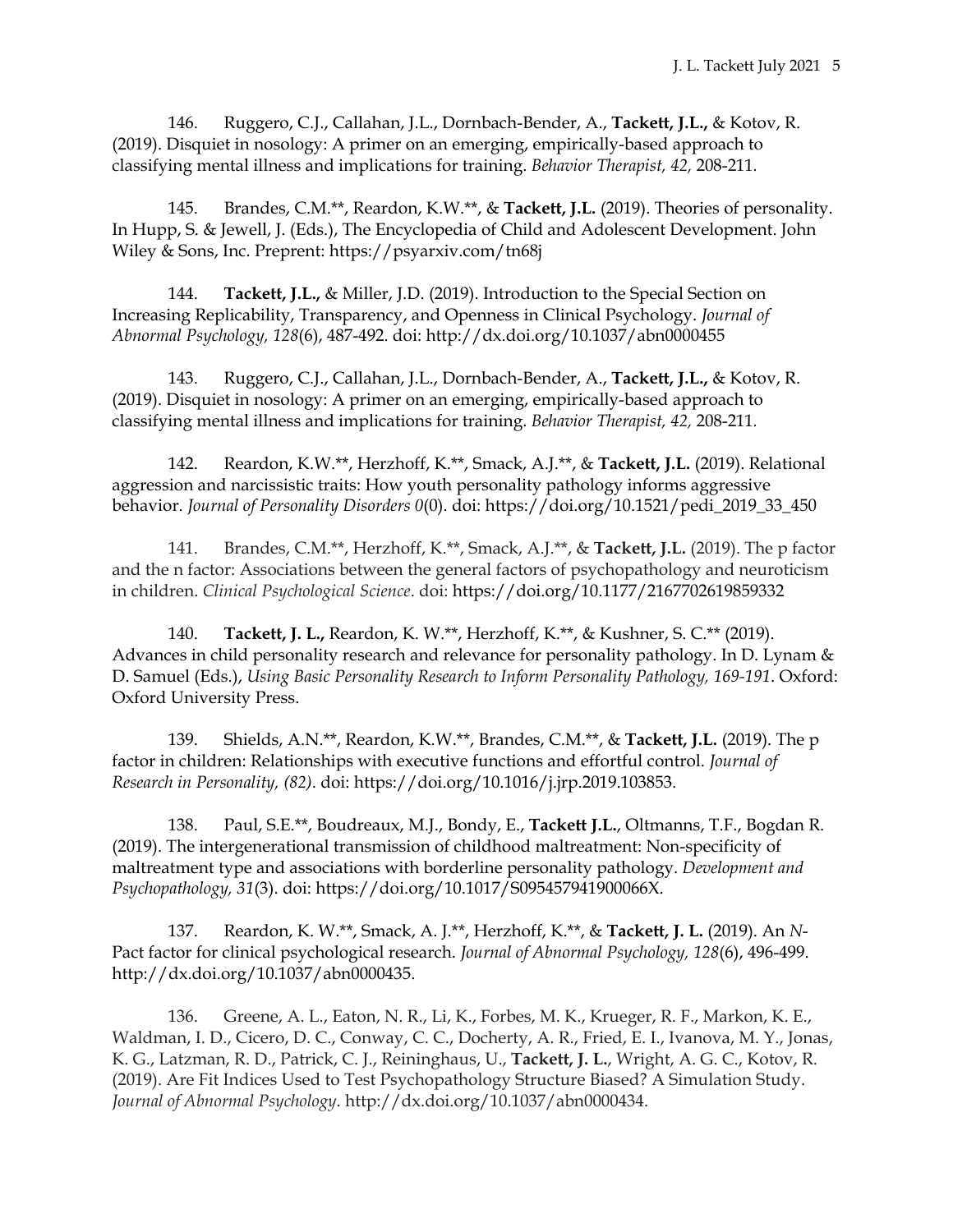135. Brandes, C.M.\*\* & **Tackett, J.L.** (2019). Contextualizing neuroticism in the Hierarchical Taxonomy of Psychopathology. *Journal of Research in Personality, 81*(238-245). [https://doi.org/10.1016/j.jrp.2019.06.007.](https://doi.org/10.1016/j.jrp.2019.06.007)

134. Zheng, A., Briley, D.A., Malanchini, M., **Tackett, J.L.**, Harden, K.P., & Tucker-Drob, E.M. (2019). Genetic and environmental influences on achievement goal orientations shift with age. *European Journal of Personality 33*(3), 317-336. [https://doi.org/10.1002/per.2202.](https://doi.org/10.1002/per.2202)

133. **Tackett, J. L.**, Brandes, C. M.\*\*, King, K. M., & Markon, K. E. (2019). Psychology's replication crisis and clinical psychological science. *Annual Review of Clinical Psychology.*  https://doi.org/10.1146/annurev-clinpsy-050718-095710.

132. **Tackett, J. L.,** Lang, J. W. B., Markon, K. E., & Herzhoff, K.\*\* (2019). A correlated traits, correlated methods model for thin-slice child personality assessment. *Psychological Assessment 31*(4), 545-556. [http://dx.doi.org/10.1037/pas0000635.](http://dx.doi.org/10.1037/pas0000635)

131. Lang, J. W. B., Lievens, F., De Fruyt, F., Zettler, I., & **Tackett, J. L.** (2019). Assessing meaningful within-person variability in likert-scale rated personality descriptions: An IRT tree approach. *Psychological Assessment 31*(4), 474-487. [http://dx.doi.org/10.1037/pas0000600.](https://psycnet.apa.org/doi/10.1037/pas0000600)

130. **Tackett, J. L.,** Hernandez, M., & Eisenberg, N. (2019). Agreeableness. In D. McAdams, R. Shiner, & J. L. Tackett (Eds.), *Handbook of personality development* (171-184)*.* Guilford.

129. Conway, C. C., Forbes, M. K., Forbush, K. T., Fried, E. I., Hallquist, M. N., Kotov, R., Mullins-Sweatt, S. N., Shackman, A. J., Skodol, A. E., South, S. C., Sunderland, M., Waszczuk, M. A., Zald, D. H., Afzali, M. H., Bornovalova, M. A., Carragher, N., Docherty, A. R., Jonas, K. G., Krueger, R. F., Patalay, P., Pincus, A. L., **Tackett, J. L.,** Reininghaus, U., Waldman, I. D., Wright, A. G. C., Zimmermann, J., Bach, B., Bagby, R. M., Chmielewski, M., Cicero, D. C., Clark, L. A., Dalgleish, T., DeYoung, C. G., Hopwood, C. J., Ivanova, M. Y., Latzman, R. D., Patrick, C. J., Ruggero, C. J., Samuel, D. B., Watson, D., & Eaton, N. R. (2019). A hierarchical taxonomy of psychopathology can transform mental health research. *Perspectives on Psychological Science*. doi: 10.1177/1745691618810696.

128. McShane, B. B., Gal, D., Gelman, A., Robert, C., & **Tackett, J. L.** (2019). Abandon statistical significance. *The American Statistician, 73*(1), 235-245. doi: 10.1080/00031305.2018.1527253.

127. McShane, B. B., **Tackett, J. L.,** Bockenholt, U., & Gelman, A. (2019). Large scale replication projects in contemporary psychological research. *The American Statistician, 73*(1), 99- 105. https://doi.org/10.1080/00031305.2018.1505655.

126. **Tackett, J. L.,** Reardon, K. W.\*\*, & Brandes, C.\*\* (2019). Leveraging the Open Science Framework in clinical psychological assessment research. *Psychological Assessment.* doi: [10.1037/pas0000583.](https://doi.org/10.17605/OSF.IO/WM5G6)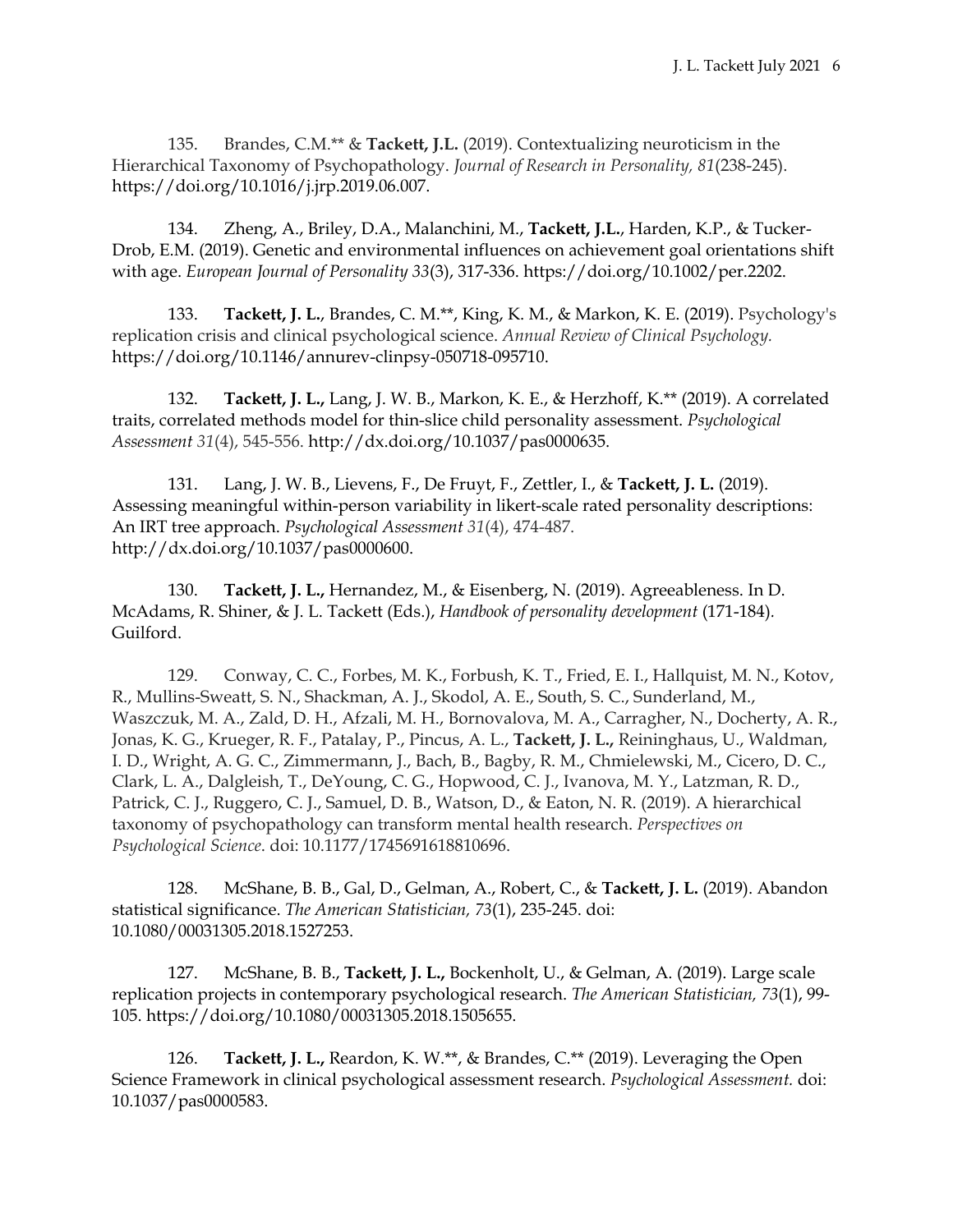125. Fournier, J.C., Wright, A., **Tackett, J.L.**, Uliaszek, A., Pilkonis, P.A., Manuck, S.B., Bagby, R.M. (2019). Decoupling personality and acute psychiatric symptoms in a depressed and a community sample. *Clinical Psychological Science*. [https://doi.org/10.1177/2167702618813989](https://doi.org/10.1177%2F2167702618813989)

124. Reardon, K.W.\*\*, Shields, A.N.\*\*, & **Tackett, J.L.** (2019). Antagonism from a developmental perspective. In D. Lynam & J. Miller (Eds.), *The Handbook of Antagonism* (pp. 39 - 51). Academic Press.

123. Reardon, K. W.\*\*, Corker, K. S., & **Tackett, J. L.** (2018). The emerging relationship between clinical psychology and the credibility movement. *The Behavior Therapist, 41,* 307-313.

122. **Tackett, J.L.** & McShane, B.B. (2018). Conceptualizing and evaluating replication across domains of behavioral research: Invited comment on Zwaan, R.A., Etz, A., Lucas, R.E., & Donnellan, B. (2018). Making replication mainstream. *Behavioral and Brain Science*

121. **Tackett, J.L.**, Reardon, K.W.\*\*, & Shields, A.N.\*\* (2018). Developmental perspectives on the dynamic within-situation interpersonal model for personality psychology. *European Journal of Personality, 32*(5), 589.

120. Patterson, M. W., Mann, F. D., Grotzinger, A. D., **Tackett, J. L.**, Tucker-Drob, E.M., & Harden, K. P. (2018). Genetic and environmental influences on internalizing psychopathology across age and pubertal development. *Developmental Psychology, 54*(10), 1928- 1939. http://dx.doi.org/10.1037/dev0000578.

119. Noon-Erez, N. B., Rodrigues, M., **Tackett, J. L.,** Perlman, M., & Jenkins, J. (2018). Sibling personality traits, dyadic gender composition, and their association with sibling relationship quality. *Merrill-Palmer Quarterly,* 175-194. doi: 10.13110/merrpalmquar1982.64.2.0175.

118. Reardon, K. W.\*\*, Wang, M., Neighbors, C. N., & **Tackett, J. L.** (2018). The personality context of adolescent gambling: Better explained by the Big Five or sensationseeking? *Journal of Psychopathology and Behavioral Assessment.* https://doi.org/10.1007/s10862- 018-9690-6

117. Ayoub, M., Briley, D. A., Grotzinger, A., Patterson, M. W., Engelhardt, L. E., **Tackett, J. L.,** Harden, K. P., & Tucker-Drob, E. M. (2018). Genetic and environmental associations between child personality and parenting. *Social Psychological and Personality Science*, 1-11. https://doi.org/10.1177/1948550618784890

116. Grotzinger, A., Mann, F. D., Patterson, M. W., Herzhoff, K.\*\*, **Tackett, J. L.,** Tucker-Drob, E. M., & Harden, K. P. (2018). Twin models of environmental and genetic influences on pubertal development, salivary testosterone, and estradiol in adolescence. *Clinical Endocrinology, 88,* 243-250. https://doi.org/10.1111/cen.13522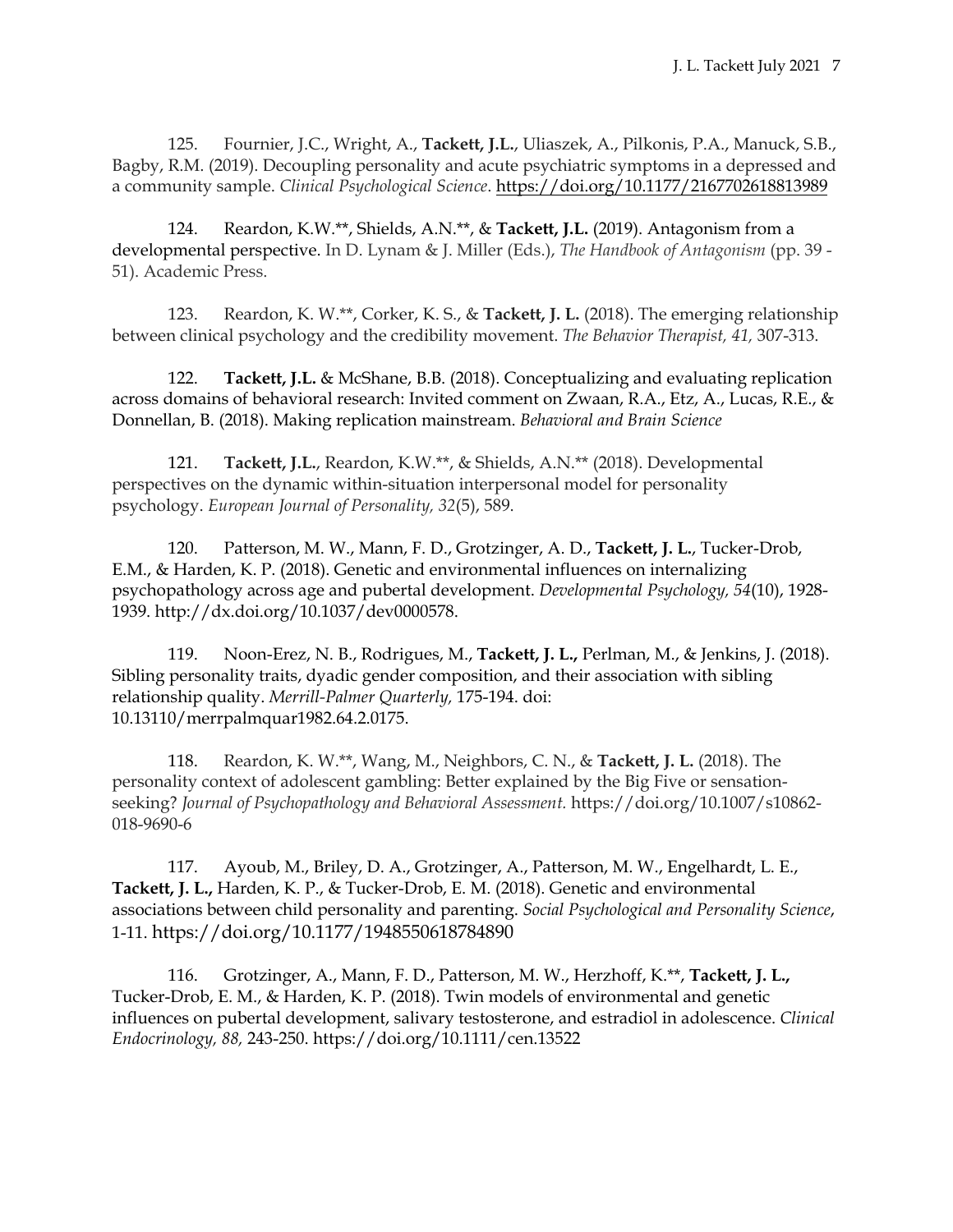115. Grotzinger, A., Mann, F., Patterson, M., **Tackett, J. L.**, Tucker-Drob, E., & Harden, K. P. (2018). Hair and Salivary Testosterone, Hair Cortisol, and Externalizing Behaviors in Adolescents. *Psychological Science, 29,* 688-699. [https://doi.org/10.1177/0956797617742981](https://doi.org/10.1177%2F0956797617742981)

114. Widiger, T. A., Bach, B., Chmielewski, M., Clark, L. A., DeYoung, C., Hopwood, C. J., Kotov, R., Krueger, R. F., Miller, J. D., Morey, L. C., Mullins-Sweatt, S. N., Patrick, C. J., Pincus, A. L., Samuel, D. B., Sellbom, M., South, S. C., **Tackett, J. L.,**Watson, D., Waugh, M. H., Wright, A. G. C., Zimmermann, J., Bagby, R. M., Cicero, D. C., Conway, C. C., De Clercq, B., Docherty, A. R., Eaton, N. R., Forbush, K. T., Haltigan, J. D., Ivanova, M. Y., Latzman, R. D., Lynam, D. R., Markon, K. E., Reininghaus, U., & Thomas, K. M. (2018). Criterion A of the AMPD in HiTOP. *Journal of Personality Assessment,* 1-11. https://doi.org/10.1080/00223891.2018.1465431

113. Brandes, C.\*\*, Kushner, S., & **Tackett, J. L.** (2018). Negative affect/neuroticism. In M. Martel (Ed.), *Disruptive, impulse-control, and conduct disorders: Features, assessment, pathways, and intervention* (pp. 121-138)*.* Elsevier. https://doi.org/10.1016/B978-0-12-811323-3.00005-5

112. Grotzinger, A., Briley, D. A., Engelhardt, L. E., Mann, F. D., Patterson, M. W., **Tackett, J. L.**, Tucker-Drob, E. M., & Harden, K. P. (2018). Genetic and environmental influences on pubertal hormones in human hair across development. *Psychoneuroendocrinology*, *90,* 76-84. https://doi.org/10.1016/j.psyneuen.2018.02.005

111. **Tackett, J. L.,** Smack, A. J.\*\*, & Reardon, K. W.\*\* (2018). Examining relational aggression in an individual differences context: Contributions from personality and genetics. In S. Coyne & J. Ostrov (Eds.), *The development of relational aggression*. Oxford: Oxford University Press. https://doi.org/10.1093/oso/9780190491826.003.0010

110. **Tackett, J. L.,** & Lahey, B. B. (2018). Neuroticism. In T. A Widiger (Ed.), *Oxford handbook of the five factor model*. Oxford: Oxford University Press. https://doi.org/10.1093/oxfordhb/9780199352487.013.14

109. Mottus, R., Briley, D., Zin, A., Mann, F. D., Engelhardt, L., **Tackett, J. L.**, Harden, P. K., & Tucker-Drob, E. M. (accepted, 2018). Kids becoming less alike: A behavioral genetic analysis of developmental increases in personality variance from childhood to adolescence. Accepted to, *Journal of Personality and Social Psychology*.

108. Reardon, K. W.\*\*, Mercadente, E. J.\*\*, & **Tackett, J. L.** (2018). The assessment of personality disorder: Methodological, developmental, and contextual considerations. *Current Opinion in Psychology, 21,* 39-43. https://doi.org/10.1016/j.copsyc.2017.09.004

107. Hopwood, C. J., Kotov, R., Krueger, R. F., Watson, D., Widiger, T. A., Althoff, R. R., Ansell, E. B., Bach, B., Bagby, R. M., Blais, M. A., Bornovalova, M. A., Chmielewski, M., Cicero, D. C., Conway, C., De Clercq, B., De Fruyt, F., Docherty, A. R., Eaton, N. R., Edens, J. F., Forbes, M. K., Forbush, K. T., Hengartner, M. P., Ivanova, M. Y., Leising, D., Livesley, J. W., Lukowitsky, M.R., Lynam, D. R., Markon, K. E., Miller, J. D., Morey, L.C., Mullins-Sweatt, S.N., Hans Ormel, J., Patrick, C.J., Pincus, A.L., Ruggero, C., Samuel, D. B., Sellbom, M., Slade, T.,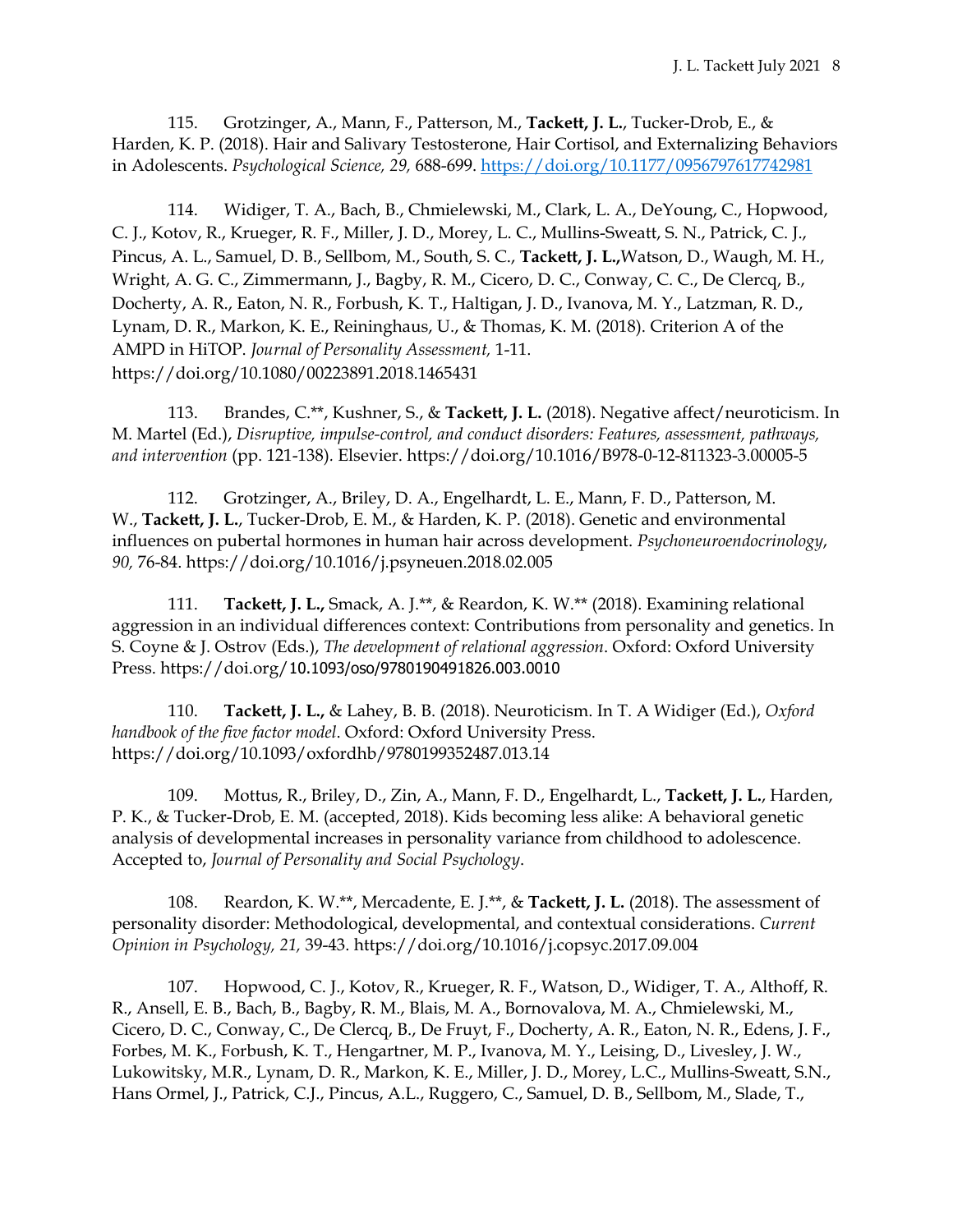**Tackett, J.L.,** Thomas, K.M., Trull, T.J, Vachon, D.D., Waldman, I.D., Waszczuk, M.A., Waugh, M.H., Wright, A. G.C., Yalch, M.M., Zald, D.H., & Zimmermann, J. (2018). The time has come for dimensional personality disorder diagnosis. *Personality and Mental Health*, *12,* 82-86. http://doi.org/10.1037/pspp0000172

106. Kushner, S. C., Herzhoff, K.\*\*, Vrshek-Schallhorn, S., & **Tackett, J. L.** (2018). Depression in early adolescence: Contributions from relational aggression and variation in the oxytocin receptor gene. *Aggressive Behavior, 44,* 60-68. https://doi.org/10.1002/ab.21724

105. Mann, F. D., **Tackett, J. L.,** Tucker-Drob, E. M., & Harden, K. P. (2018). Callousunemotional traits moderate genetic and environmental influences on rule-breaking and aggression: Evidence for gene x trait interaction. *Clinical Psychological Science, 6,* 123-133. https://doi.org/10.1177/2167702617730889

104. Mann, F. D., Paul, S. L., **Tackett, J. L.,** Tucker-Drob, E. M., & Harden, K. P. (2018). Personality risk for antisocial behavior: Testing the intersections between callous-unemotional traits, sensation seeking, and impulse control in adolescence. *Development and Psychopathology*, *30,* 267-282. https://doi.org/10.1017/S095457941700061X

103. Smack, A. J.\*\*, Herzhoff, K.\*\*, Tang, R.\*\*, Walker, R. L., & **Tackett, J. L.** (2017). A latent class analysis of personal values in young adults. *Collabra: Psychology, 3,* 1-10. https://doi.org/10.1525/collabra.114

102. Harden, K. P., Mann, F. D., Grotzinger, A. D., Patterson, M. W., Steinberg, L., **Tackett, J. L.**, & Tucker-Drob, E. M. (2017). Developmental differences in reward sensitivity and sensation seeking in adolescence: Testing sex-specific associations with gonadal hormones and pubertal development. *Journal of Personality and Social Psychology.* Advance online publication. https://doi.org/10.1037/pspp0000172

101. Conway, C. C., **Tackett, J. L.,** & Skodol, A. E. (2017). Are personality disorders assessed in young people? *American Journal of Psychiatry, 174,* 1000-1001. https://doi.org/10.1176/appi.ajp.2017.17040454

100. Chanen, A. M., Sharp, C., Hoffman, P., & the Global Alliance for Prevention and Early Intervention for Borderline Personality Disorder. (2017). Prevention and early intervention for borderline personality disorder: A novel public health priority. *World Psychiatry, 6,* 215-216. https://doi.org/10.1002/wps.20429

99. **Tackett, J. L.,** & Durbin, C. E. (2017). Advances in research on youth personality: Introduction to the special issue. *Journal of Research in Personality, 67,* 1-2*.* https://doi.org/10.1016/j.jrp.2017.03.004

98. Kotov, R., Krueger, R. F., Watson, D., Achenbach, T. M., Althoff, R. R., Bagby, R. M., Brown, T. A., Carpenter, W. T., Caspi, A., Clark, L. A., Eaton, N. R., Forbes, M. K., Forbush, K. T., Goldberg, D., Hasin, D., Hyman, S. E., Ivanova, M. Y., Lynam D. R., Markon, K., Miller, J. D., Moffitt, T. E., Morey, L. C., Mullins-Sweatt, S. N., Ormel, J., Patrick, C. J., Regier, D. A., Rescorla, L., Ruggero C. J., Samuel, D. B., Sellbom, M., Simms, L. J., Skodol, A. E., Slade, T.,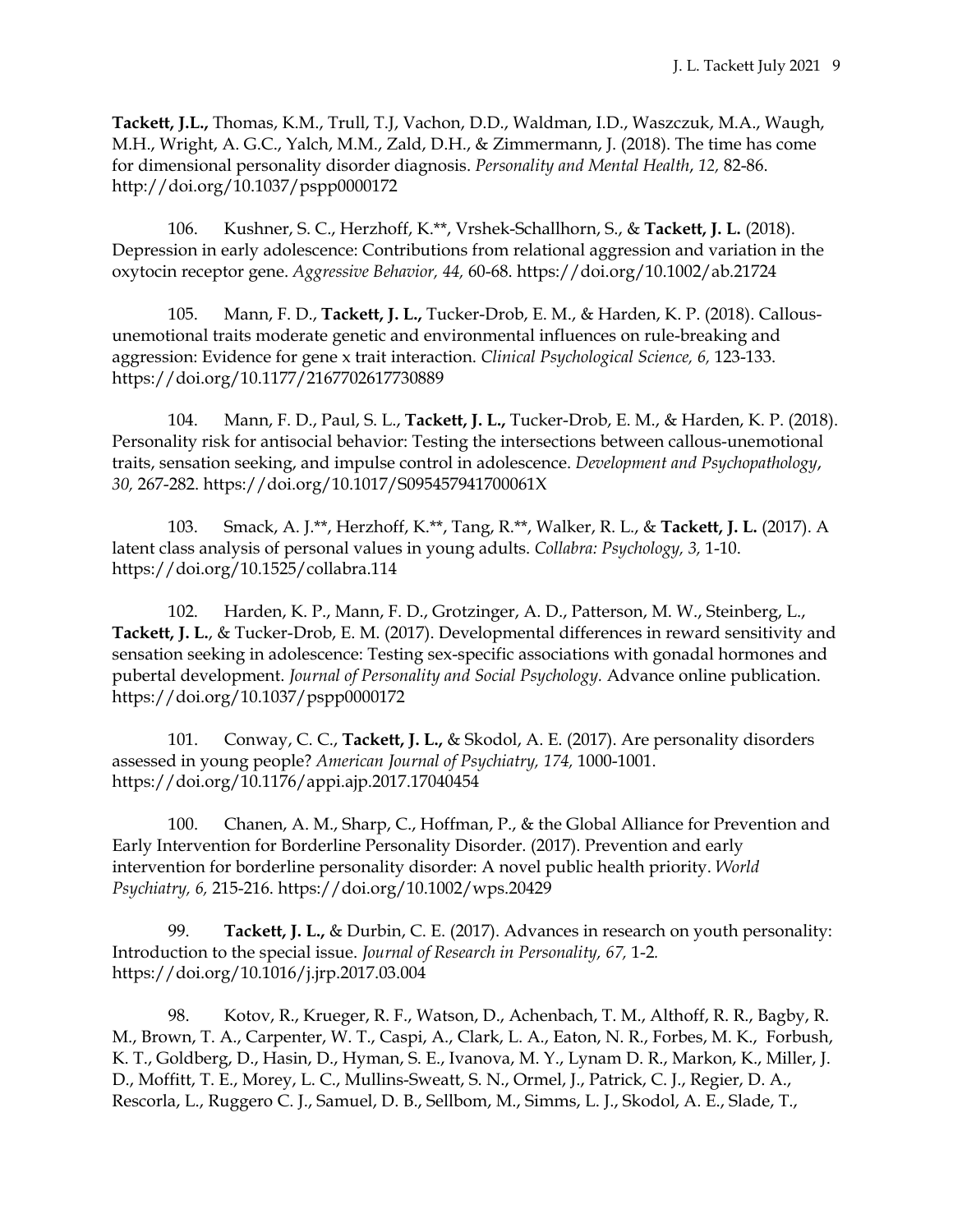South, S. C., **Tackett, J. L.,** Waldman, I. D., Widiger, T. A., Waszczuk, M. A., Wright, A. G. C., & Zimmerman, M. (2017). The Hierarchical Taxonomy Of Psychopathology (HiTOP): A dimensional alternative to traditional nosologies. *Journal of Abnormal Psychology*, *126,* 454-477. https://doi.org/10.1037/abn0000258

97. **Tackett, J. L.,** Lilienfeld, S. O., Patrick, C. J., Johnson, S. L., Krueger, R. F., Miller, J. D., Oltmanns, T. F., & Shrout, P. E. (2017). It's time to broaden the replicability conversation: Thoughts for and from clinical psychological science. *Perspectives on Psychological Science*, *12,*  742-756. https://doi.org/10.1177/1745691617690042

96. **Tackett, J. L.,** Herzhoff, K.\*\*, Smack, A. J.\*\*, Reardon, K. W.\*\*, & Adam, E. K. (2017). Does socioeconomic status mediate racial differences in the cortisol response in middle childhood? *Health Psychology*, *36,* 662-672. https://doi.org/10.1037/hea0000480

95. Harden, K. P., Kretsch, N., Mann, F. D., Herzhoff, K., **Tackett, J. L.**, Steinberg, L. D., & Tucker-Drob, E. M. (2017). Beyond dual systems: A genetically-informed, latent factor model of behavioral and self-report measures related to adolescent risk-taking. *Developmental Cognitive Neuroscience*, *25,* 221-234. https://doi.org/10.1016/j.dcn.2016.12.007

94. Reardon, K. W.\*\*, **Tackett, J. L.,** & Lynam, D. (2017). The personality context of relational aggression: A five-factor model profile analysis. *Personality Disorders: Theory, Research, and Treatment*. https://doi.org/10.1037/per0000231

93. Tucker-Drob, E. M., Grotzinger, A. D., Briley, D. A., Engelhardt, L. E., Mann, F. D., Patterson, M., Kirschbaum, C., Adam, E. K., Church, J. A., **Tackett, J. L.**, & Harden, K. P. (2017). Genetic influences on hormonal markers of chronic HPA function in human hair. *Psychological Medicine, 47*, 1389-1401. https://doi.org/10.1017/S0033291716003068

92. Mann, F. D., Engelhardt, L., Briley, D. A., Grotzinger, A. D., Patterson, M. W., **Tackett, J. L.,** Strathan, D. B., Heath, A., Lynskey, M., Slutske, W., Martin, N. G., Tucker-Drob, E. M., & Harden, K. P. (2017). Sensation seeking and impulsive traits as personality endophenotypes for antisocial behavior: Evidence from two independent samples. *Personality and Individual Differences*, *105,* 30-39. https://doi.org/10.1016/j.paid.2016.09.018

91. **Tackett, J. L.,** Smack, A. J.\*\*, Herzhoff, K., Reardon, K. W.\*\*, Daoud, S., & Granic, I. (2017). Measuring child personality when child personality was not measured: Application of a thin-slice approach. *Personality and Mental Health, 11,* 4-13. https://doi.org/10.1002/pmh.1351

90. Obasi, E. M., **Tackett, J. L.,** Shirtcliff, E. A., & Cavanagh, L. (2017). The effects of alcohol and cigarette consumption on dehydroepiandrosterone (DHEA) in rural African Americans. *Journal of Black Psychology, 43,* 588-607. https://doi.org/10.1177/0095798416665742

89. **Tackett, J. L.,** Rinker, D. V., Neighbors, C. N., Krieger, H., Rodriguez, L. M., & Gottheil, E. (2017). Comorbidity of alcohol and gambling problems in emerging adults: A bifactor model conceptualization. *Journal of Gambling Studies*, *33*, 131-147. https://doi.org/10.1007/s10899-016-9618-6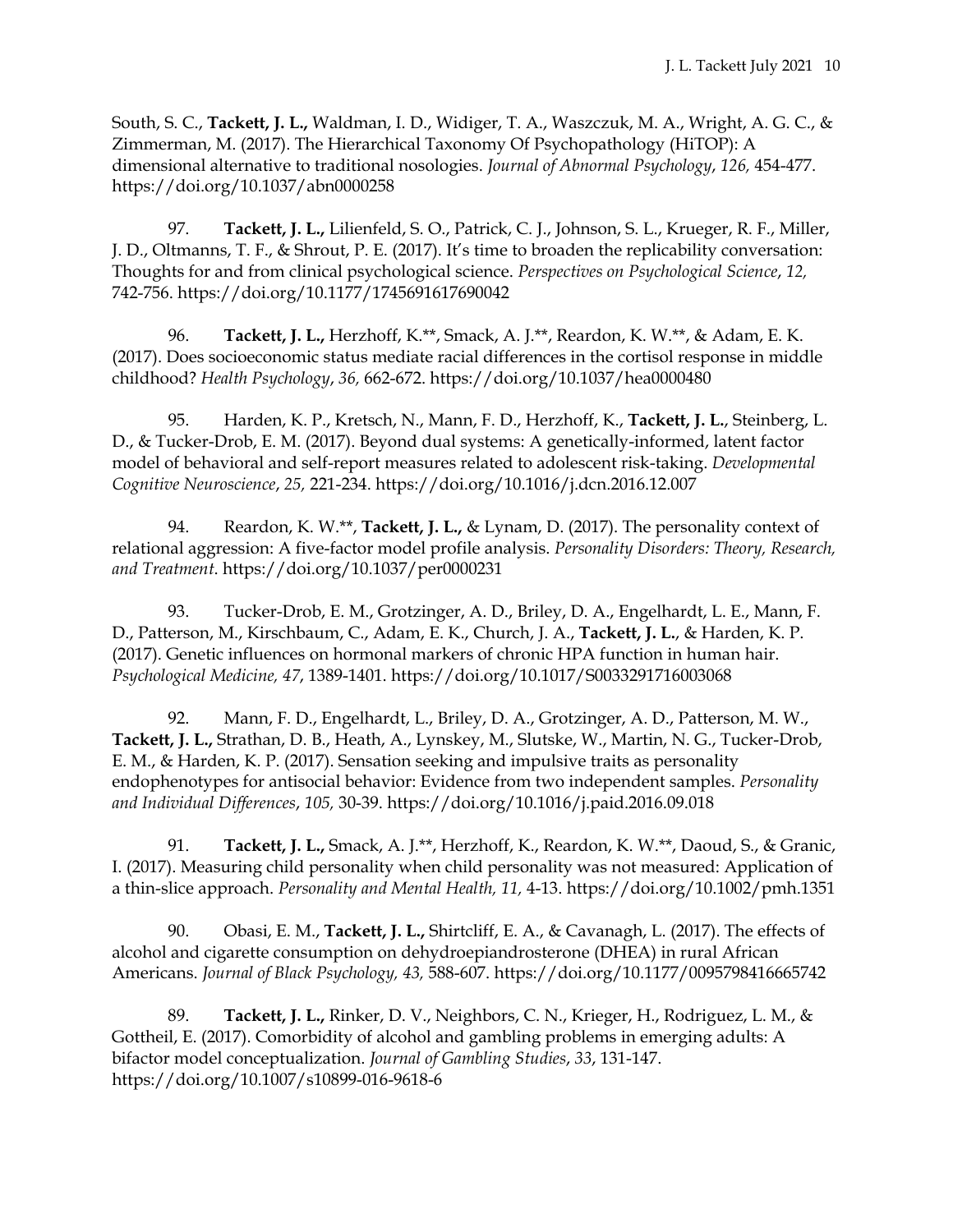88. Herzhoff, K.\*\*, Kushner, S. C., & **Tackett, J. L.** (2017). Personality development in childhood. In J. Specht (Ed.), *Personality development across the life span* (pp. 9-23)*.* London: Elsevier. https://doi.org/10.1016/B978-0-12-804674-6.00002-8

87. Herzhoff, K.\*\*, Smack, A. J.\*\*, Reardon, K. W.\*\*, Martel, M. M., & **Tackett, J. L.** (2017). Child personality accounts for oppositional defiant disorder comorbidity patterns. *Journal of Abnormal Child Psychology, 45,* 327-335. https://doi.org/10.1007/s10802-016-0162-8

86. Atherton, O. E., **Tackett, J. L.,** Ferrer, E., & Robins, R. W. (2017). Bidirectional pathways between relational aggression and temperament from late childhood to adolescence. *Journal of Research in Personality, 67,* 75-84. https://doi.org/10.1016/j.jrp.2016.04.005

85. Kushner, S. C.\*\*, & **Tackett, J. L.** (2017). Parent and adolescent agreement for reports of life stressors. *Assessment, 24,* 143-156. https://doi.org/10.1177/1073191115607972

84. Mann, F.D., Patterson, M. W.,Grotzinger, A. D.,Kretsch, N, **Tackett, J. L.,**Tucker-Drob, E. M., Harden, K. P. (2016). Sensation seeking, peer deviance, and genetic influences on adolescent delinquency: Evidence from person-environment correlation and interaction. *Journal of Abnormal Psychology, 125,* 679-691.

83. Krueger, R. F., MacDonald, A., & **Tackett, J. L.** (2016). Toward validation of a structural approach to conceptualizing psychopathology: A special section of the Journal of Abnormal Psychology. *Journal of Abnormal Psychology, 125,* 1023-1026. https://doi.org/10.1037/abn0000223

82. Forbes, M. K., **Tackett, J. L.**, Markon, K. E., & Krueger, R. F. (2016). Beyond comorbidity: Toward a dimensional and hierarchical approach to understanding psychopathology across the life span. *Development and Psychopathology*, *28,* 971-986. https://doi.org/10.1017/S0954579416000651

81. Victor, J. B., Rothbart, M. K., Baker, S. R., & **Tackett, J. L.** (2016). Temperamental components of the developing personality. In U. Kumar (Ed.), *The wiley handbook of personality assessment* (pp. 44-58). Wiley. https://doi.org/10.1002/9781119173489.ch4

80. Rinker, D. V., Rodriguez, L. M., Krieger, H., **Tackett, J. L.**, & Neighbors, C. (2016). Racial and ethnic differences in problem gambling among college students. *Journal of Gambling Studies*, *32*, 581-590. https://doi.org/10.1007/s10899-015-9563-9

79. Reardon, K. W.\*\*, Herzhoff, K.\*\*, & **Tackett, J. L.** (2016). Adolescent personality as risk and resiliency in the testosterone-externalizing association. *Journal of Research on Adolescence*, *26*, 390-402. https://doi.org/10.1111/jora.12198

78. **Tackett, J. L.,** Herzhoff, K.\*\*, Balsis, S., & Cooper, L. (2016). Toward a unifying perspective on personality pathology across the life span. In D. Cicchetti (Ed.), *Developmental psychopathology,* (3rd ed.). Wiley. https://doi.org/10.1002/9781119125556.devpsy323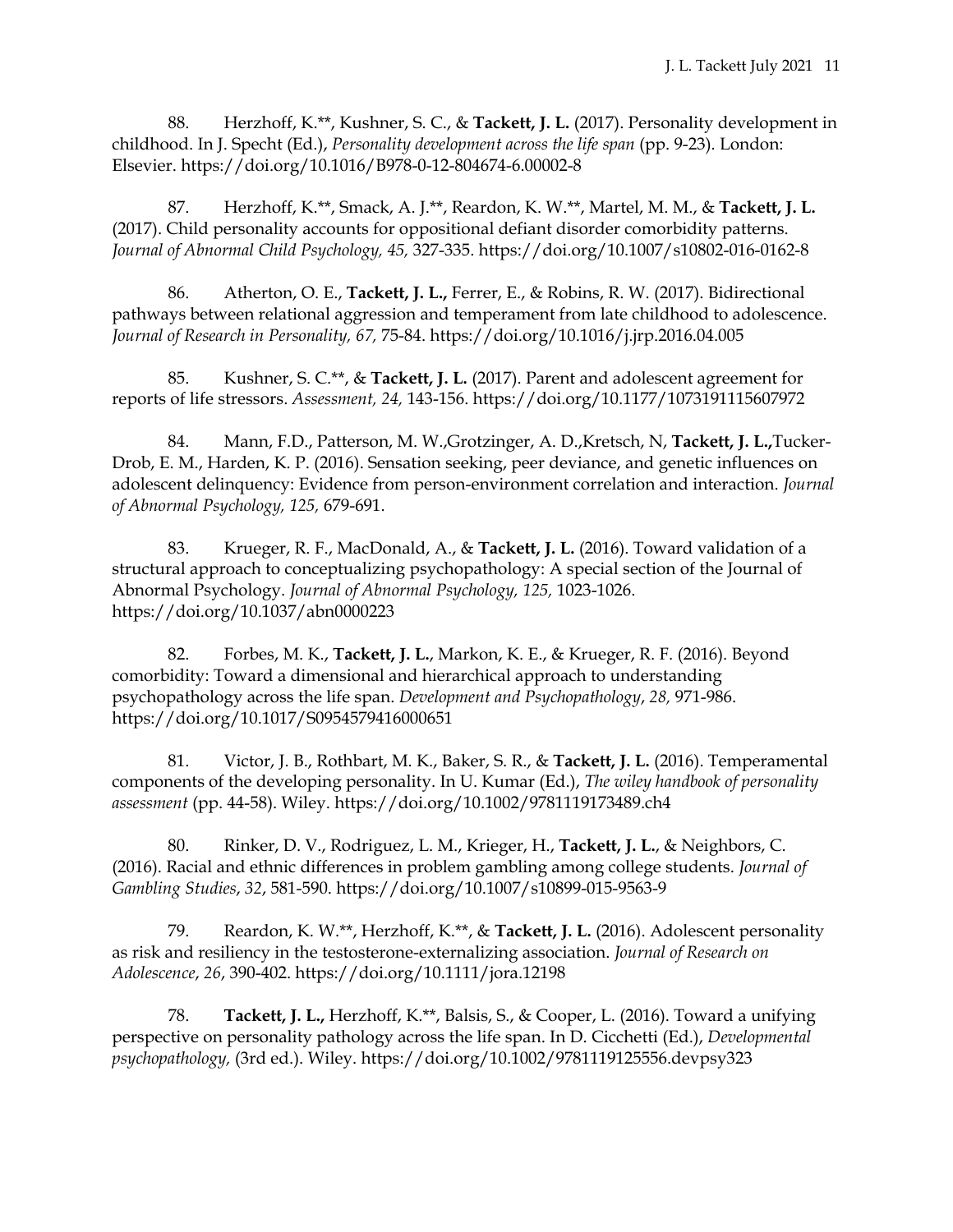77. Neighbors, C., Young, C. M., Krieger, H., & **Tackett, J. L.** (2016). Social influence, pressure, and norms: Vulnerability for substance use in adolescents. In C. E. Kopetz & C. W. Lejuez (Eds.), *Addictions: A social psychological perspective* (pp. 170-198). New York, NY: Routledge.

76. **Tackett, J. L.,** Herzhoff, K.\*\*, Kushner, S. C.\*\*, & Rule, N. (2016). Thin slices of child personality: Perceptual, situational, and behavioral contributions. *Journal of Personality and Social Psychology, 110,* 150-166*.* https://doi.org/10.1037/pspp0000044

75. Herzhoff, K.\*\*, & **Tackett, J. L.** (2016). Subfactors of oppositional defiant disorder: Converging evidence from structural and latent class analyses. *Journal of Child Psychology and Psychiatry, 57,* 18-29*.* https://doi.org/10.1111/jcpp.12423

74. Turan, B., **Tackett, J. L.,** Lechtreck, M. T., & Browning, W. R. (2015). Coordination of the cortisol and testosterone responses: A dual axis approach to understanding the response to social status threats. *Psychoneuroendocrinology*, 62, 59-68. https://doi.org/10.1016/j.psyneuen.2015.07.166

73. Soto, C. J., & **Tackett, J. L.** (2015). Personality traits in childhood and adolescence: Structure, Development, and Outcomes. *Current Directions in Psychological Science, 24,* 358-362*.*  https://doi.org/10.1177/0963721415589345

72. Harden, K. P., Patterson, M. W., Briley, D. A., Engelhardt, L. E., Kretsch, N., Mann, F. D., **Tackett, J. L.,** & Tucker-Drob, E. M. (2015). Developmental changes in genetic and environmental influences on rule-breaking and aggression: Age and pubertal development. *Journal of Child Psychology and Psychiatry, 56,* 1370-1379*.* https://doi.org/10.1111/jcpp.12419

71. Smack, A. J.\*\*, Kushner, S. C.\*\*, & **Tackett, J. L.** (2015). Child personality moderates associations between parenting and relational and physical aggression. *Journal of Aggression, Maltreatment, and Trauma, 24,* 845-862*.*  https://doi.org/10.1080/10926771.2015.1062450

70. Neighbors, C., Rodriguez, L. M., Rinker, D. V., Gonzales, R. G., Agana, M., **Tackett, J. L.**, & Foster, D. W. (2015). Efficacy of personalized normative feedback as a brief intervention for college student gambling: A randomized controlled trial. *Journal of Consulting and Clinical Psychology, 83,* 500-511. https://doi.org/10.1037/a0039125

69. De Cuyper, M., De Clercq, B., & **Tackett, J. L.** (2015). Assessing maladaptive traits in youth: An English language version of the dimensional personality symptom itempool. *Personality Disorders: Theory, Research, and Treatment, 6,* 239-250*.*  https://doi.org/10.1037/per0000114

68. **Tackett, J. L.**, Rodriguez, L. M.\*\*, Rinker, D. V., & Neighbors, C. (2015). A personality-based latent class analysis of emerging adult gamblers. *Journal of Gambling Studies, 31,* 1337-1351*.* https://doi.org/10.1007/s10899-014-9500-3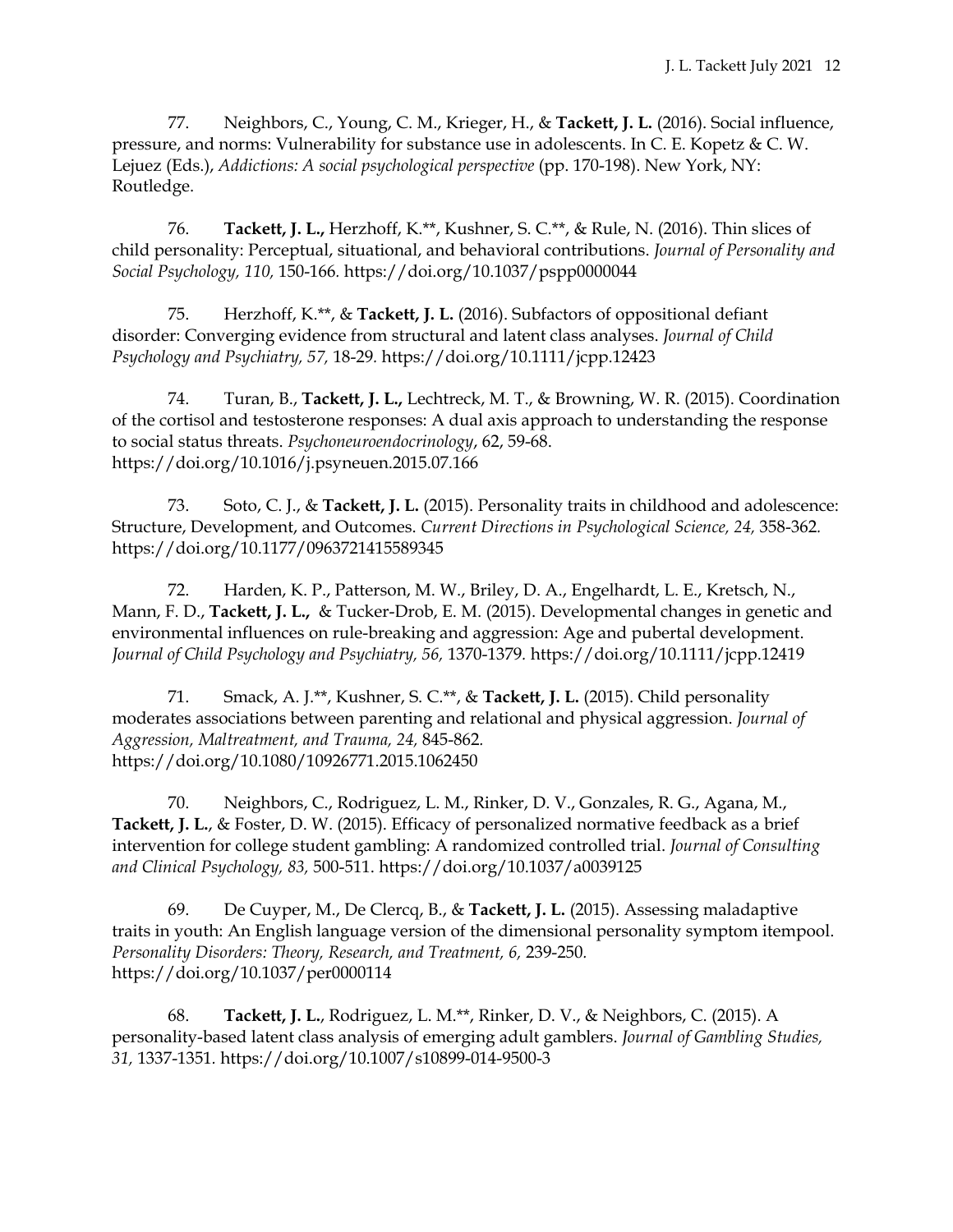67. Rodriguez, L. M.\*\*, Neighbors, C., Rinker, D. V., & **Tackett, J. L.** (2015). Motivational profiles of gambling behavior: Self-determination theory, gambling motives, and gambling behavior. *Journal of Gambling Studies, 31,* 1597-1615*.* https://doi.org/10.1007/s10899- 014-9497-7

66. Sharp, C., Vanwoerden, S., Van Baardewijk, Y., **Tackett, J. L.**, & Stegge, H. (2015). Callous-unemotional traits are associated with deficits in recognizing complex emotions in preadolescent children. *Journal of Personality Disorders, 29,* 347-359*.*  https://doi.org/10.1521/pedi\_2014\_28\_161

65. Krueger, R. F., & **Tackett, J. L.** (2015). The externalizing spectrum of personality and psychopathology: An empirical and quantitative alternative to discrete disorder approach. In T. P. Beauchaine & S. P. Hinshaw (Eds.), *Oxford handbook of externalizing spectrum disorders*  (pp. 79-89). Oxford: Oxford University Press. https://doi.org/10.1093/oxfordhb/9780199324675.013.006

64. **Tackett, J. L.,** Reardon, K. W.\*\*, Herzhoff, K.\*\*, Page-Gould, E., Harden, K. P., & Josephs, R. A. (2015). Estradiol and cortisol interactions in youth externalizing psychopathology. *Psychoneuroendocrinology, 55,* 146-153. https://doi.org/10.1016/j.psyneuen.2015.02.014

63. Mann, F. D.\*\*, Kretsch, N., **Tackett, J. L.,** Tucker-Drob, E. M., & Harden, K. P. (2015). Person × environment interactions on adolescent delinquency: Sensation seeking, peer deviance and parental monitoring. *Personality and Individual Differences, 76,* 129-134*.*  https://doi.org/10.1016/j.paid.2014.11.055

62. Oh, G., Wang, S. C., Pal, M., Chen, Z. F., Khare, T., Tochigi, M., Ng, C., Yang, Y. A., Kwan, A., Kaminsky, Z. A., Mill, J., Gunasinghe, C., **Tackett, J. L.,** Gottesman, I. I., Willemsen, G., de Geus, E. J. C., Vink, J. M., Slagboom, P. E., Wray, N. R., Heath, A. C., Montgomery, G. W., Turecki, G., Martin, N. G., Boomsma, D. I., McGuffin, P., Kustra, R., & Petronis, A.(2015). DNA modification study of major depressive disorder: Beyond locus-bylocus comparisons. *Biological Psychiatry, 77,* 246-255*.*  https://doi.org/10.1016/j.biopsych.2014.06.016

61. Shiner, R., & **Tackett, J. L.** (2014). Personality disorders in children and adolescents. In E. Mash & R. Barkley (Eds.), *Child psychopathology* (3rd ed.) (pp. 848-896). New York, NY: Guilford.

60. **Tackett, J. L.,** & Shiner, R. L. (2014). What research on youth personality pathology brings to the conversation on personality-psychopathology associations. *European Journal of Personality, 28,* 401-402. https://doi.org/10.1002/per.1971

59. **Tackett, J. L.,** Kushner, S. C.\*\*, Herzhoff, K.\*\* , Smack, A. J.\*\*, & Reardon, K. W.\*\* (2014). Viewing relational aggression through multiple lenses: Temperament, personality, and personality pathology. *Development and Psychopathology, 26,* 863-877. https://doi.org/10.1017/S0954579414000443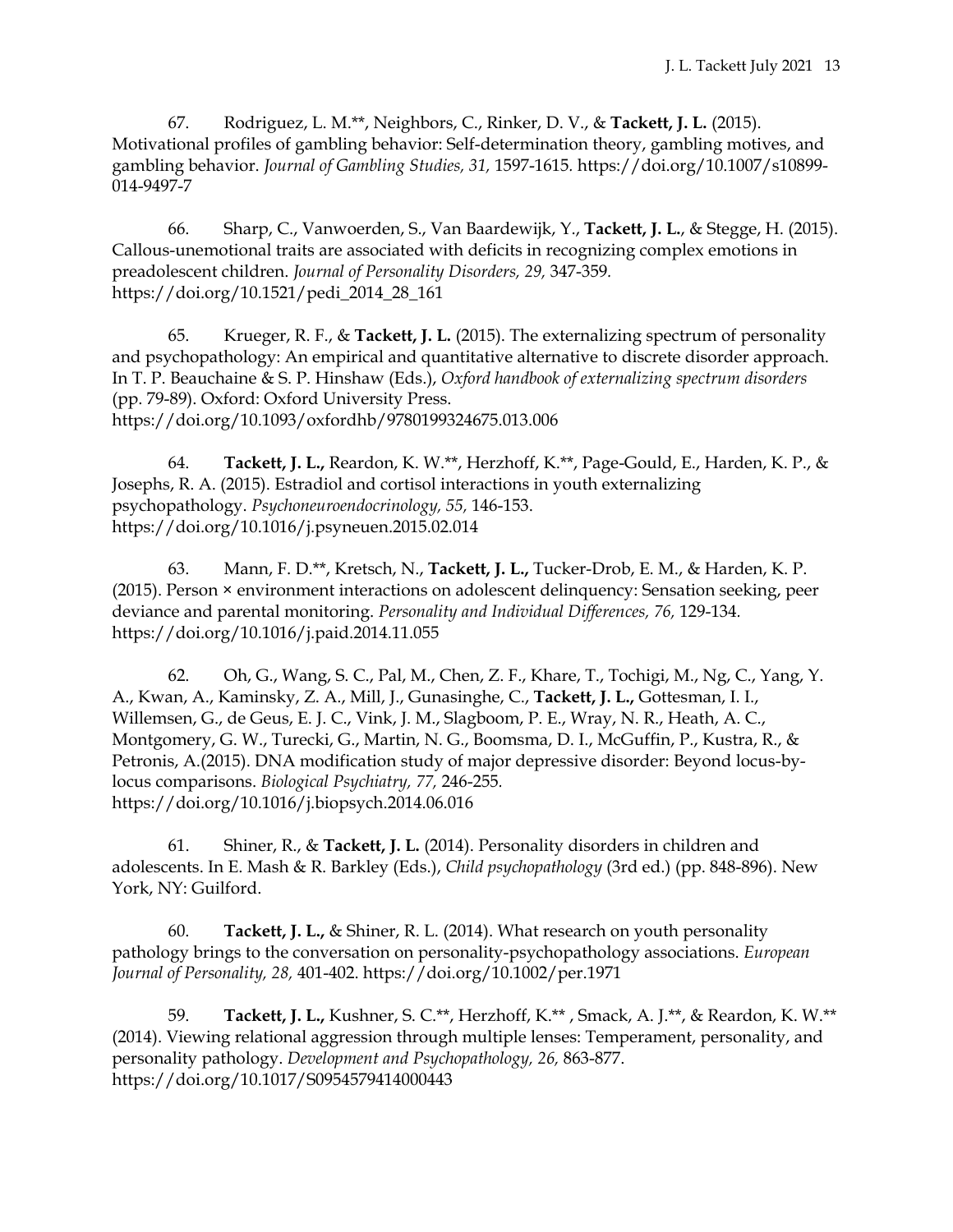58. **Tackett, J. L.,** Herzhoff, K.\*\*, Harden, K. P., Page-Gould, E., & Josephs, R. A. (2014). Personality × hormone interactions in adolescent externalizing psychopathology. *Personality Disorders: Theory, Research, and Treatment, 5,* 235-246*.*  https://doi.org/10.1037/per0000075

57. Martel, M. M., Gremillion, M. L., Roberts, B. A., Zastrow, B. L., & **Tackett, J. L.** (2014). Longitudinal prediction of the one-year course of preschool ADHD symptoms: Implications for models of temperament – ADHD associations. *Personality and Individual Differences, 64,* 58-61*.* https://doi.org/10.1016/j.paid.2014.02.018

56. Harden, K. P., Kretsch, N., **Tackett, J. L.,** & Tucker-Drob, E. M. (2014). Genetic and environmental influences on testosterone in adolescents: Evidence for sex differences. *Developmental Psychobiology, 56,* 1278-1289*.* https://doi.org/10.1002/dev.21207

55. **Tackett, J. L.,** Herzhoff, K.\*\*, Reardon, K. W.\*\*, De Clercq, B., & Sharp, C. (2014). The externalizing spectrum in youth: Incorporating personality pathology. *Journal of Adolescence, 37,* 659-668. https://doi.org/10.1016/j.adolescence.2013.10.009

54. Sharp, C., & **Tackett, J. L.** (2014). Introduction: An idea whose time has come. In C. Sharp & J. L. Tackett (Eds.), *Handbook of borderline personality disorder in children and adolescents*  (pp. 3-8)*.* New York, NY: Springer. https://doi.org/10.1007/978-1-4939-0591-1

53. Martel, M. M., Gremillion, M. L., & **Tackett, J. L.** (2014). Personality traits elucidate sex differences in attention-deficit/hyperactivity disorder comorbidity during early childhood. *Journal of Psychopathology and Behavioral Assessment, 36,* 237-245*.*  https://doi.org/10.1007/s10862-013-9382-1

52. **Tackett, J. L.,** & Kushner, S. C.\*\* (2014). Conceptualizing youth borderline personality disorder within a normative personality framework. In C. Sharp & J. L. Tackett (Eds.), *Handbook of borderline personality disorder in children and adolescents* (pp. 95-110). New York, NY: Springer. https://doi.org/10.1007/978-1-4939-0591-1\_8

51. Prime, H.\*\*, Perlman, M., **Tackett, J. L.,** & Jenkins, J. M. (2014). Cognitive sensitivity in sibling interactions: Development of the construct and comparison of two coding methodologies. *Early Education and Development, 25,* 240-258. https://doi.org/10.1080/10409289.2013.821313

50. **Tackett, J. L.,** Kushner, S. C.\*\*, Josephs, R. A., Harden, K. P., Page-Gould, E., & Tucker-Drob, E. M. (2014). Hormones: Empirical contribution: Cortisol reactivity and recovery in the context of adolescent personality disorder. *Journal of Personality Disorders, 28,* 25-39. https://doi.org/10.1521/pedi.2014.28.1.25

49. **Tackett, J. L.,** & Sharp, C. (2014). A developmental psychopathology perspective on personality disorder: Introduction to the special issue. *Journal of Personality Disorders, 28,* 1-4. https://doi.org/10.1521/pedi.2014.28.1.1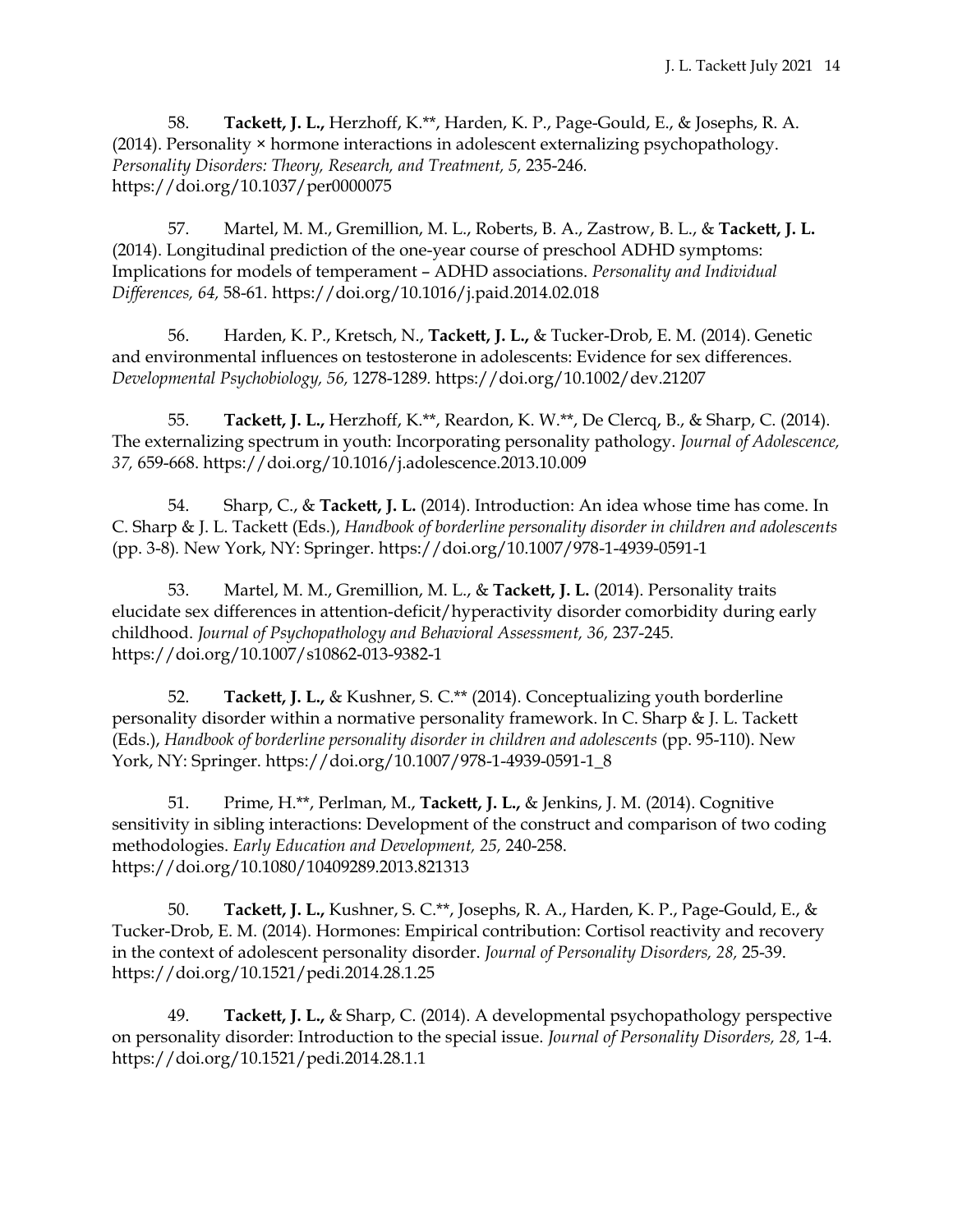48. **Tackett, J. L.,** Lahey, B. B., Van Hulle, C., Waldman, I., Krueger, R. F., & Rathouz, P. J. (2013). Common genetic influences on negative emotionality and a general psychopathology factor in childhood and adolescence. *Journal of Abnormal Psychology, 122,* 1142- 1153. https://doi.org/10.1037/a0034151

47. **Tackett, J. L.**, Kushner, S. C.\*\*, De Fruyt, F., & Mervielde, I. (2013). Delineating personality traits in childhood and adolescence: Associations across measures, temperament, and behavioral problems. *Assessment, 20,* 738-751*.* https://doi.org/10.1177/1073191113509686

46. **Tackett, J. L.,** Herzhoff, K.\*\*, Reardon, K. W.\*\*, Smack, A. J.\*\*, & Kushner, S. C.\*\* (2013). The relevance of informant discrepancies for the assessment of adolescent personality pathology. *Clinical Psychology: Science and Practice, 20,* 378-392*.* 

https://doi.org/10.1111/cpsp.12048

45. Herzhoff, K.\*\*, **Tackett, J. L.**, & Martel, M. M. (2013). A dispositional trait framework elucidates differences between interview and questionnaire measurement of childhood attention problems. *Psychological Assessment, 25,* 1079-1090*.* https://doi.org/10.1037/a0033008

44. Kushner, S. C.\*\*, **Tackett, J. L.**, & De Clercq, B. (2013). The joint hierarchical structure of adolescent personality pathology: Converging evidence from two approaches to measurement. *Journal of the Canadian Academy of Child and Adolescent Psychiatry, 22,* 199-205.

43. De Bolle, M., & **Tackett, J. L.** (2013). Anchoring bullying and victimization in children within a five-factor model-based person-centered framework. *European Journal of Personality, 27,* 280-289*.* https://doi.org/10.1002/per.1901

42. Harden, K. P., Tucker-Drob, E. M., & **Tackett, J. L.** (2013). The Texas Twin Project. *Twin Research and Human Genetics, 16,* 385-390*.* https://doi.org/10.1017/thg.2012.97

41. **Tackett, J. L.**, Daoud, S. L. S. B.\*\*, De Bolle, M., & Burt, S. A. (2013). Is relational aggression part of the externalizing spectrum? A bifactor model of youth antisocial behavior. *Aggressive Behavior, 39,* 149-159*.* https://doi.org/10.1002/ab.21466

40. Spielmann, S. S.\*\*, MacDonald, G., & **Tackett, J. L.** (2012). Social threat, social reward, and regulation of investment in romantic relationships. *Personal Relationships, 19,* 601- 622. https://doi.org/10.1111/j.1475-6811.2011.01377.x

39. **Tackett, J. L.**, Martel, M. M., & Kushner, S. C.\*\* (2012). Temperament, externalizing disorders, and attention-deficit/hyperactivity disorder. In R. L. Shiner & M. Zentner (Eds.), *The handbook of temperament* (pp. 562-580). New York, NY: Guilford.

38. **Tackett, J. L.,** Slobodskaya, H. R., Mar, R. A., Deal, J., Halverson, Jr., C. F., Baker, S. R., Pavlopoulos, V., & Besevegis, E. (2012). The hierarchical structure of childhood personality in five countries: Continuity from early childhood to early adolescence. *Journal of Personality, 80,* 847-879. https://doi.org/10.1111/j.1467-6494.2011.00748.x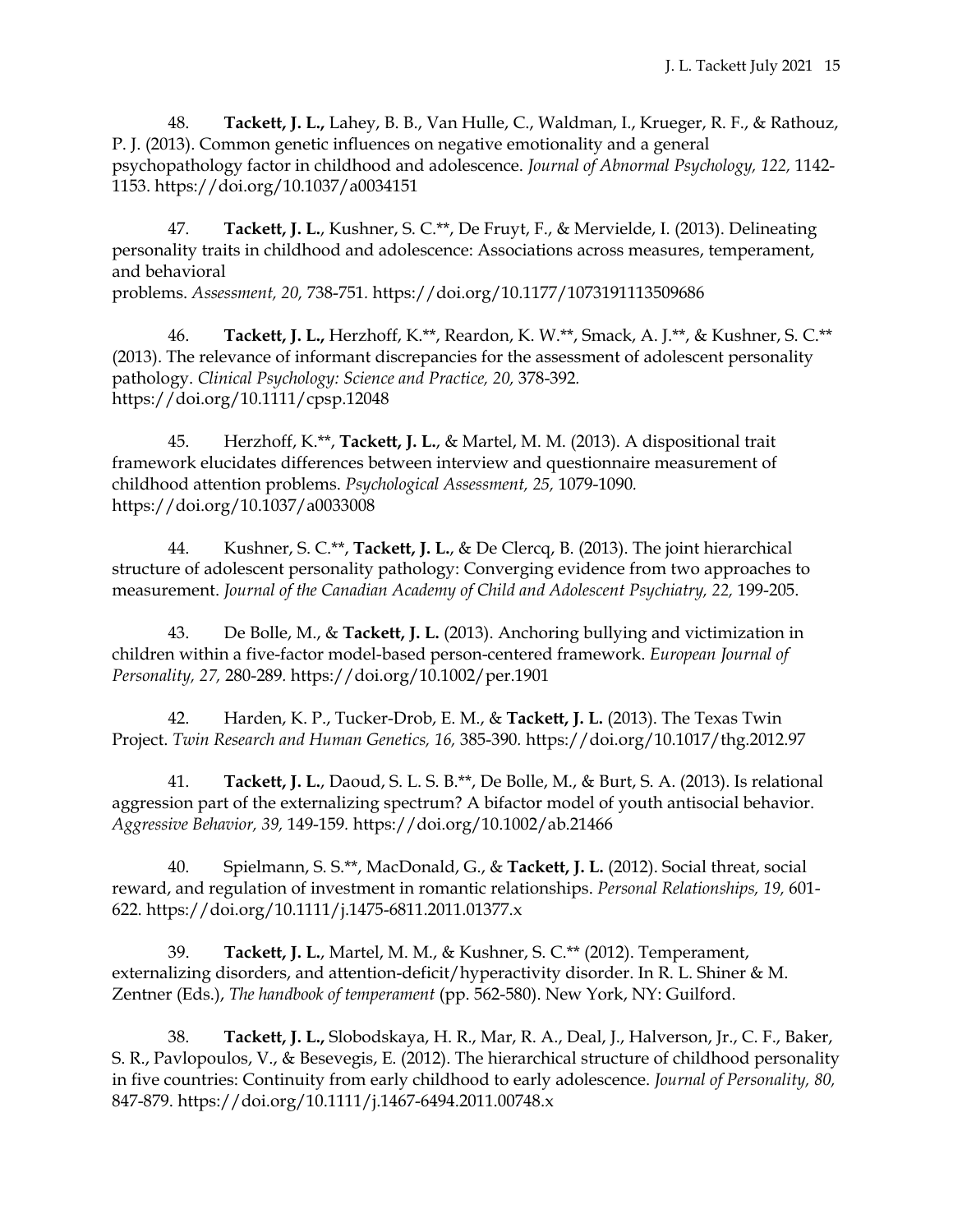37. Herzhoff, K.\*\*, & **Tackett, J. L.** (2012). Establishing construct validity for openness-to-experience in middle childhood: Contributions from personality and temperament. *Journal of Research in Personality, 46,* 286-294*.* https://doi.org/10.1016/j.jrp.2012.02.007

36. Burt, S. A., Donnellan, M. B., & **Tackett, J. L.** (2012). Should social aggression be considered "antisocial"? *Journal of Psychopathology and Behavioral Assessment, 34,* 153-163*.*  https://doi.org/10.1007/s10862-011-9267-0

35. Kushner, S. C.\*\*, **Tackett, J. L.,** & Bagby, R. M. (2012). The structure of internalizing disorders in middle childhood and evidence for personality correlates. *Journal of Psychopathology and Behavioral Assessment, 34,* 22-34*.* https://doi.org/10.1007/s10862-011-9263-4

34. Zeng, R.\*\*, Kushner, S. C.\*\*, & **Tackett, J. L.** (2012). The tripartite model of anxiety and depression: Function and utility in a youth community sample. *Graduate Student Journal of Psychology, 14,* 37-44.

33. Johnson, J. G., **Tackett, J. L.,** Baugh, C. S., McCullough, C., Sneed, J. S., Lawson, H., & Johnert, L. C. (2011). Emergent personality disorders among adolescents with anxiety disorders. In D. McKay & E. A. Storch (Eds.), *Handbook of child and adolescent anxiety disorders* (pp. 187-202)*.* New York, NY: Springer. https://doi.org/10.1007/978-1-4419-7784-7\_13

32. **Tackett, J. L.** (2011). Parent informants for child personality: Agreement, discrepancies, and clinical utility. *Journal of Personality Assessment, 93,* 539-544. https://doi.org/10.1080/00223891.2011.608763

31. Almas, A. N.\*\*, Grusec, J. E., & **Tackett, J. L.** (2011). Children's disclosure and secrecy: Links to maternal parenting characteristics and children's coping skills. *Social Development, 20,* 624-643.

30. **Tackett, J. L.,** Waldman, I. D., Van Hulle, C. A., & Lahey, B. B. (2011). Shared genetic influences on negative emotionality and major depression/conduct disorder comorbidity. *Journal of the American Academy of Child and Adolescent Psychiatry, 50,* 818-827. https://doi.org/10.1016/j.jaac.2011.05.007

29. Kushner, S. C.\*\*, Quilty, L. C., **Tackett, J. L.,** & Bagby, R. M. (2011). The hierarchical structure of the Dimensional Assessment of Personality Pathology (DAPP-BQ). *Journal of Personality Disorders, 25,* 504-516. https://doi.org/10.1521/pedi.2011.25.4.504

28. Rasbash, J., Jenkins, J., O'Connor, T. G., **Tackett, J. L.,** & Reiss, D. (2011). A social relations model of observed family negativity and positivity using a genetically informative sample. *Journal of Personality and Social Psychology, 100,* 474-491*.*  https://doi.org/10.1037/a0020931

27. Waldman, I. D., **Tackett, J. L.,** Van Hulle, C. A., Applegate, B., Pardini, D., Frick, P. J., & Lahey, B. B. (2011). Child and adolescent conduct disorder substantially shares genetic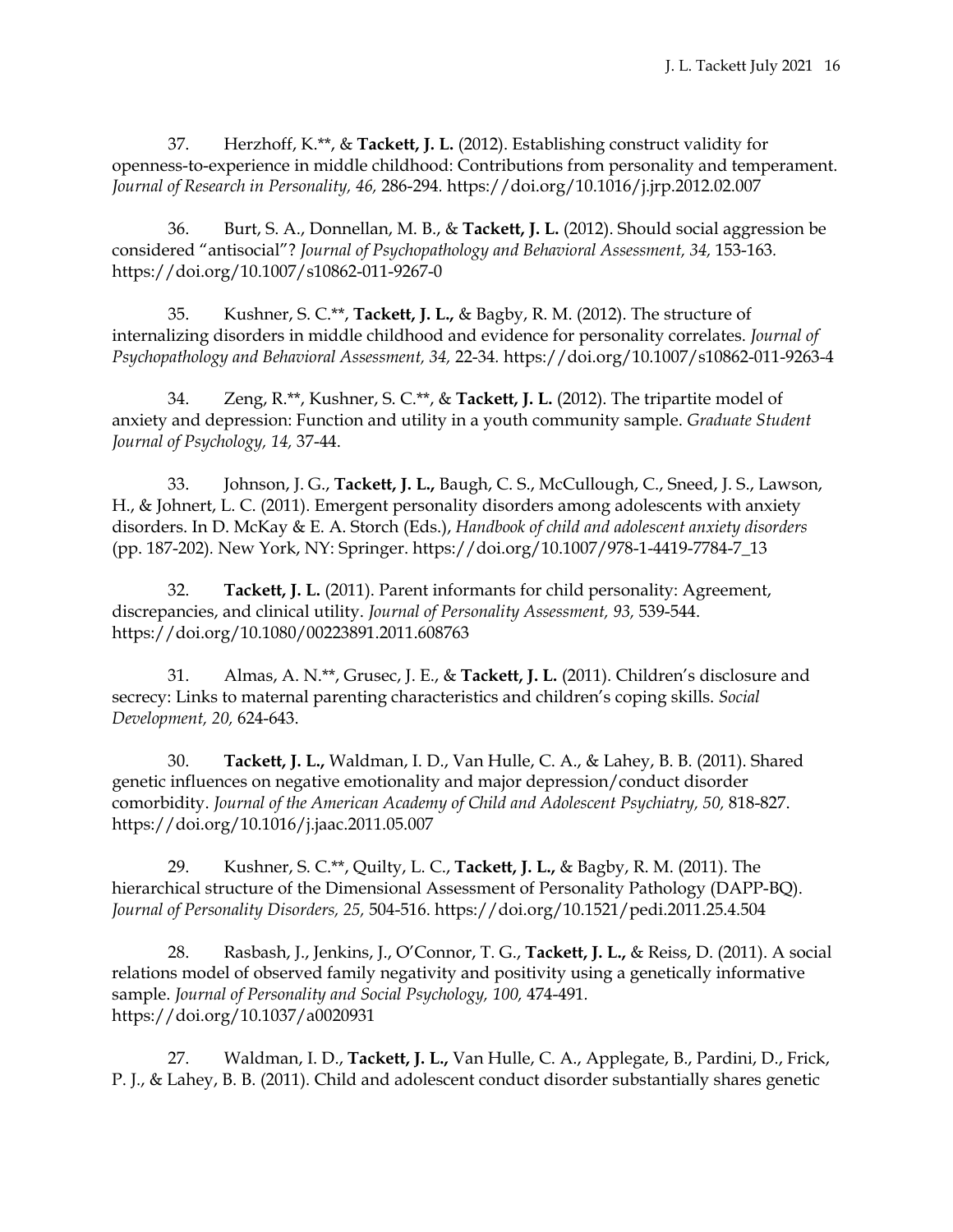influences with three socioemotional dispositions. *Journal of Abnormal Psychology, 120,* 57-70. https://doi.org/10.1037/a0021351

26. **Tackett, J. L.,** & Krueger, R. F. (2011). Dispositional influences on human aggression. In P. R. Shaver & M. Mikulincer (Eds.), *Human aggression and violence: Causes, manifestations, and consequences* (pp. 89-104). Washington, DC: American Psychological Association.

25. **Tackett, J. L.,** & Mackrell, S.\*\* (2011). Emerging personality in childhood and adolescence: Implications for the development of narcissism and machiavellianism. In C. T. Barry, P. K. Kerig, K. K. Stellwagen & T. D. Barry (Eds.), *Narcissism and machiavellianism in youth* (pp. 11-23). Washington, DC: American Psychological Association*.*  https://doi.org/10.1037/12352-001

24. **Tackett, J. L.** (2010). Measurement and assessment of child and adolescent personality pathology: Introduction to the special issue. *Journal of Psychopathology and Behavioral Assessment, 32,* 436-466*.* https://doi.org/10.1007/s10862-010-9205-6

23. **Tackett, J. L.,** & Ostrov, J. M. (2010). Measuring relational aggression in middle childhood in a multi-informant multi-method study. *Journal of Psychopathology and Behavioral Assessment, 32,* 490-500*.* https://doi.org/10.1007/s10862-010-9184-7

22. De Clercq, B., Aelterman, N., De Pauw, S., De Bolle, M., Decuyper, M., & **Tackett, J. L.** (2010). Delineating childhood autistic spectrum symptoms from a maladaptive trait perspective. *Journal of Psychopathology and Behavioral Assessment, 32,* 529-536*.*  https://doi.org/10.1007/s10862-010-9191-8

21. **Tackett, J. L.** (2010). Toward an externalizing spectrum in DSM-V: Incorporating developmental concerns*. Child Development Perspectives, 4,* 161-167*.* https://doi.org/10.1111/j.1750-8606.2010.00138.x

20. Lahey, B. B., Rathouz, P. J., Applegate, B., **Tackett, J. L.,** & Waldman, I. D. (2010). Psychometrics of a self-report version of the Child and Adolescent Dispositions Scale. *Journal of Clinical Child and Adolescent Psychology*, *39,* 351-361. https://doi.org/10.1080/15374411003691784

19. Mar, R. A., **Tackett, J. L.,** & Moore, C. (2010). Exposure to media and theory-ofmind development in preschoolers. *Cognitive Development, 25,* 69-78*.*  https://doi.org/10.1016/j.cogdev.2009.11.002

18. **Tackett, J. L.,** Waldman, I. D., & Lahey, B. B. (2009). Etiology and measurement of relational aggression: A multi-informant behavior genetic investigation. *Journal of Abnormal Psychology, 118,* 722-733. https://doi.org/10.1037/a0016949

17. Quilty, L. C., Sellbom, M., **Tackett, J. L.,** & Bagby, R. M. (2009). Personality trait predictors of bipolar disorder symptoms. *Psychiatry Research, 169,* 159-163. https://doi.org/10.1016/j.psychres.2008.07.004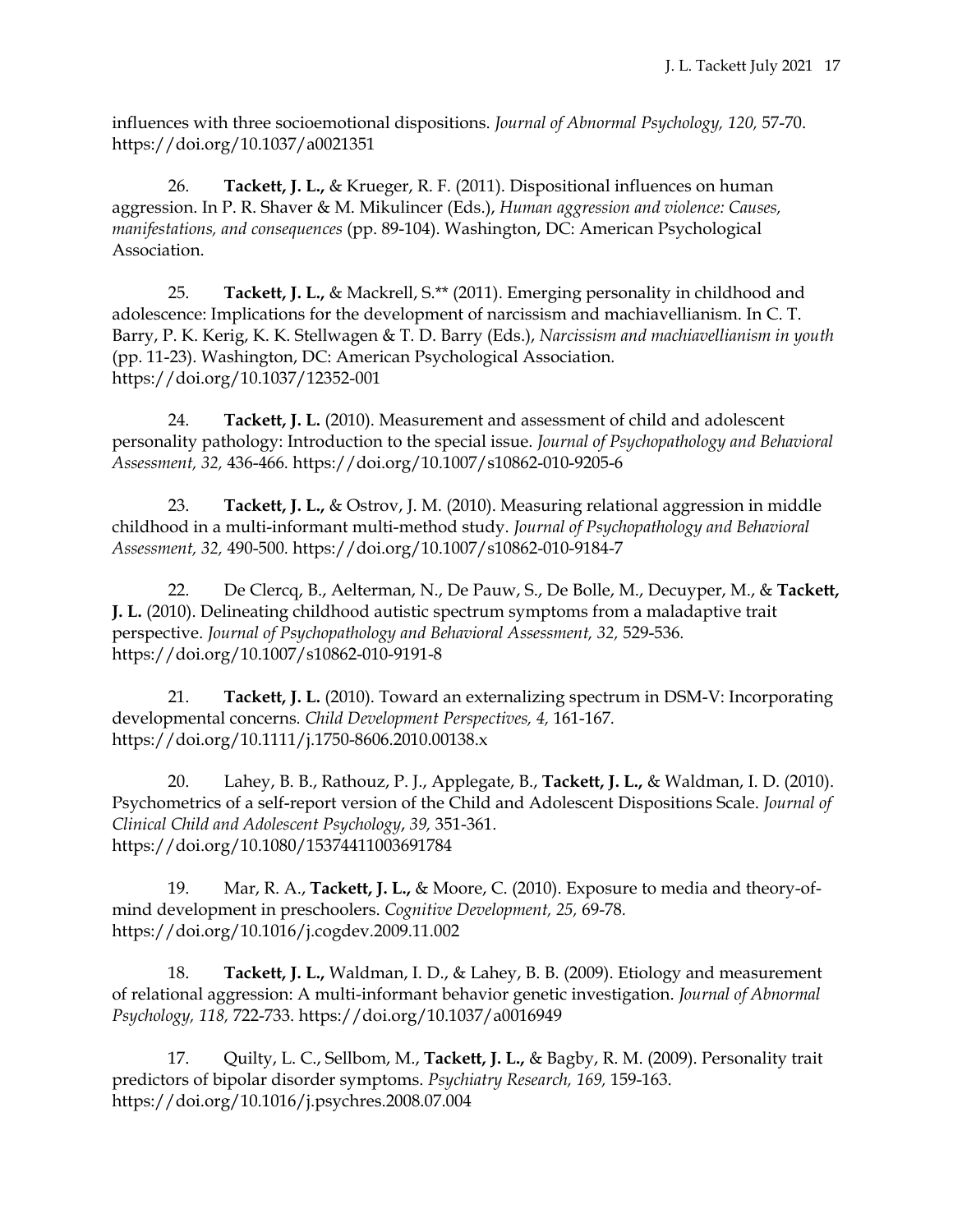16. **Tackett, J. L.**, Balsis, S., Oltmanns, T. F., & Krueger, R. F. (2009). A unifying perspective on personality pathology across the life span: Developmental considerations for the fifth edition of the Diagnostic and Statistical Manual of Mental Disorders. *Development and Psychopathology, 21,* 687-713. https://doi.org/10.1017/S095457940900039X

15. Kotelnikova, Y.\*\*, & **Tackett, J. L.** (2009). Personality and cultural correlates in childhood psychopathology. *Journal of Undergraduate Life Sciences, 3,* 10-13*.*

14. **Tackett, J. L.,** Quilty, L. C., Sellbom, M., Rector, N. A., & Bagby, R. M. (2008). Additional evidence for a quantitative hierarchical model of mood and anxiety disorders for *DSM-V*: The context of personality structure. *Journal of Abnormal Psychology, 117,* 812-825. https://doi.org/10.1037/a0013795

13. **Tackett, J. L.,** Krueger, R. F., Iacono, W. G., & McGue, M. (2008). Personality in middle childhood: A hierarchical structure and longitudinal connections with personality in late adolescence. *Journal of Research in Personality, 42,* 1456-1462*.*  https://doi.org/10.1016/j.jrp.2008.06.005

12. **Tackett, J. L.,** Silberschmidt, A.\*\*, Krueger, R. F., & Sponheim, S. (2008). A dimensional model of personality disorder: Incorporating DSM cluster A characteristics. *Journal of Abnormal Psychology, 117,* 454-459.

\*\*Table reprinted in American Psychological Association, *Publication Manual of the American Psychological Association* (6th ed.). Washington, DC: Author. \*\*Article reprinted in *Personality Disorders: Theory, Research, and Treatment, 1,* 27-34. https://doi.org/10.1007/s10964-007-9229-8

11. **Tackett, J. L.,** & Awong, T.\*\* (2008). [Review of the book *Multicultural understanding of child and adolescent psychopathology: Implications for mental health assessment]. Journal of Youth and Adolescence, 37,* 488-491. Available from Guildford Press website: https://www.guilford.com/books/Multicultural-Understanding-of-Child-and-Adolescent-Psychopathology/Achenbach-Rescorla/9781593853488

10. Krueger, R. F., & **Tackett, J. L.** (2007). Personality research utilizing behavior genetic designs. In R. Robins, C. Fraley & R. F. Krueger (Eds.), *Handbook of research methods in personality psychology* (pp. 62-78)*.* New York, NY: Guilford.

9. **Tackett, J. L.** (2006). Evaluating models of the personality-psychopathology relationship in children and adolescents. *Clinical Psychology Review, 26,* 584-599. https://doi.org/10.1016/j.cpr.2006.04.003

8. Krueger, R. F., & **Tackett, J. L.** (Eds.). (2006). *Personality and psychopathology*. New York, NY: Guilford.

7. Krueger, R. F., & **Tackett, J. L**. (2005). Progress and innovation: Personality disorders and the vanguard of psychopathology research. *Journal of Personality Disorders, 19,* 540-546*.* https://doi.org/10.1521/pedi.2005.19.5.540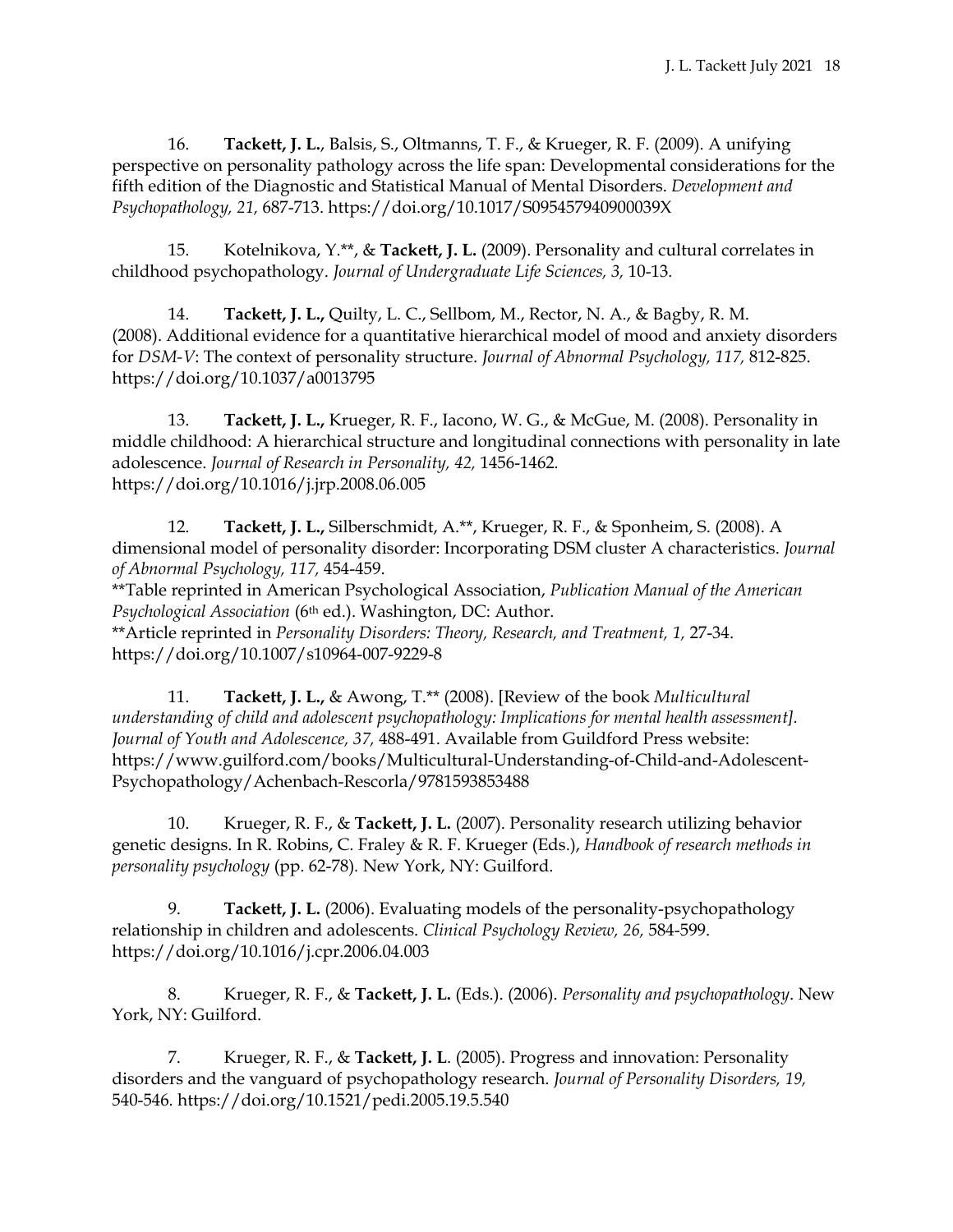6. **Tackett, J. L.,** Krueger, R. F., Iacono, W. G., & McGue, M. (2005). Symptom-based subfactors of DSM-defined conduct disorder: Evidence for etiologic distinctions. *Journal of Abnormal Psychology, 114,* 483-487. https://doi.org/10.1037/0021-843X.114.3.483

5. **Tackett, J. L.,** & Krueger, R. F. (2005). Interpreting personality as a vulnerability for psychopathology: A developmental approach to the personality-psychopathology relationship. In B. L. Hankin & J. R. Z. Abela (Eds.), *Development of psychopathology: A vulnerability-stress perspective* (pp. 199-214)*.* Thousand Oaks, CA: Sage. https://doi.org/10.4135/9781452231655.n8

4. **Tackett, J. L.,** & Krueger, R. F. (2005). Psychopathology. In N. J. Salkind (Ed.), *Encyclopedia of human development* (pp. 1044-1046). Thousand Oaks, CA: Sage. https://doi.org/10.4135/9781412952484.n504

3. Krueger, R. F., **Tackett, J. L.,** & Markon, K. E. (2004). Structural models of comorbidity among common mental disorders: Connections to chronic pain. In T. N. Wise, M. R. Clark & G. J. Treisman, *Advances in psychosomatic medicine: Vol. 25. pain and depression: An interdisciplinary patient-centered approach* (pp. 63-77). Basel, Switzerland: Karger. https://doi.org/10.1159/000095366

2. **Tackett, J. L.,** Krueger, R. F., Sawyer, M. G., & Graetz, B. W. (2003). Subfactors of DSM-IV conduct disorder: Evidence and connections with syndromes from the Child Behavior Checklist. *Journal of Abnormal Child Psychology, 31,* 647-654*.*  https://doi.org/10.1023/A:1026214324287

1. Krueger, R. F., & **Tackett, J. L.** (2003). Personality and psychopathology: Working toward the bigger picture. *Journal of Personality Disorders, 17,* 109-128*.*  <https://doi.org/10.1521/pedi.17.2.109.23986>

# **BLOG POSTS**

4. **Tackett, J.L.** & Kaufman, M. C. (2020, September 29). *What makes up the personality of a successful entrepreneur?* Psychology Today. [https://www.psychologytoday.com/us/blog/the-game-changers/202009/what-makes-the](https://www.psychologytoday.com/us/blog/the-game-changers/202009/what-makes-the-personality-successful-entrepreneur)[personality-successful-entrepreneur](https://www.psychologytoday.com/us/blog/the-game-changers/202009/what-makes-the-personality-successful-entrepreneur)

3. Kern, G.E.\*\*, Porayath, P.P.\*\*, & **Tackett, J.L.** (2019, November 3). *What is teen*  leadership? Part 2: Going straight to the source. Psychology Today. [https://www.psychologytoday.com/us/blog/the-game-changers/201911/what-is-teen](https://www.psychologytoday.com/us/blog/the-game-changers/201911/what-is-teen-leadership)[leadership](https://www.psychologytoday.com/us/blog/the-game-changers/201911/what-is-teen-leadership)

2. Lipman, H.R.\*\*, Slowinski, M.\*\*, & **Tackett, J.L.** (2019, October 3). *What is teen leadership? Part 1: Going straight to the source*. Psychology Today. [https://www.psychologytoday.com/us/blog/the-game-changers/201910/what-is-teen](https://www.psychologytoday.com/us/blog/the-game-changers/201910/what-is-teen-leadership)[leadership](https://www.psychologytoday.com/us/blog/the-game-changers/201910/what-is-teen-leadership)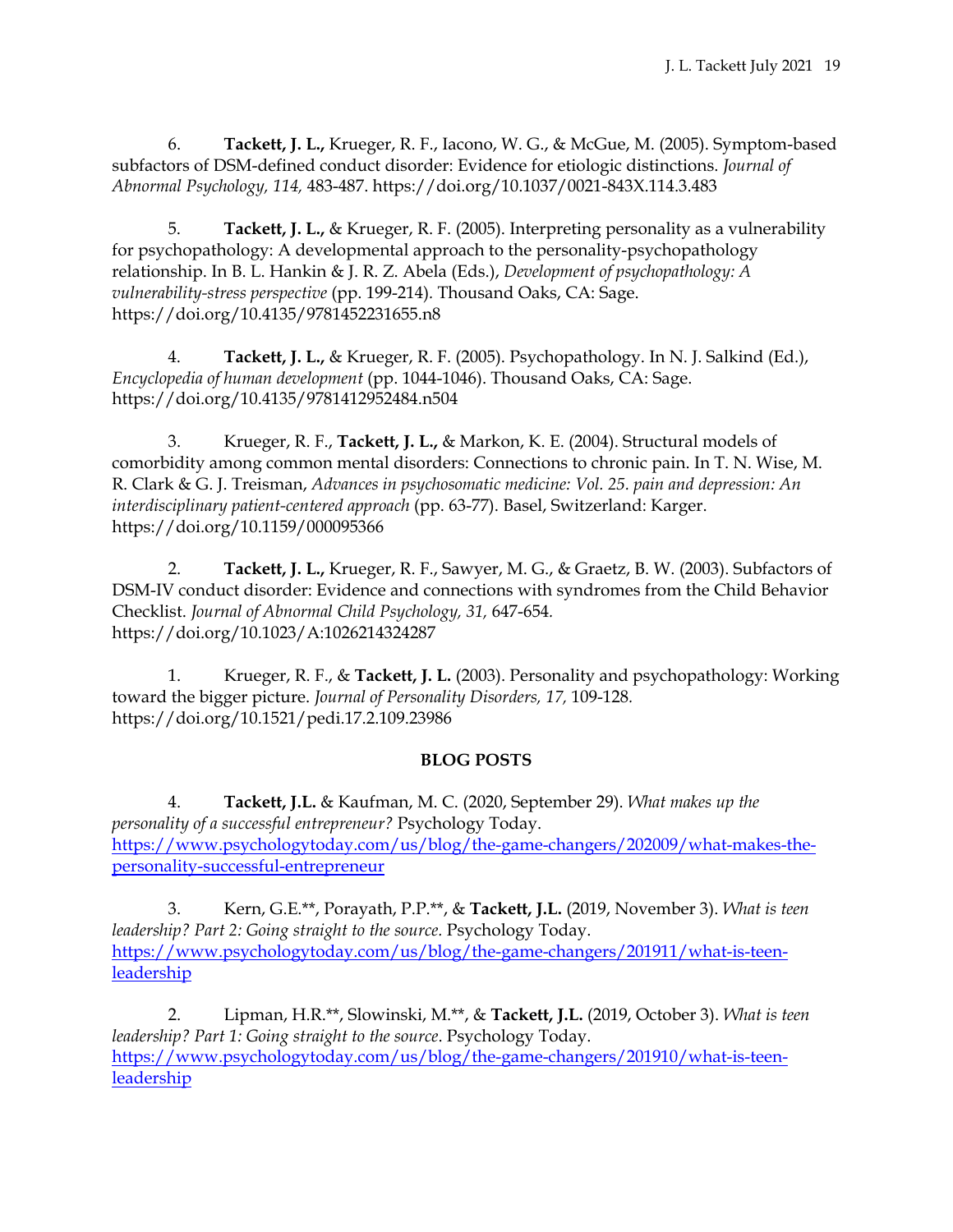1. **Tackett, J.L.** (2019, February 9). *The paper in-a-day approach.* Bishop Blog. <http://deevybee.blogspot.com/2019/02/the-paper-in-day-approach.html>

\*\*indicates student co-author

# **EXTERNAL FUNDING**

Principal investigator, "The X-Factor: An intervention for development of entrepreneurial leadership in early adulthood."

- The Garage \$100,000, 2019-2020.
- Private donor: Thomas Verghese, \$50,000 2019
- The Garage \$50,000 2020-2021
- Private donor: Mike Borsetti, \$25,000 2020
- Private donor: Val Friedman, \$75,000 2021
- Private donor: Tom McDonough, \$50,000 2021

Consultant, "Intergenerational transmissions of stress: Psychosocial and biological mechanisms," National Institute of Aging (NIA), R01, 2020-2024.

Principal investigator-subcontract, "Cortisol, socioeconomic status, and genetic influences on cognitive development," National Institute of Child Health and Human Development (NICHD) R01, 2016-2021.

Consultant, "Stuck in a Moment or Momentarily Stuck: Similarities, Differences, and Interplay Between Identity Struggles and Personality Disorders," NWO Vidi grant, 2015-2020.

Principal investigator-subcontract, "Testing Gene-Testosterone Interplay in Adolescent Alcohol Use," National Institute on Alcohol Abuse and Alcoholism (NIAAA) R21, 2014-2016.

Co-Investigator, "Evaluation and Implementation of Personalized Normative Feedback for CollegeGambling.org," National Center for Responsible Gaming research grant, 2014-2015, \$241,610 in direct costs awarded.

Principal Investigator, "Child personality, behavior, and academic outcomes," ACT, Inc., 2013- 2015, \$40,000 in direct costs awarded.

Principal Investigator, "The peer group regulates motivational pathways to gambling in youth: Implications for early intervention," National Center for Responsible Gaming Early Stage Investigator Grant, 2012-2015, \$60,000 in direct costs awarded.

Principal Investigator, "The Texas Twin Project: Houston Expansion," Duncan Foundation award, 2012-2015, \$70,000 in direct costs awarded.

Principal Investigator, "The calm before the storm: The development of self-regulatory personality from middle childhood to adolescence," Social Sciences and Humanities Research Council of Canada, 2011-2014, \$116,500 in direct costs awarded.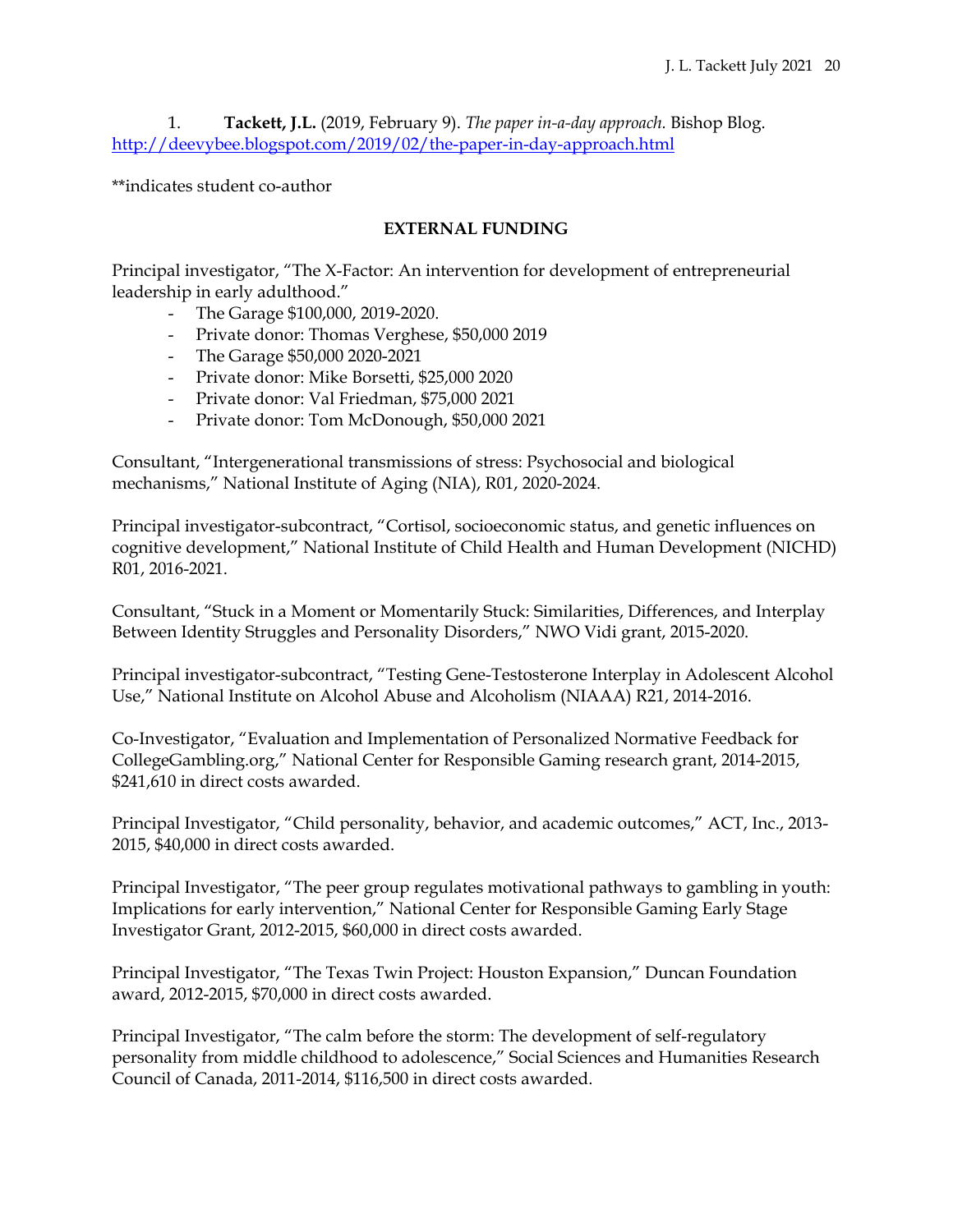Consultant, "Personality, music lessons, and academic achievement," Social Sciences and Humanities Research Council of Canada, 2011-2014, \$129,600 in direct costs awarded.

Primary Sponsor, "The role of agreeableness in the development of youth internalizing problems," (PI: Shauna Kushner, University of Toronto) Ontario Mental Health Foundation, 2011-2014, \$49,500 in direct costs awarded.

Early Researcher Award: Round 6, "The development of self-regulatory personality in adolescence," Ontario Ministry of Research and Innovation, 2010-2015, \$150,000 in direct costs awarded.

Primary Sponsor, "Developmental pathways of psychological and biological factors for callous and unemotional traits and aggression in adolescents: Implications for intervention," (PI: Stephanie Bass, University of Toronto) Ontario Mental Health Foundation, 2010-2013, \$49,500 in direct costs awarded.

Principal Investigator, "Elucidating the structure and measurement of personality in middle childhood," Social Sciences and Humanities Research Council of Canada, 2008-2011, \$148,975 in direct costs awarded.

Principal Investigator, "Risk and resiliency factors for externalizing pathology: Evidence from childhood personality," Connaught New Staff Matching Grant, 2008-2010, \$30,000 in direct costs awarded.

Principal Investigator, "Risk and resiliency factors for externalizing pathology: Evidence from childhood personality," Canada Foundation for Innovation, 2008-2011, \$188,157 in direct costs awarded.

Principal Investigator, Connaught Start-Up Award, 2006-2007, \$10,000 in direct costs awarded.

# **PRESENTATIONS**

Shields, A.N.\*\*, Kushner, S.C., Herzhoff, K., & **Tackett, J.L.** (2021, May 26). *Measuring within-person variability in children's personality traits.* Flash talk presented at the 2021 virtual convention of the Association for Psychological Science, hosted online.

Lawler, T.K.\*\*, Shields, A.N.\*\*, Batky, B.\*\*, & **Tackett, J.L.** (2021, May 26). *Do five-factor model traits moderate the relationship between callous-unemotional traits and externalizing psychopathology?* Poster presented at the 2021 virtual convention of the Association for Psychological Science, hosted online.

Brandes, C. M.\*\*, Hallquist, M. N., Herzhoff, K., Olino, T. M., & **Tackett, J. L.** (2021). Facet-level personality traits and psychopathology across the transition to adolescence: Evaluating multiple developmental models. Data blitz presented at the annual meeting of the Society for Personality and Social Psychology, hosted online.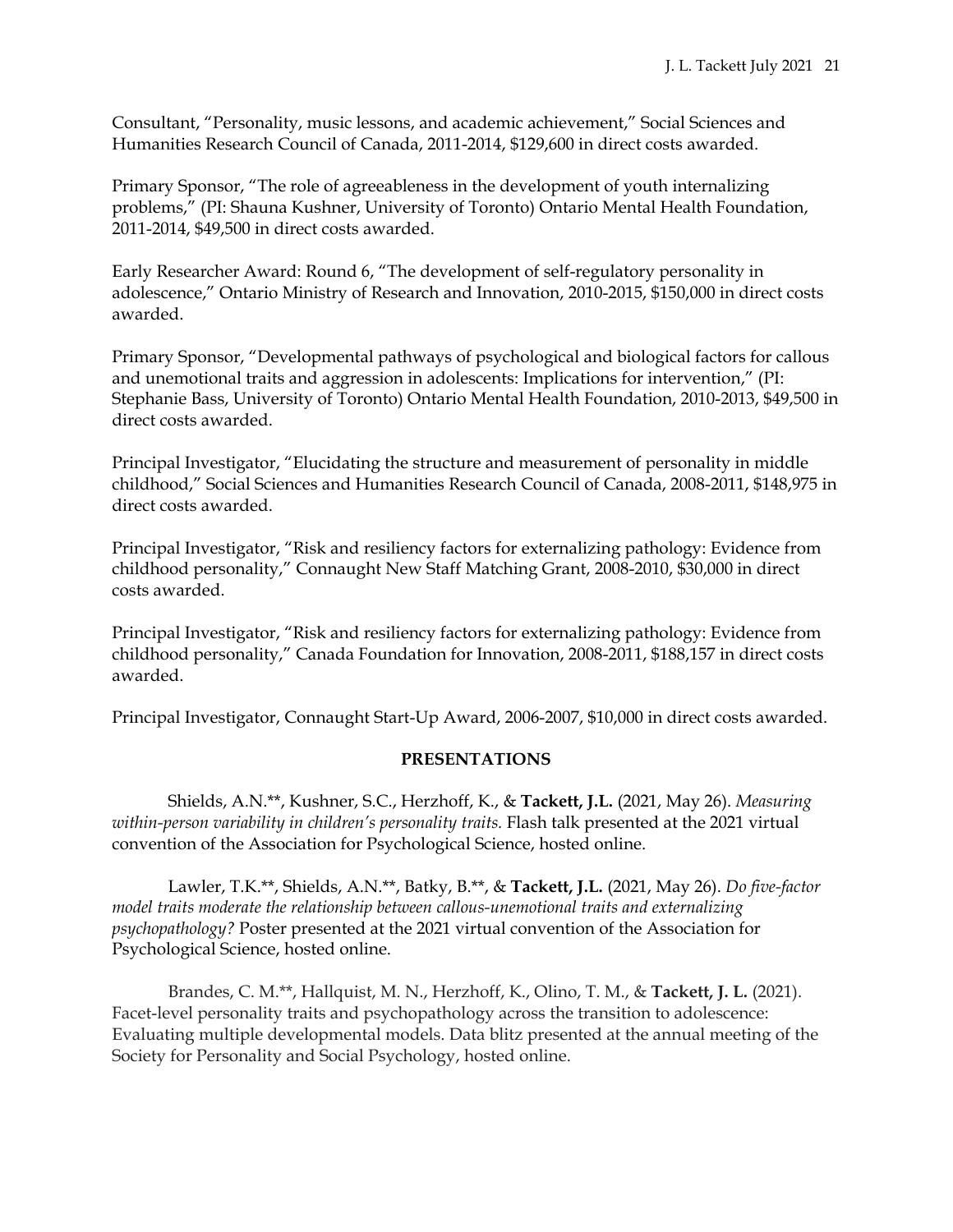Shields, A.N.\*\*, Kushner, S.C., Herzhoff, K., & **Tackett, J.L.** (2021, February 9). *Crosssituational variability in children's personality traits.* Data blitz presented at the annual meeting of the Society for Personality and Social Psychology, hosted online.

Brandes, C. M.\*\*, Reardon, K. W., Shields, A. N.\*\*, & **Tackett, J. L.** (2020). Towards construct validity of relational aggression: An examination of the Children's Social Behavior Scale. Poster presented at the annual meeting of the Society for Multivariate Experimental Psychology, hosted online.

Shields, A.N.\*\*, Oltmanns, T.F., Bogdan, R., & **Tackett, J.L.** (2019, October). *Specificity in personality disorder symptomatology: The impact of personality disorder two generations later.* Symposium conducted at the 17th biennial convention of the International Society for the Study of Personality Disorders, Vancouver, BC, Canada.

Johnson, B. N. (Chair), Cottin, M. (Chair), Newton-Howes, G., Sharp, C., **Tackett, J. L.**, & Zimmerman, M. (2019, October). *Advice from the experts on getting it published: A writing workshop for young researchers.* Structured discussion conducted at the 17th biennial convention of the International Society for the Study of Personality Disorders, Vancouver, BC, Canada.

**Tackett, J. L.** (2019, July). *Who are the Game Changers? Why we need to study leadership in adolescence*. Talk presented at the Hogan Assessments, Tulsa, OK.

**Tackett, J.L.** (2019, July). *Thoughts on the replication crisis for Clinical Psychology.* Invited talk presented at the 15th annual European Conference on Psychological Assessment, Brussels, Belgium.

**Tackett, J.L.** (2019, June). *Who are the Game Changers? Why we need to study leadership in adolescence.* Talk presented at the University of Ghent, Ghent, Belgium.

Brandes, C.M.\*\*, Kushner, S.C., Herzhoff, K., & **Tackett, J.L.** (2019, February). *Facet-level personality stability and change in the transition to adolescence: Maturity, disruption, and gender differences*. Talk presented at the annual meeting of the Society for Personality and Social Psychology, Portland, OR.

**Tackett, J. L.** (2018, November). The Hierarchical Taxonomy of Psychopathology: An emerging dimensional approach to mental disorder research and treatment. Invited talk presented at the 52nd Annual Convention of the Association of Behavioral and Cognitive Therapies, Washington DC.

**Tackett, J. L.**, Reardon, K. W., Smack, A. J., & Herzhoff, K. (2018, September). The *N*-Pact Factor for Clinical Psychology: Sample Size and Power in Psychopathology Research. Invited talk presented at the 32nd annual meeting of the Society for Research in Psychopathology, Indianapolis, IN.

Reardon, K. W.\*\*, & **Tackett, J. L.** (2018, September). The Dimensional Personality Symptom Itempool – Short Form (DIPSI-SF): A measure derivation and validation study. Poster presented at the 32nd annual meeting of the Society for Research in Psychopathology,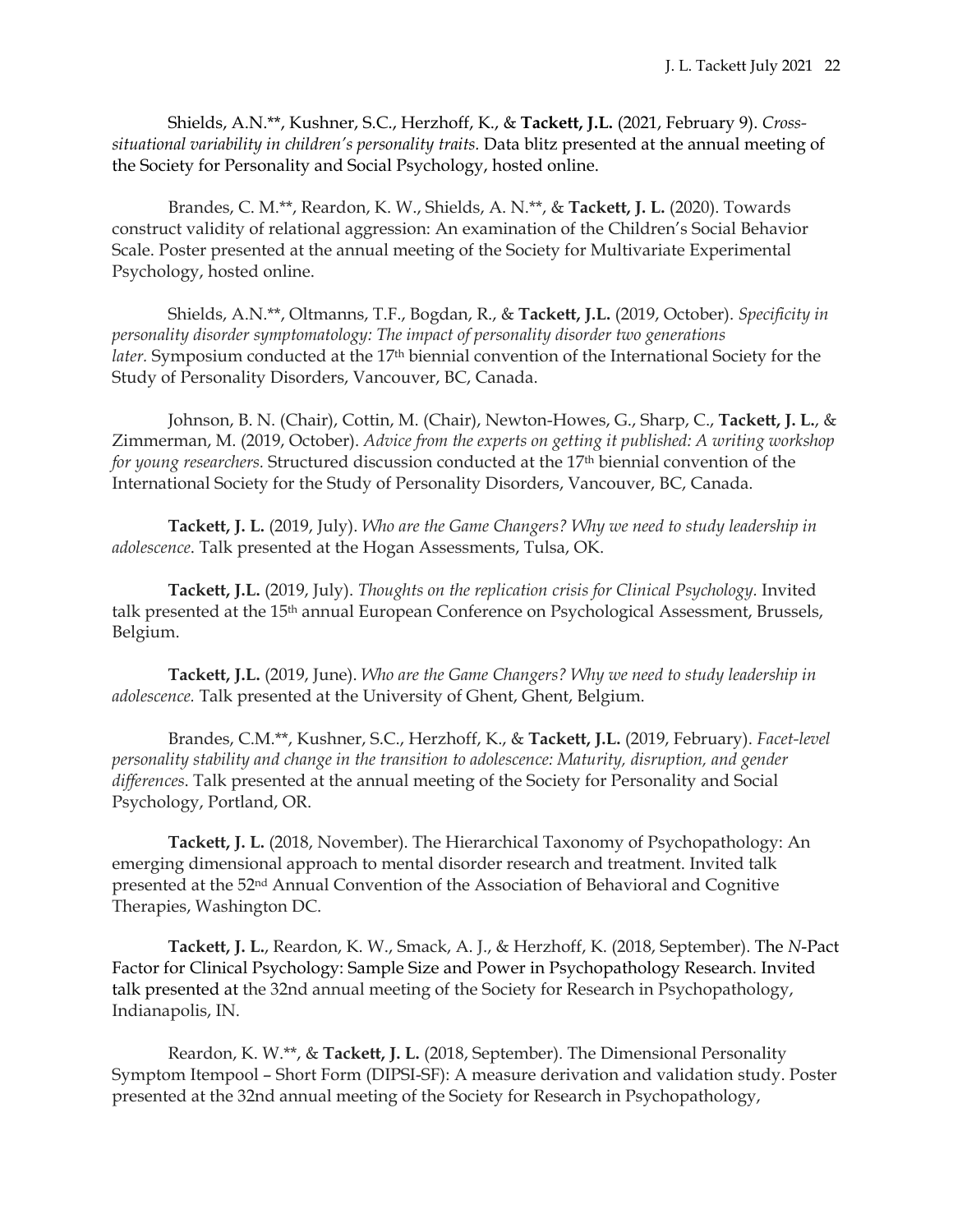Indianapolis, IN.

Brandes, C.M.\*\*, Kushner, S.C., Herzhoff, K., & **Tackett, J.L.** (2018, September). Facetlevel development of neuroticism and psychopathology from middle childhood to adolescence. Poster presented at the annual meeting of the Society for Research in Psychopathology, Indianapolis, IN.

Shields, A.N.\*\*, Reardon, K.W.\*\*, Brandes, C.B.\*\*, & **Tackett, J.L.** (2018, September). The p Factor in Children: Relationships with Executive Functions and Effortful Control. Poster presented at the annual meeting of the Society for Research in Psychopathology, Indianapolis, IN.

**Tackett, J. L.** (2018, July). Thoughts on replicability in child personality research. Invited keynote speaker for the 19<sup>th</sup> biennial convention of the European Conference on Personality. Zadar, Croatia.

**Tackett, J. L.**, Brandes, C. M.\*\*, & Lahey, B. B. (2018, May). The general factor of psychopathology overlaps substantially with trait neuroticism. Invited talk presented at the 30th Annual Convention for the Association for Psychological Science, San Francisco, CA.

**Tackett, J. L.** (2018, February). Clinical science and the replicability crisis. Invited talk presented at Southern Methodist University, Psychology Department colloquium series.

**Tackett, J. L.** (2018, February). Editors on the replication crisis. Invited panel presented at the Social and Behavioral Sciences Research Initiative workshop on Reproducibility and Replicability, University of Illinois at Urbana-Champaign.

**Tackett, J. L.** (2018, January). Who knows what about a kid? Invited talk presented at the University of British Columbia, Psychology Department colloquium series.

**Tackett, J. L.** (2017, December). Clinical science and the replicability crisis. Invited talk presented at the University of Michigan clinical psychology brown bag series.

Brandes, C.M.\*\*, Herzoff, K.\*\*, Smack, A.J.\*\*, **Tackett., J.L.** (2017, September). Investigating the transdiagnostic nature of neuroticism in a bifactor model of psychopathology in youth. Poster presented at the annual meeting of the Society for Research in Psychopathology, Denver, CO.

Reardon, K. W.\*\*, Herzhoff, K.\*\*, Smack, A. J.\*\*, & **Tackett, J. L.** (2017, September). Is relational aggression consistent with Cluster B Personality Disorder? The context of disagreeableness. Poster presented at the 31st annual meeting of the Society for Research in Psychopathology, Denver, CO.

Smack, A. J.\*\*, & **Tackett, J. L.** (2017, September). *Does race/ethnicity moderate the association between individual differences and youth psychopathology?* Poster presented at the 31st annual meeting of the Society for Research in Psychopathology, Denver, CO.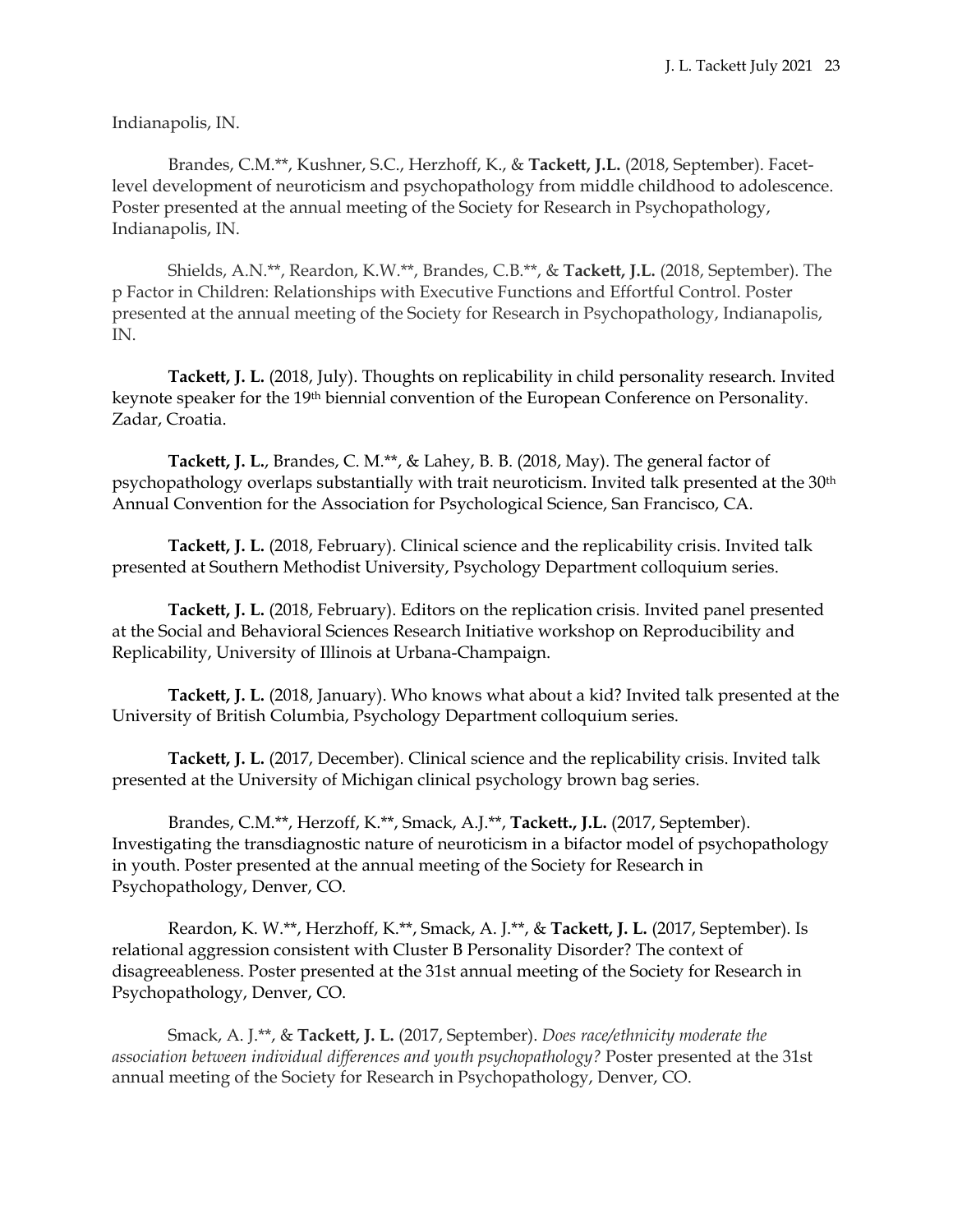Fang, T. W., Smack, A.J.\*\*, & **Tackett, J.L.** (2017, June). *Child personality moderates the association between parenting strategies and psychopathology.* Poster presented at the 5th Biennial Conference for the Association for Research in Personality, Sacramento, CA.

Batky, B.\*\*, Herzhoff, K.\*\*, & **Tackett, J. L.** (2017, June). *Personality accounts for associations between problem behaviors and academic performance.* Poster presented at the 5th biennial meeting of the Association for Research in Personality, Sacramento, CA.

Herzhoff, K.\*\*, Reardon K. W.\*\*, Casillas, A., & **Tackett, J. L.** (2017, June). *Contextualizing Academic Behaviors and Achievement in a Comprehensive Child Personality Taxonomy.* Talk presented at the 2017 Biennial Association for Research in Personality Conference, Sacramento, CA.

Johnson, S.\*\*, Herzhoff, K.\*\*, Way, J., & **Tackett, J. L.** (2017, June). *Personality and academically relevant behaviors.* Poster presented at the 5th biennial meeting of the Association for Research in Personality, Sacramento, CA.

Herzhoff, K.\*\*, Reardon K. W.\*\*, Casillas, A., & **Tackett, J. L.** (2017, May). *Contextualizing Academic Behaviors and Achievement in a Comprehensive Child Personality Taxonomy.* Talk presented at the 29th Association for Psychological Science Annual Convention, Boston, MA.

Brandes, C.M.\*\*, Herzoff, K.\*\*, Smack, A.J.\*\*, **Tackett., J.L.** (2017, June). Unification of temperament and personality in the measurement of child neuroticism. Poster presented at the annual meeting of the Association for Research in Personality, Sacramento, CA.

Reardon, K. W.\*\*, Herzhoff, K.\*\*, Smack, A. J.\*\*, & **Tackett, J. L.** (2017, June). *Relational aggression as a precursor for Cluster B Personality Disorder: The context of disagreeableness.* Talk presented at the 5th biennial meeting of the Association for Research in Personality, Sacramento, CA.

Wang, M.\*\*, Reardon, K. W.\*\*, & **Tackett, J. L.** (2017, June). *The individual difference context of gambling behaviors in a selected sample of adolescents.* Poster presented at the 5th biennial meeting of the Association for Research in Personality, Sacramento, CA.

**Tackett, J. L.**, Reardon, K. W.\*\*, Herzhoff, K.\*\*, Smack, A. J.\*\*, & McShane, B. B. (2017, May). *Does personality x hormone evidence replicate?* Invited talk presented at the 29th Annual Convention for the Association of Psychological Science, Boston, MA.

**Tackett, J. L.** (2017, March). *Development of personality pathology*. Invited talk presented at the American Psychopathological Association, New York City, NY.

**Tackett, J. L.** (2016, November). *The joys and challenges of measuring child personality.* Invited talk presented at Michigan State University, East Lansing, Michigan.

**Tackett, J. L**., Reardon, K. W.\*\*, Herzhoff, K. \*\*, & Smack, A. J.\*\* (2016, September). *Hormonal mechanisms underlying youth antisocial behavior.* Invited talk presented at the 30thAnnual Meeting of the Society for Research in Psychopathology, Baltimore, MD.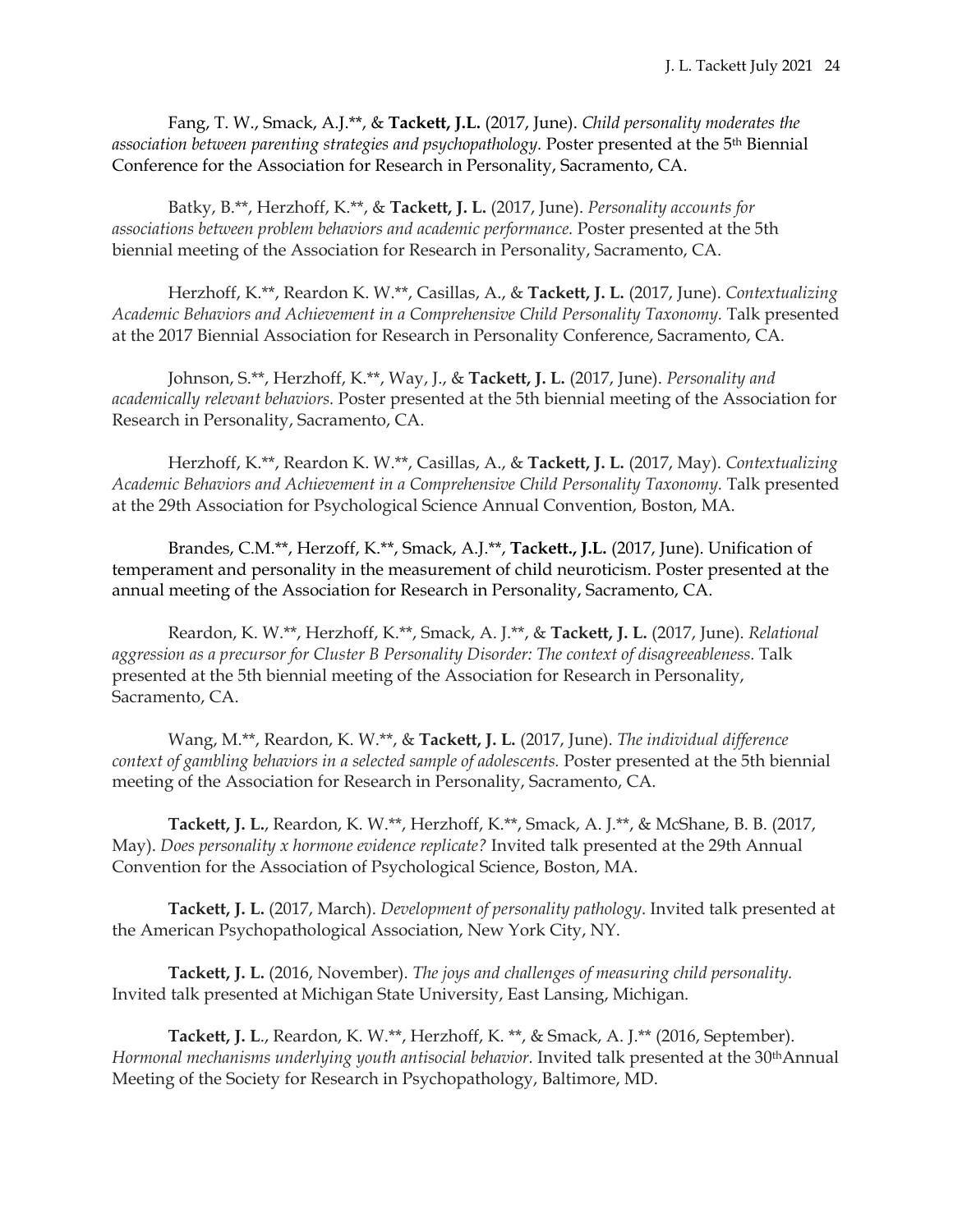Herzhoff, K.\*\* & **Tackett, J. L.** (2016, September). *A meta-analytic review of gender differences in youth externalizing comorbidity.* Poster presented at the 30thAnnual Meeting of the Society for Research in Psychopathology, Baltimore, MD.

Reardon, K. W.\*\*, & **Tackett, J. L.** (2016, September). Understanding the personality context of relational aggression: A review and expert profile analysis. Poster presented at the 30th annual meeting of the Society for Research in Psychopathology, Baltimore, MD.

Smack, A. J.\*\*, McKee, M. N.\*\*, & **Tackett, J. L.** (2016, September). Can values help explain racial/ethnic differences in youth psychopathology? Poster presented at the 30<sup>th</sup> annual meeting of the Society for Research in Psychopathology, Baltimore, MD.

**Tackett, J. L**. (2016, September). *The joys and challenges of measuring child personality*. Invited talk presented at the European Association of Personality Psychology Expert Meeting on Personality Assessment, Oostduinkerke, Belgium.

**Tackett, J. L.**, & Smack, A. J.\*\* (2016, June). *But who is mean? Latent class analysis of relationally aggressive youth*. Invited talk presented at the 6<sup>th</sup> Research Conference on Relational Aggression, Washington DC.

**Tackett, J. L**. (2016, May). *Measurement development workgroup.* Invited talk presented at the first meeting for the Hierarchical Taxonomy of Psychopathology consortium, Chicago, IL.

**Tackett, J. L.** (2016, May). *Toward a personality taxonomy for academic behaviors and outcomes in youth.* Invited talk presented at the 28th Annual Convention of the Association for Psychological Science, Chicago, IL. Symposium chair: Tackett.

Herzhoff, K.\*\*, Banks, K.\*\*, & **Tackett, J. L.** (2016, May). *A meta-analytic review of gender differences in youth externalizing comorbidity.* Poster presented at the 28th APS Annual Convention, Chicago, IL. \*\*\*Distinguished Contribution Award of the 2016 SSCP Student Poster Competition

Reardon, K. W.\*\*, & **Tackett, J. L.** (2016, May). *Relational aggression: A theoretical review and expert profile analysis.* Poster presented at the 28th annual meeting of the Association for Psychological Science, Chicago, IL.

Smack, A. J.\*\*, Esqueda, E.\*\*, & **Tackett, J.L.** (2016, May). *Investigating measurement invariance of the children's social behavior scale.* Poster presented at the 28th Annual Convention for the Association for Psychological Science, Chicago, IL.

Smack, A. J.\*\*, & **Tackett, J.L.** (2016, May). *Investigating measurement invariance of the children's social behavior scale.* Poster presented at the 22nd Annual Black Graduate Conference in Psychology, Miami, FL.

**Tackett, J. L.** (2016, April). *Meanness, aggression, and breaking the rules: The teen experience.*  Invited talk presented at the Department of Psychology, Purdue University, IN.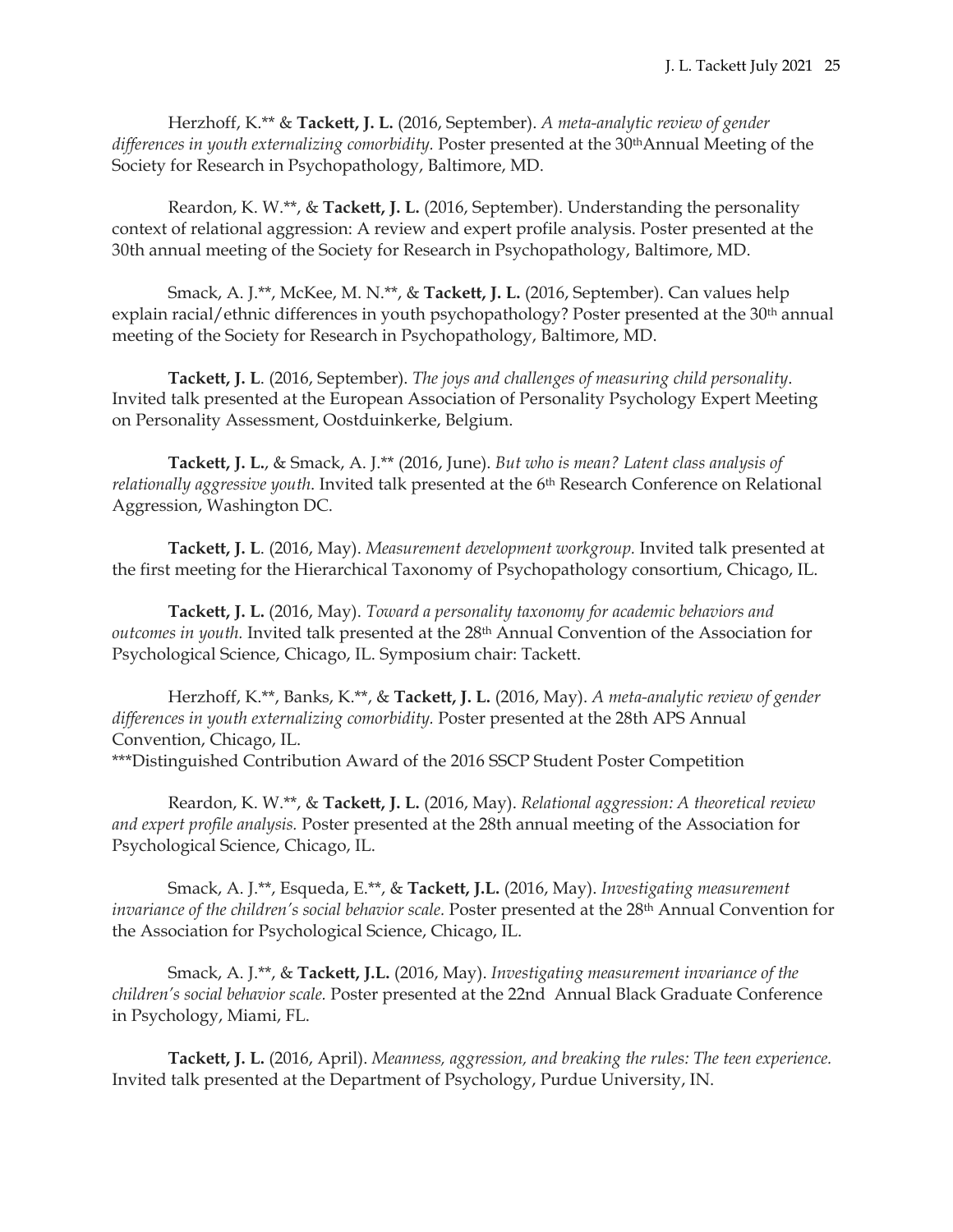**Tackett, J. L.** (2016, March). *Advantages of dimensional personality pathology assessment in youth: Examples from hormone-behavior associations*. Invited talk presented at the 2nd World Conference on Personality, Buzios, Brazil.

Reardon, K. W.\*\*, **Tackett, J. L.**, & Turan, B. (2015, October). *Testosterone reactivity inversely predicts externalizing psychopathology in childhood.* Poster presented at the 29th annual meeting of the Society for Research in Psychopathology, New Orleans, LA.

Herzhoff, K.\*\*, & **Tackett, J. L.** (2015, October). *Thin slices of self-regulatory personality predict childhood externalizing disorders.* Poster presented at the 29th Annual Meeting of the Society for Research in Psychopathology, New Orleans, LA.

 **\*\*\*Preliminary finalist for the Smadar Levin Award for most outstanding poster presentation**

Herzhoff, K.\*\*, & **Tackett, J. L.** (2015, June). *Examining the situational specificity of Openness-to-Experience in childhood.* Talk presented at the 2015 Association for Research in Personality, St. Louis, MO.

# **\*\*\*Selected for the Data Blitz symposium**

 Reardon, K. W.\*\*, Otal, T. K.\*\*, & **Tackett, J. L.** (2015, June). *The incremental role of sensation-seeking in adolescent risk behavior.* Poster presented at the 4th biennial meeting of the Association for Research in Personality, St. Louis, MO.

Smack, A., J.\*\*, Herzhoff, K.\*\*, & **Tackett, J. L.** (2015, June) Within-person configuration of personal values: A test of Schwartz's Taxonomy. Poster presented at the 4th biennial meeting of the Association for Research in Personality, St. Louis, MO.

**Tackett, J.L.** (2015, April). *Thin slices of child personality.* Invited colloquium presented at Colby College. Waterville, ME.

**Tackett, J. L.** (2015, March.) *The general factor of psychopathology overlaps substantially with trait neuroticism.* Invited talk presented at the International Convention of Psychological Science. Amsterdam, Netherlands.

Reardon, K. W.\*\*, & **Tackett, J. L.** (2015, March). *Personality elucidates associations between testosterone and adolescent externalizing behavior.* Talk presented at the Society for Research in Child Development 2015 Biennial Meeting, Philadelphia, PA.

**Tackett, J. L.** (2015, February.) *Thin slices of child personality.* Invited talk presented at the annual meeting of the Society for Personality and Social Psychology. Long Beach, CA.

**Tackett, J. L.** (2015, February.) *Thin slices of child personality*. Invited colloquium presented at Texas A&M University. College Station, TX.

Herzhoff, K.\*\*, Smack, A. J.\*\*, Reardon, K. W.\*\*, Martel, M. M., & **Tackett, J. L.** (2014, September). *Child personality accounts for oppositional defiant disorder comorbidity patterns.* Poster presented at the 28th Annual Meeting of the Society for Research in Psychopathology,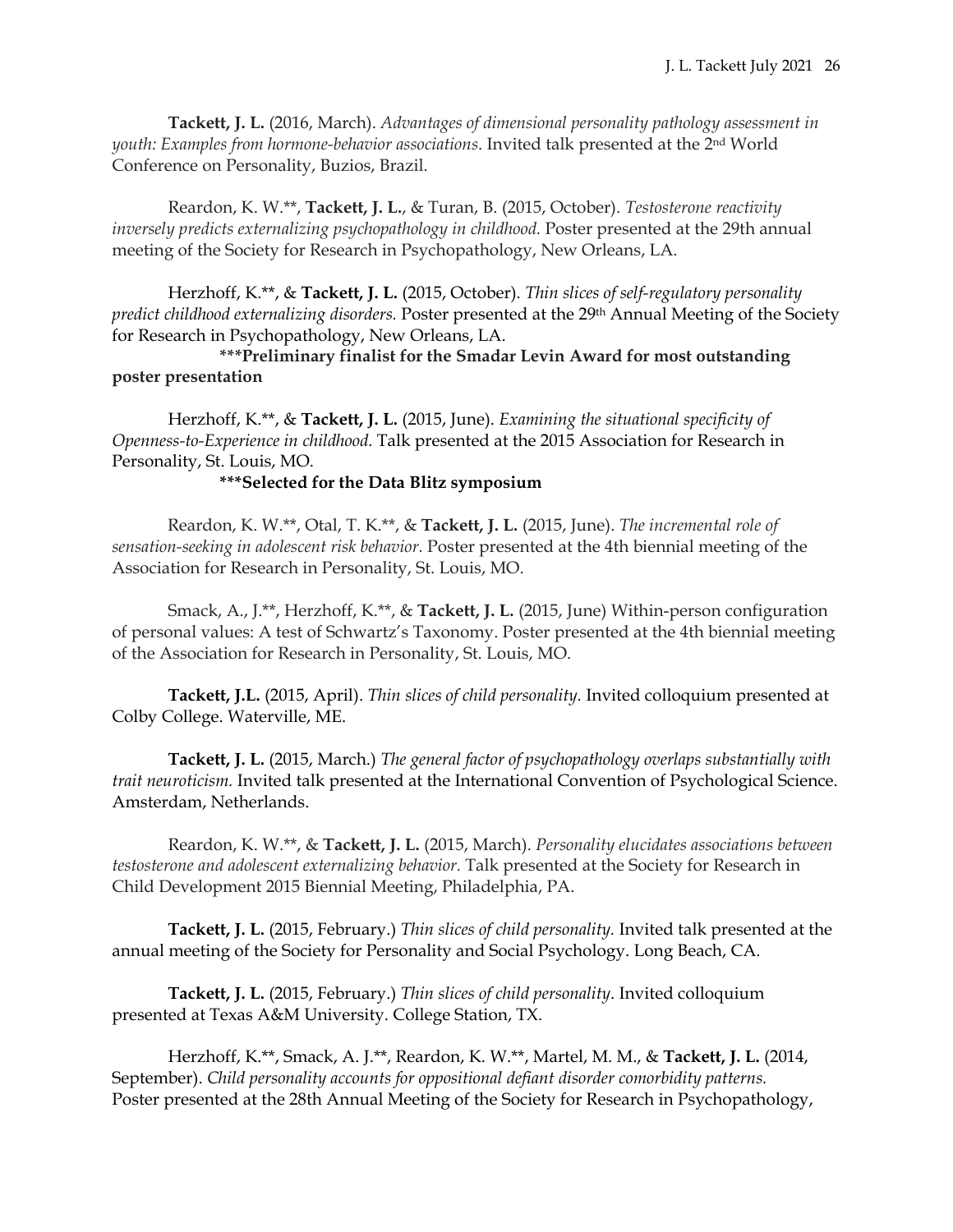Evanston, IL.

**Tackett, J.L**. (2014, November.) *Child personality: Measurement and utility.* Invited colloquium presented at the University of California, Davis. Davis, CA.

Reardon, K. W.\*\*, Herzhoff, K.\*\*, & **Tackett, J.L.** (2014, September). *A bifactor model of psychopathology in middle childhood.* Poster presented at the 28th annual meeting of the Society for Research in Psychopathology, Evanston, IL.

Smack, A.J.\*\*, Herzhoff, K.\*\*, Tang, R.\*\*, Walker, R.L., & **Tackett, J.L.** (2014, September). *Do values moderate personality-psychopathology associations?* Poster presented at the 28th annual meeting of the Society for Research in Psychopathology, Evanston, IL.

**Tackett, J. L**., Rodriguez, L. M., Rinker, D. V., & Neighbors, C. (2014, September). *A personality-based latent class analysis of emerging adult gamblers.* Poster presented at the 15th Annual NCRG Conference on Gambling and Addiction, Las Vegas, NV.

**Tackett, J. L.**, Herzhoff, K.\*\*, & Kushner, S. C.\*\* (2014, July). *Thin-slice perceptions of child personality.* Invited talk presented at the European Conference on Personality, Lausanne, Switzerland.

**Tackett, J. L.** (2014, July). *Beyond "easy" and "difficult": Conceptualizing child personality.* Invited talk at University of Tubingen, Tubingen, Germany.

**Tackett, J. L.** (2014, May). *Relational aggression is a meaningful subfactor of childhood antisocial behavior.* Invited talk presented at the Association for Psychological Science, San Francisco, CA.

**Tackett, J. L.** (2014, May). *Are hormones associated with youth externalizing psychopathology?*  Invited talk presented at the Association for Psychological Science, San Francisco, CA.

Smack, A.J.\*\*, Herzhoff, K.\*\*, Tang, R.\*\*, Walker, R.L & **Tackett, J.L.** (2014, May) *Do values moderate associations between personality and psychopathology?* Poster presented at the 20th annual meeting of the Annual Black Graduate Conference in Psychology, Washington, DC.

Briley, D. A.\*\*, **Tackett, J. L.**, Harden, K. P., & Tucker-Drob, E. M. (2014, March). *Understanding child genetic effects on parental educational expectations: Explanation through child individual differences.* Poster presented at the 15<sup>th</sup> biennial meeting of the Society for Research on Adolescence, Austin, TX.

Herzhoff, K.\*\*, & **Tackett, J. L.** (2014, March). *Structure and concurrent and predictive validity of oppositional defiant disorder subfactors in early adolescence.* Talk presented at the 15th biennial meeting of the Society for Research on Adolescence, Austin, TX.

Reardon, K. W.\*\*, Modi, H.\*\*, **Tackett, J. L.**, & Josephs, R. A. (2014, March) *Personality pathology moderates the joint regulation of estradiol and cortisol in predicting youth externalizing problems.* Poster presented at the 15th biennial meeting of the Society for Research in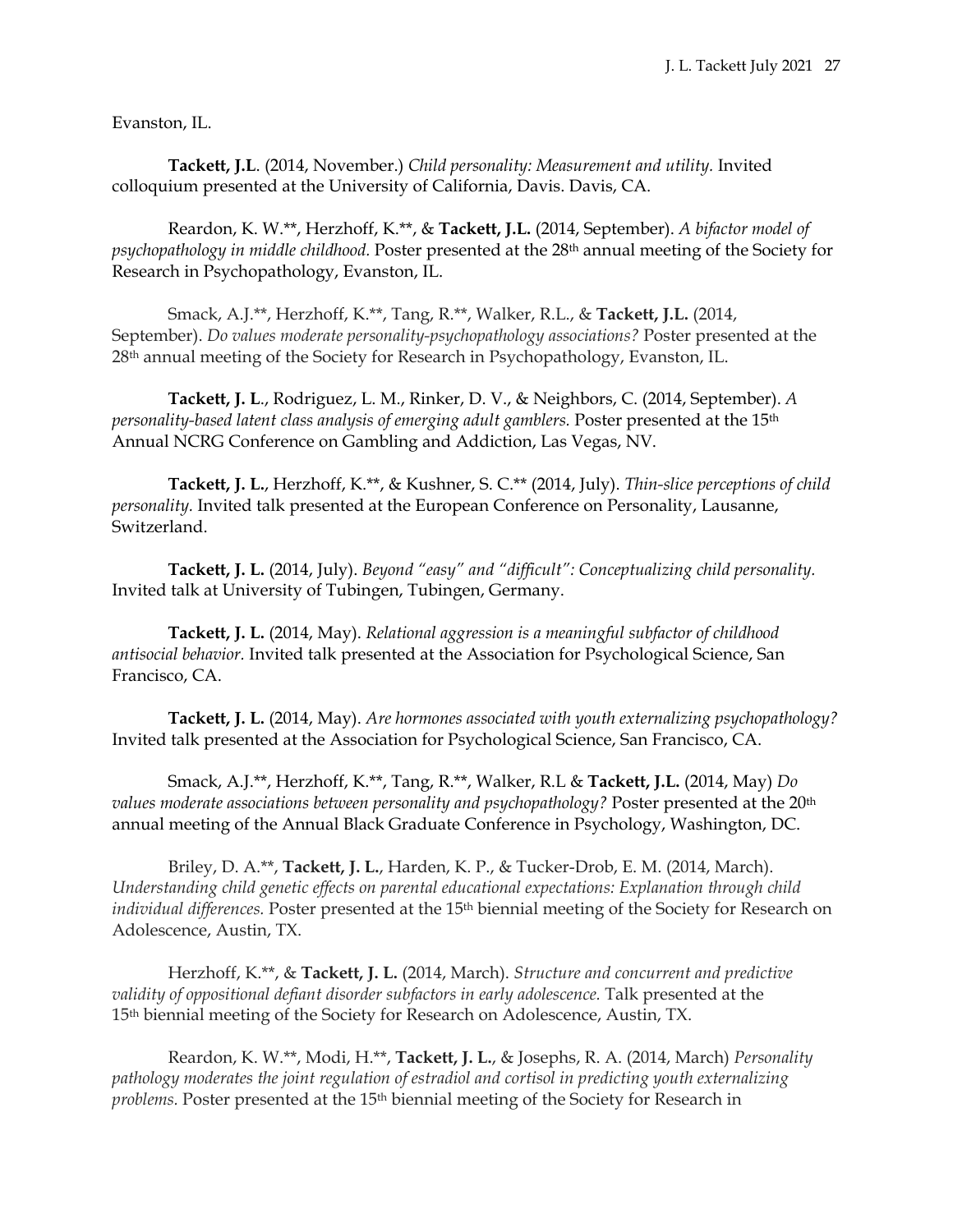Adolescence, Austin, TX.

**Tackett, J. L.**, Herzhoff, K.\*\*, Reardon, K. W.\*\*, & Josephs, R. A. (2014, February). *Personality* × *hormone interactions: Accelerated science at the interface of personality, social, and clinical psychology.* Invited talk presented at the Society for Personality and Social Psychology annual meeting, Austin, TX.

Briley, D. A.\*\*, **Tackett, J. L.**, Harden, K. P., & Tucker-Drob, E. M. (2014, February). *Network analysis of the big five inventory: Application in the context of a twin and family study.* Poster presented at the Society for Personality and Social Psychology annual meeting, Austin, TX.

Neighbors, C., Rodriguez, L., M., Rinker, D. V., Agana, M., & Gonzalez, R, & **Tackett, J.** (2013, November). *Personalized normative feedback for reducing problem gambling among college students.* Paper presented at the 2013 Annual Meeting of the Association for Behavioral and Cognitive Therapies, Nashville, TN.

**Tackett, J. L.**, Kushner, S. C.\*\*, Herzhoff, K.\*\*, Smack, A. J.\*\*, & Reardon, K. W.\*\* (2013, September). *The dispositional context of relational aggression*. Talk presented at the 27<sup>th</sup> annual meeting of the Society for Research in Psychopathology, Oakland, CA. Symposium co-convener with S. A. Burt: *How do we optimally conceptualize the heterogeneity within youth antisocial behaviour?*

Herzhoff, K.\*\*, & **Tackett, J. L.** (2013, September). *Structural analyses of oppositional defiant disorder and confirmatory evidence from latent class analysis.* Poster presented at the 27th annual meeting of the Society for Research in Psychopathology, Oakland, CA. Honorable Mention for the Smadar Levin Award.

Reardon, K.W.\*\*, Herzhoff, K.\*\*, & **Tackett, J.L.** (2013, September). *Self-regulatory personality moderates the testosterone-externalizing behavior association in adolescence.* Poster presented at the 27th annual meeting of the Society for Research in Psychopathology, Oakland, CA.

Smack, A.J.\*\***,** Kushner, S.C.\*\*, & **Tackett, J.L.** (2013, September) *Childhood personality moderates associations between parenting and relational aggression.* Poster presented at the 27th annual meeting of the Society for Research in Psychopathology, Oakland, CA.

Kushner, S. C.\*\*, & **Tackett, J. L.** (2013, September). *Personality disorder traits moderate the impact of stressors on youth psychopathology.* Talk presented at the XIII International Congress on the Disorders of Personality, Copenhagen, Denmark.

**Tackett, J. L**., & Herzhoff, K.\*\* (2013, June). *Cortisol reactivity and recovery in the context of adolescent personality disorder.* Invited talk presented at the 2013 Association for Research on Personality Biennial Conference, Charlotte, NC.

Kushner, S. C.\*\*, & **Tackett, J. L.** (2013, April). *The joint hierarchical structure of adolescent personality pathology: Converging evidence from two approaches to measurement.* Poster presented at the 2013 annual conference of the North American Society for the Study of Personality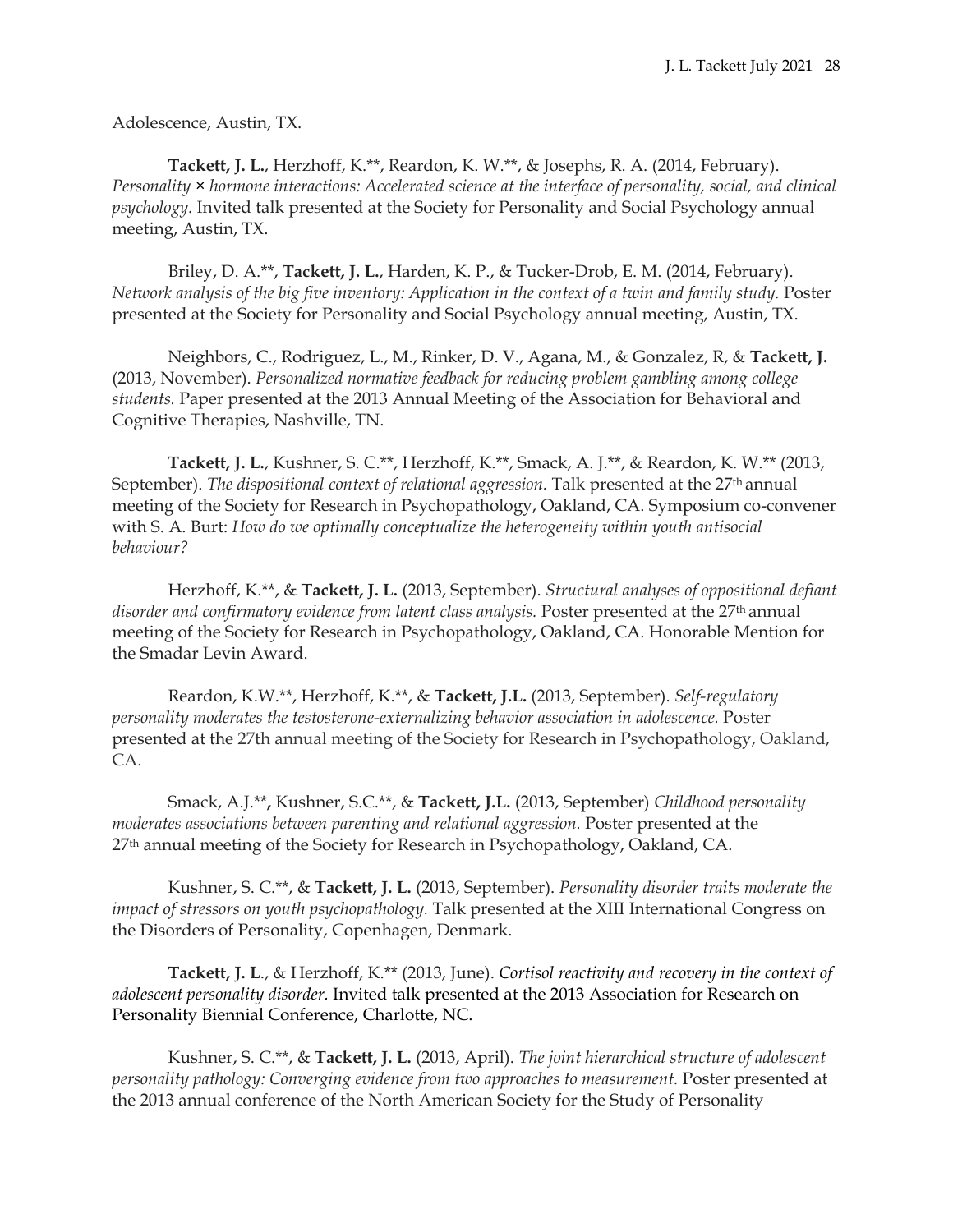Disorders, Boston, MA.

**Tackett, J. L**., & Herzhoff, K.\*\* (2013, March). *The dual hormone hypothesis predicts socially dominant personality pathology in adolescence.* Talk presented as part of an invited symposium on Personality Disorder (J.L. Tackett, convenor) at the 1<sup>st</sup> World Conference on Personality, Stellenbosch, South Africa.

**Tackett, J. L.**, Rothbart, M. K., Victor, J. B., & Baker, S. R. (2013, March). *Temperamental components of the developing personality.* Invited talk presented at the 1st World Conference on Personality, Stellenbosch, South Africa.

**Tackett, J. L**., Waldman, I., Van Hulle, C., Krueger, R. F., Rathouz, P. J., & Lahey, B. B. (2013, March). *Common genetic influences on negative emotionality and the general factor of psychopathology in childhood and adolescence.* Invited talk presented at the 1st World Conference on Personality, Stellenbosch, South Africa.

**Tackett, J. L**., Kushner, S.\*\*, De Fruyt, F., & Mervielde, I. (2013, January). *The nature of personality traits in children and adolescents.* Invited talk presented at the Society for Personality and Social Psychology, New Orleans, LA.

**Tackett, J. L.** & Herzhoff, K.\*\* (2013, January). *The dual hormone hypothesis predicts socially dominant temperament.* Invited talk presented at the Occasional Temperament Conference, Salt Lake City, UT.

Daoud, S.L.S.B.\*\*, **Tackett, J.L**., & Granic, I. (2012, October). C*allous-unemotional traits mediate the relationship between antisocial behavior and personality measures in clinical children.* Poster presented at the 26<sup>th</sup>annual meeting of the Society for Research in Psychopathology, Ann Arbor, MI.

Herzhoff, K.\*\*, **Tackett, J.L**., & Durbin, C.E. (2012, October). *Contextualizing emotion psychopathology associations using the disappointing gift paradigm.* Poster presented at the 26thannual meeting of the Society for Research in Psychopathology, Ann Arbor, MI.

Kushner, S. C.\*\*, Dougan, C. M.\*\*, & **Tackett, J. L.** (2012). *The direct and interactive effects of personality and stress on youth psychopathology.* Poster presented at the 26th Annual Meeting of the Society for Research on Psychopathology, Ann Arbor, MI.

**Tackett, J. L.** (2012, August). *Mapping the externalizing spectrum in adolescence: A multiinformant study.* Invited talk presented at the European Association for Research on Adolescence 2012 Conference, Spetses, Greece.

**Tackett, J. L.**, & Herzhoff, K.\*\* (2012, July). *Incorporating personality disorder characteristics*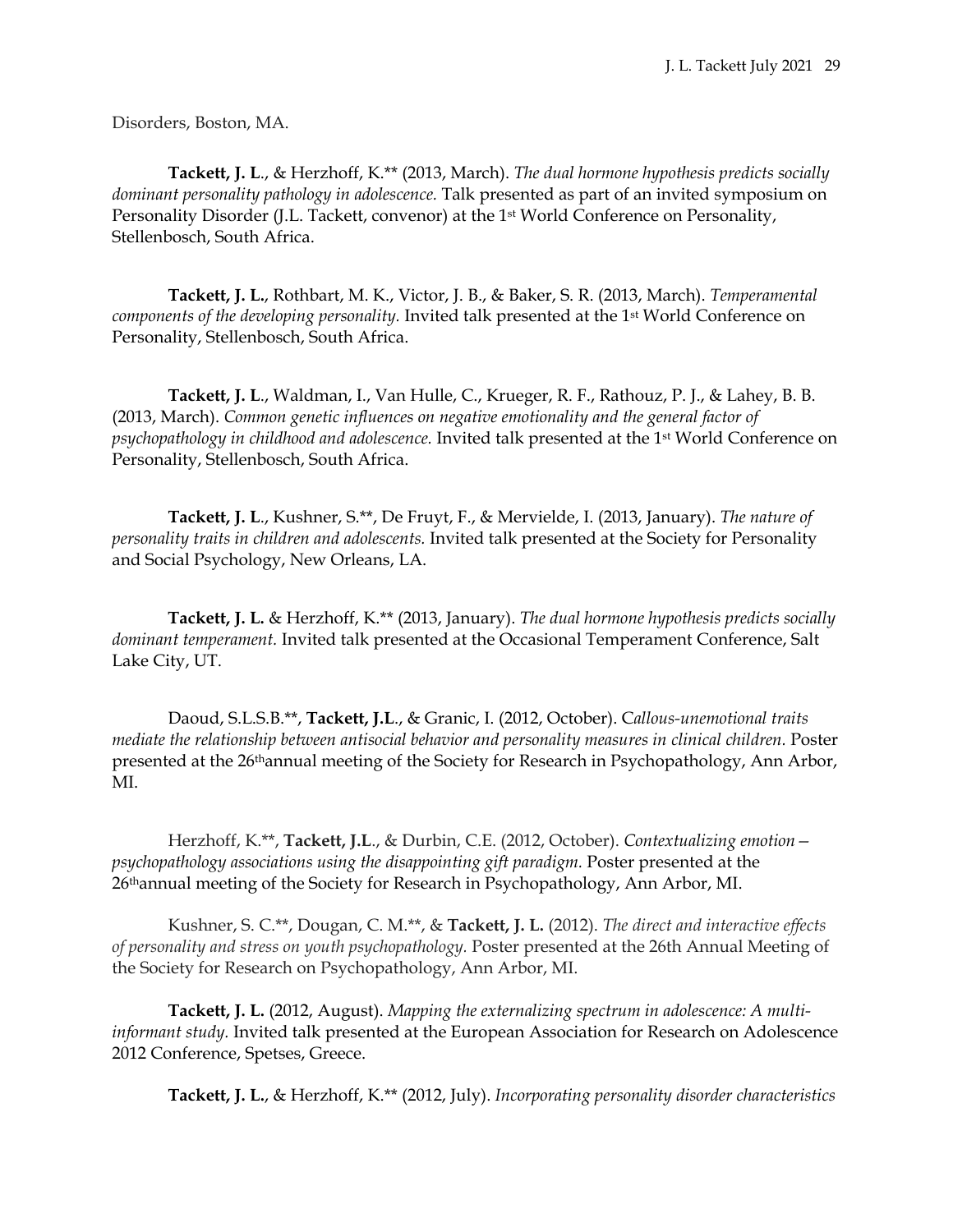*into a youth externalizing perspective.* Invited talk presented at the International Society for Research on Aggression World Meeting 2012, Luxembourg.

**Tackett, J. L.** (2012, July). *Mapping the externalizing spectrum in childhood and adolescence.* Invited talk presented at the 16<sup>th</sup> European Conference on Personality, Trieste, Italy.

**Tackett, J. L.** (2012, June). *Integrating hormones into research on personality and psychopathology*. Invited talk presented at the Ghent University Workshop on Personality and Psychopathology, Ghent, Belgium.

**Tackett, J. L.** (2012, June). *The position of relational aggression in a broader child externalizing framework*. Invited talk presented at the 5<sup>th</sup> Research Conference on Relational Aggression, Park City, Utah.

**Tackett, J. L.,** & Herzhoff, K.\*\* (2012, March). *Personality development.* Invited talk presented at Baylor College of Medicine, Houston, Texas.

**Tackett, J. L.** (2012, February). *Youth antisocial behavior: Classification, measurement and personality as context.* Invited talk presented at the Department of Psychology Clinical Brown Bag Series, University of Texas at Austin, Austin, Texas.

**Tackett, J. L**., Waldman, I., Van Hulle, C. A. & Lahey, B.B. (2011, October). *Shared genetic*  influences on negative emotionality and major depression/conduct disorder comorbidity. Invited talk presented at the joint annual meeting of the American Academy of Child and Adolescent Psychiatry and Canadian Academy of Child and Adolescent Psychiatry, Toronto, Ontario.

Daoud, S.L.S.B.\*\*, & **Tackett, J.L.** (2011, September). *Predicting antisocial behavior from the five factor model: The impact of callous-unemotional traits.* Poster presented at the 25th annual meeting of the Society for Research in Psychopathology, Boston, MA.

Herzhoff, K.\*\*, & **Tackett, J. L.** (2011, September). *A personality framework elucidates differences between interview and questionnaire measurement of childhood attention problems.* Poster presented at the 25th annual meeting of the Society for Research in Psychopathology, Boston, MA.

Kushner, S. C.\*\*, & **Tackett, J. L.** (2011, September). *Internalizing symptoms and agreeableness in childhood and adolescence.* Poster presented at the 25th annual meeting of the Society for Research in Psychopathology, Boston, MA.

Martel, M. M. & **Tackett, J. L.** (2011, June). *Developmental treatment targets for disruptive behavior disorders: Negative emotion and effortful control.* Talk presented at the 15th Scientific Meeting of the International Society for Research on Child and Adolescent Psychopathology, Chicago, Illinois.

Kushner, S. C.\*\*, & **Tackett, J. L.,** (June 2011). *Agreeableness and internalizing problems in childhood and adolescence.* Invited talk presented at the 2011 Association for Research on Personality Biennial Conference, Riverside, CA.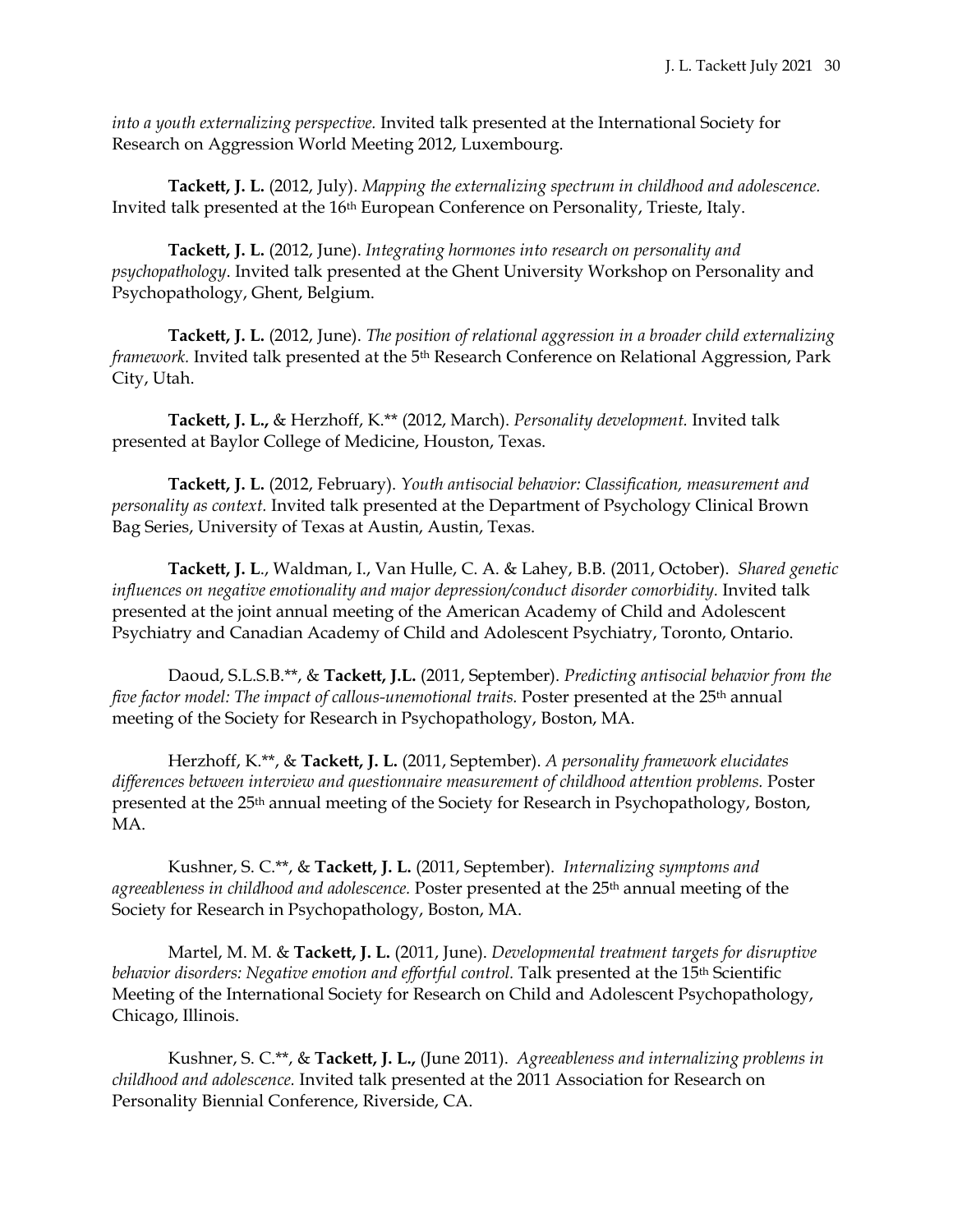Brankley, A. E.\*\*, Daoud, S. L. S. B.\*\*, & **Tackett, J. L.** (2011, June). *A Machiavellian-based model of personality traits.* Poster session presented at the Canadian Psychological Association 72nd conference, Toronto, Ontario.

Chan, C.C.\*\*, & **Tackett, J.L.** (2011, June). *Mood induction and consistency of personality: The expression of extraversion and neuroticism.* Poster session presented at the Canadian Psychological Association 72nd conference, Toronto, Ontario.

Chan, M. W. C.\*\*, Kushner, S. C.\*\*, & **Tackett, J. L.** (2011, June). *Examining temperamental and personality facets of agreeableness as predictors of psychopathology in middle childhood*. Poster session presented at the Canadian Psychological Association 72<sup>nd</sup> conference, Toronto, Ontario.

Gao, W. J.\*\*, Jawa, N. A.\*\*, Fournier, M. A., & **Tackett, J. L**. (2011, June). *Situation-based contingencies in personality expression in middle childhood*. Poster presented at the Canadian Psychological Association 72nd conference, Toronto, Ontario.

Herzhoff, K.\*\*, & **Tackett, J. L.** (2011, June). *The link between openness to experience and psychopathology in children.* Paper presented at the Canadian Psychological Association 72nd conference, Toronto, Ontario.

Silver, A.\*\*, Daoud, S. L. S. B.\*\*, Herzhoff, K.\*\*, & **Tackett, J. L**. (2011, June). *Anxiety as a moderator of childhood and adolescent aggression in predicting social problems*. Poster presented at the Canadian Psychological Association 72nd conference, Toronto, Ontario.

**Tackett, J. L.** (2011, April). *The development of personality disorder: Critical developmental periods and the influence of mothers.* Invited Grand Rounds at the Motherrisk Program, Hospital for Sick Children, Toronto, ON.

**Tackett, J. L**., Herzhoff, K.\*\*, & Kushner, S. C.\*\* (2011, April). *A glimpse into children's personalities: Thin-slice assessment.* Invited talk presented at the 2011 Biennial Meeting of the Society for Research in Child Development, Montreal, Quebec.

Prime, H.\*\*, **Tackett, J. L**., Perlman, M., & Jenkins, J. (2011, April). *The use of thin-slicing as a method of coding observational data: A comparison with micro-coding.* Poster presented at the 2011 Biennial Meeting of the Society for Research in Child Development, Montreal, Quebec.

Bass, S. L. S.\*\* & **Tackett, J. L.** (2011, April). *Measuring relational aggression in children: Comparing interview and questionnaire formats.* Invited talk presented at the 2011 Biennial Meeting of the Society for Research in Child Development, Montreal, Quebec.

Choi, L. P. Y.\*\*, Kushner, S. C .\*\*, & **Tackett, J. L.** (2011, April). *Personality and social phobia in middle childhood.* Poster presented at the 2011 Biennial Meeting of the Society for Research in Child Development, Montreal, Quebec.

Herzhoff, K.\*\* & **Tackett, J. L**. (2011, April). *Extending the nomological network of openness to experience in children: Does it predict psychopathology?* Poster presented at the 2011 Biennial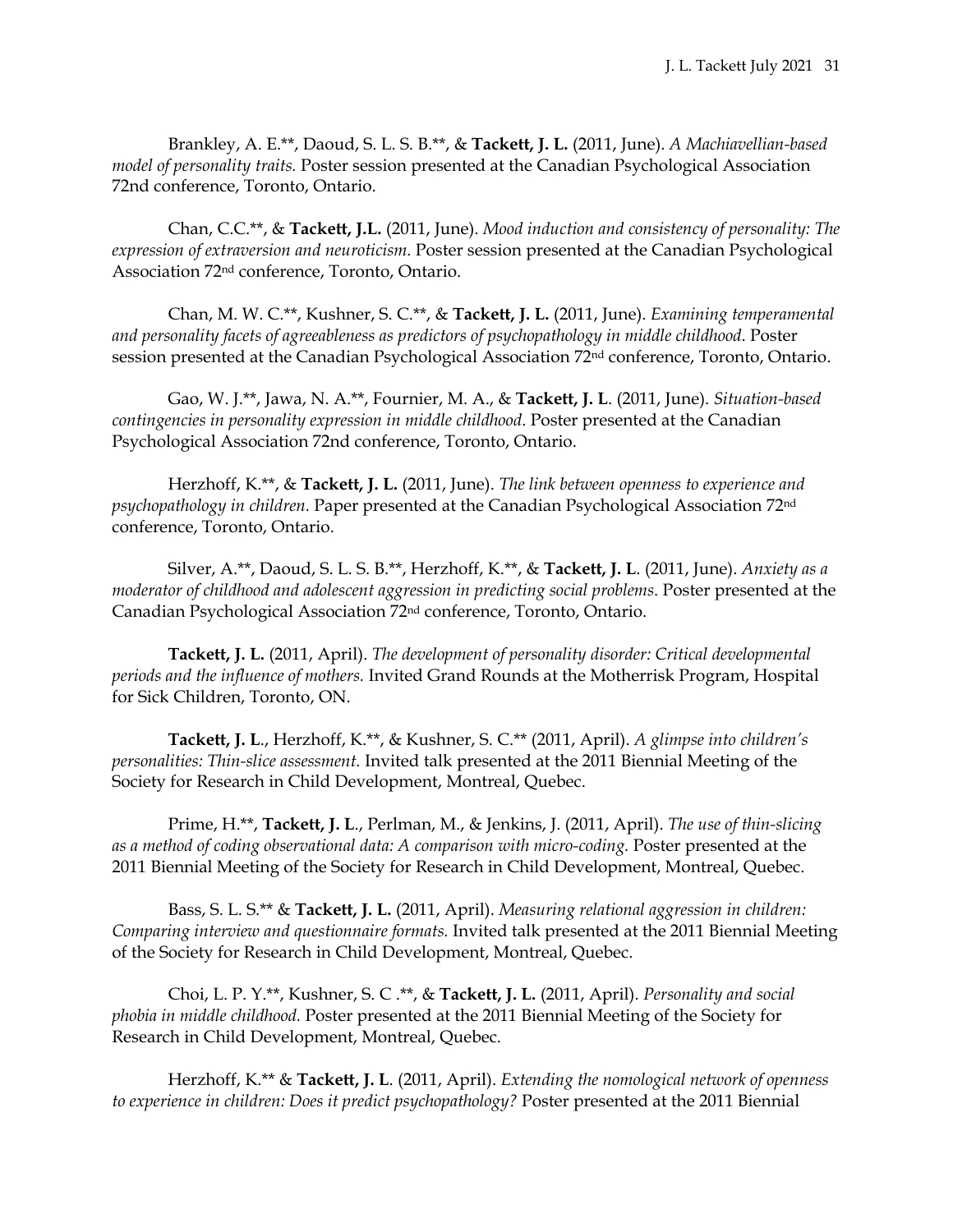Meeting of the Society for Research in Child Development, Montreal, Quebec.

**Tackett, J. L.** (2011, March). *Assessment of personality disorder in DSM-5: Issues of development, structure, and application.* Talk presented at the XIIth Congress of the International Society for the Study of Personality Disorders, Melbourne, Australia. Symposium co-convenor with L. Simms: *Assessment of Personality Disorder in DSM-5: Issues of Development, Structure, and Application.* 

**Tackett, J.L.** (2011, February). *Future directions in personality disorder research with children and adolescents.* Invited talk presented at Psychiatry Grand Rounds, Hospital for Sick Children, Toronto, ON.

**Tackett, J. L.** (2010, October). *A hierarchical structure of antisocial behavior and personality in children and adolescents.* Talk presented at the 24<sup>th</sup> annual meeting of the Society for Research on Psychopathology, Seattle, WA. Symposium convenor: *Dispositional Influences on Externalizing Psychopathology in Childhood and Adolescence.*

Herzhoff, K.\*\* & **Tackett, J. L.** (2010, October). *Extending the nomological network of openness to experience: Do mothers and fathers see open children differently?* Poster presented at Centre for Research in Parenting Workshop: Social and Biological Determinants of Parenting, Toronto, ON.

Kushner, S. C.\*\* & **Tackett, J. L.** (2010, October). *Internalizing disorders and personality in middle childhood: Exploring parental agreement.* Poster presented at Centre for Research in Parenting Workshop: Social and Biological Determinants of Parenting, Toronto, ON.

Kotelnikova, Y.\*\* & **Tackett, J. L**. (2010, October). *Values as predictors of psychopathology in a multicultural Canadian sample.* Poster presented at the 24th annual meeting of the Society for Research on Psychopathology, Seattle, WA.

Kushner, S. C.\*\* & **Tackett, J. L.** (2010, October). *Internalizing disorders and personality in middle childhood.* Poster presented at the 24<sup>th</sup> annual meeting of the Society for Research on Psychopathology, Seattle, WA.

Waldman, I. D., **Tackett, J. L.**, Van Hulle, C. A., Applegate, B., Pardini, D., Frick, P. J., & Lahey, B. B. (2010, October). *Child and adolescent conduct disorder substantially shares genetic influences with three socioemotional dispositions.* Talk to be presented at the 24<sup>th</sup> annual meeting of the Society for Research on Psychopathology, Seattle, WA.

**Tackett, J. L.**, Deal, J., Slobodskaya, H. R., Mar, R. A., & Baker, S. R. (2010, July). *The hierarchical structure of childhood personality in five countries: Continuity from early childhood to early*  adolescence. Talk presented at the 15<sup>th</sup> annual conference of the European Association of Personality Psychology, Brno, Czech Republic. Symposium convenor: *Multiple Perspectives on Conceptualizing Personality in Childhood and Adolescence.*

Herzhoff, K.\*\* & **Tackett, J. L.** (July, 2010). *Establishing construct validity for openness to experience in middle childhood.* Poster presented at the 15th annual conference of the European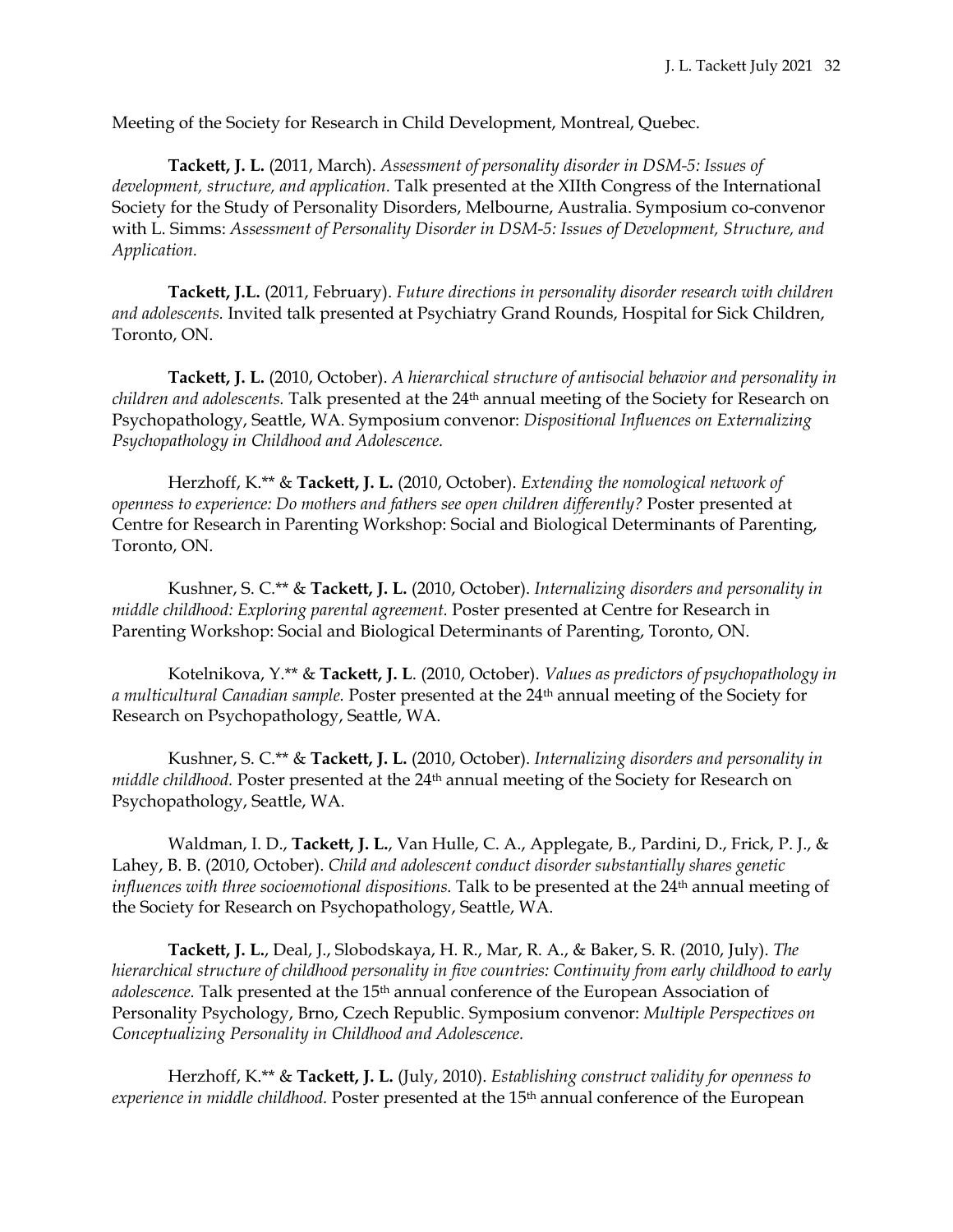Association of Personality Psychology, Brno, Czech Republic.

Kushner, S. C.\*\*, Quilty, L. C., **Tackett, J. L.**, & Bagby, R. M. (July, 2010). *The hierarchical structure of the dimensional assessment of personality pathology (DAPP-BQ).* Poster presented at the 15th annual conference of the European Association of Personality Psychology, Brno, Czech Republic.

**Tackett, J.L.** (2010, May). *Future directions in personality disorder research with children and adolescents.* Invited talk presented at the annual symposium of the Association for Research on Personality Disorders, American Psychiatric Association, New Orleans, LA.

Spielmann, S. S. \*\*, MacDonald, G., & **Tackett, J. L.** (January, 2010). *Social threat, social reward, and regulation of romantic investment.* Poster presented at the annual meeting of the Society for Personality and Social Psychology, Las Vegas, NV.

**Tackett, J. L.** & De Clercq, B. (2009, September). *Assessing childhood precursors to personality pathology: Validating the English version of the DIPSI.* Talk presented at the 10th annual meeting of the European Conference on Psychological Assessment, Ghent, Belgium.

Sponheim, S., Docherty, A., Silberschmidt, A.\*\*, Krueger, R.F., & **Tackett, J.L.** (2009, September). *Positive and negative schizotypy as indicators of mechanisms of vulnerability for schizophrenia and bipolar disorder.* Talk presented at the 23rd annual conference of the Society for Research in Psychopathology, Minneapolis, Minnesota.

Kotelnikova, Y.\*\* & **Tackett, J. L.** (2009, July). *Personality correlates of cross-cultural differences in values.* Poster presented at the annual meeting of the Association for Research in Personality, Evanston, IL.

Salib, R. A.\*\* & **Tackett, J. L.** (2009, July). *Personality correlates of attention deficit/hyperactivity disorder (ADHD) in middle childhood.* Poster presented at the annual meeting of the Association for Research in Personality, Evanston, IL.

Schell, G. C.\*\* & **Tackett, J. L.** (2009, July). *Agency and communion as indicators of personality in middle childhood.* Poster presented at the annual meeting of the Association for Research in Personality, Evanston, IL.

**Tackett, J. L.** & Kotelnikova, Y.\*\* (2009, July). *A multi-trait multi-method approach to measuring personality in middle childhood: Evidence for clinical utility.* Talk presented at the annual meeting of the Association for Research in Personality, Evanston, IL. Symposium co-convener with Durbin, C. E.: *Personality in Developmental Context: Evidence from Early Childhood to Late Adulthood.*

Deluce, J. E.\*\* & **Tackett, J. L.** (2009, May). *Reporter biases and gender differences in adolescent scores of aggression.* Poster presented at the 12th annual meeting of the Society for Interpersonal Theory and Research, Toronto, ON.

Schell, G. C.\*\* & **Tackett, J. L.** (2009, May). *Agency and communion as indicators of social*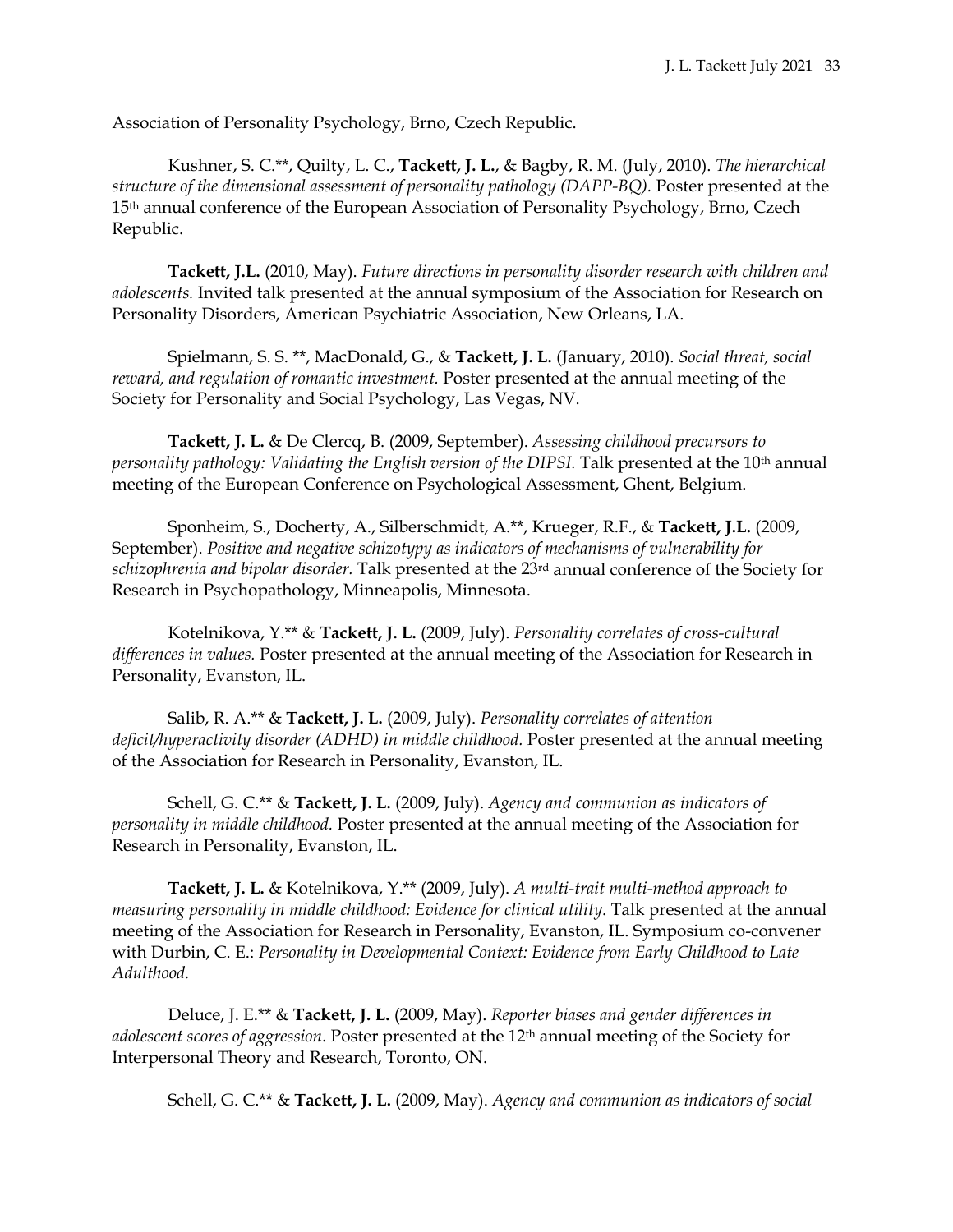*aggression in middle childhood.* Poster presented at the 12th annual meeting of the Society for Interpersonal Theory and Research, Toronto, ON.

**Tackett, J. L.** (2009, April). *Cluster A personality disorders.* Invited lecture presented to psychiatry residents, Centre for Addiction and Mental Health, Toronto, ON.

**Tackett, J. L.** (2009, April). *Personality and psychopathology in middle childhood.* Invited talk presented at the Social/Personality Area Brown Bag Series, York University, Toronto, ON.

**Tackett, J.L.** & Krueger, R.F. (2009, March). *Dispositional influences on human aggression: Integrating nature and nurture.* Invited talk presented at the 2nd annual Herzliya Symposium on Personality and Social Psychology, Herzliya, Israel.

**Tackett, J.L**., Quilty, L.C., Sellbom, M., Rector, N. & Bagby, R.M. (2009, March). *Additional evidence for a quantit ative hierarchical model of the mood and anxiety disorders for DSM-V: The context of personality structure.* Talk presented at the annual conference of the Society for Personality Assessment, Chicago, IL.

Quilty, L.C., **Tackett, J.L**. & Bagby, R.M. (2009, March). *The big five aspects and the distinction between unipolar vs. bipolar disorder.* Poster presented at the annual meeting for the American Psychopathological Association, New York, NY.

**Tackett, J.L.** (2009, January). *Modeling the externalizing spectrum in middle childhood: Potential issues for DSM-V.* Invited talk presented at the Developmental Area Brown Bag Series, University of Western Ontario, London, ON.

Kotelnikova, Y.\*\* & **Tackett, J.L.** (2008, October). *Personality correlates of cross-cultural differences in childhood psychopathology.* Poster presented at the Mechanisms of Change in Developmental Psychopathology Symposium sponsored by The Hospital for Sick Children, Toronto, ON.

**Tackett, J.L**., Waldman, I. & Lahey, B.B. (2008, September). *Etiology and measurement of relational aggression: A multi-informant behavior genetic investigation.* Talk presented at the 22nd annual conference of the Society for Research in Psychopathology, Pittsburgh, PA.

Rudo-Hutt, A.\*\* & **Tackett, J.L.** (2008, September). *Oppositional defiant disorder: Temperament, personality, and gender correlates.* Poster presented at the 22nd annual conference of the Society for Research in Psychopathology, Pittsburgh, PA.

Quilty, L.C., Sellbom, M., **Tackett, J.L**., & Bagby, R.M. (2008, September). *Personality trait predictors of bipolar disorder: A replication and extension in a psychiatric sample.* Poster presented at the 22nd annual conference of the Society for Research in Psychopathology, Pittsburgh, PA.

**Tackett, J. L.** (2008, July). *A hierarchical conceptualization of externalizing pathology and personality in middle childhood.* Talk presented at the 14th annual conference of the European Association of Personality Psychology, Tartu, Estonia. Symposium co-convener with De Clercq, B.: *Developmental perspectives on personality-psychopathology relationships.*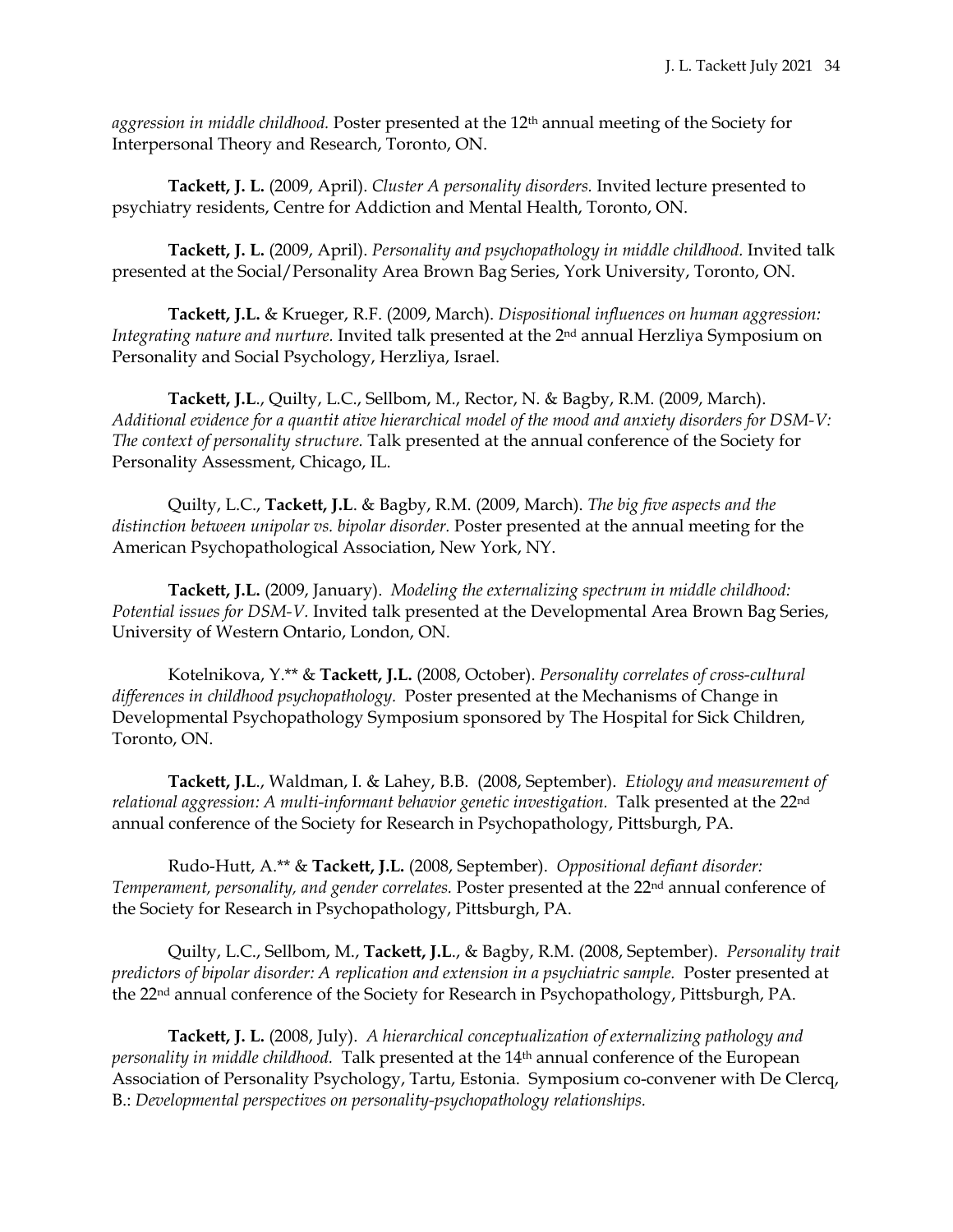Kotelnikova, Y.\*\* & **Tackett, J.L.** (2008, July). *Personality correlates of cross-cultural differences in childhood psychopathology.* Poster presented at the 14th annual conference of the European Association of Personality Psychology, Tartu, Estonia.

MacDonald, G., **Tackett, J.L.**, & Borsook, T.\*\* (2008, July). *Fear and longing: Attachment, social threat, and social reward.* Talk presented at the International Congress on Interpersonal Acceptance and Rejection, Rethymno, Greece.

MacDonald, G., **Tackett, J.L.,** & Borsook, T.\*\* (2008, July). *Fearing rejection and craving connection: Attachment, social threat, and social reward.* Talk presented at the conference of the International Association of Relationship Research, Providence, RI.

**Tackett, J.L**., Quilty, L.C., Sellbom, M. & Bagby, R.M. (2008, February). *Additional evidence for a quantitative hierarchical model of the mood and anxiety disorders for DSM-V: The context of personality structure.* Poster presented at the 9th annual conference of the Association for Research in Personality, Albuquerque, NM.

Anusic, I.\*\*, McLean, K.C., & **Tackett, J.L.** (2008, February). *Effects of meaning-making and re-experiencing of highly positive and negative events.* Poster presented at the 9th Annual Conference of the Society of Personality and Social Psychology, Albuquerque, NM.

**Tackett, J.L.** (2007, September). *Personality-psychopathology relationships in childhood: A multi-trait-multi-disorder investigation.* Talk presented at the 10th Annual Conference of the International Society for the Study of Personality Disorders, The Hague, The Netherlands.

**Tackett, J.L.** (2007, June). *Subfactors of conduct disorder: Evidence for structural and etiologic distinctions.* Invited talk presented at the Summer Program in Data Analysis, York University, Toronto.

**Tackett, J.L.** (2007, April). *Childhood personality development.* Talk presented to parents at the Babytime Exposition, Mississauga, Canada.

**Tackett, J.L.** (2007, March). *Exploring the nomological network of conduct disorder.* Invited talk presented at the Clinical Brown Bag, State University of New York, Buffalo.

**Tackett, J.L.** (2006, June). *The future of Axis II: Dimensions in DSM-V.* Invited talk presented at Psychiatry Grand Rounds, Minneapolis VAMC.

**Tackett, J.L.,** Krueger, R.F., Iacono, W.G., & McGue, M. (2006, January). *Childhood personality: Lower-order traits and longitudinal stability. Poster presented at the 7<sup>th</sup> Annual* Conference of the Society of Personality and Social Psychology, Palm Springs, CA.

**Tackett, J.L.,** Krueger, R.F., Iacono, W.G., & McGue, M. (2003, October). *Subfactors of conduct disorder: Replication and extension*. Poster presented at the 18th Annual Conference of the Society for Research in Psychopathology, Toronto, ON.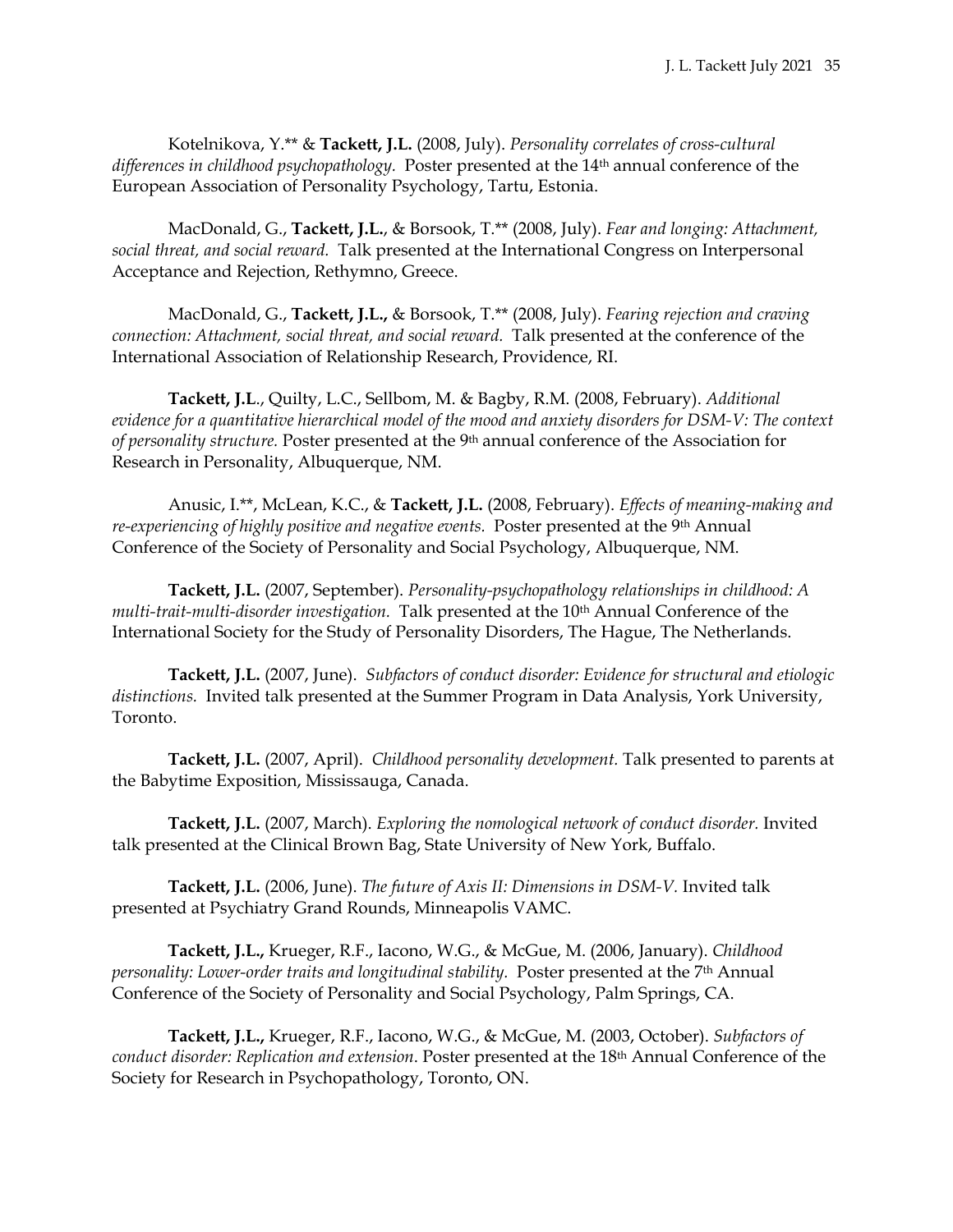**Tackett, J.L**., Krueger, R.F., Caspi, A., & Moffitt, T.E. (2002, September). *Etiology of disruptive behavior in young twins.* Poster presented at the 17th Annual Conference of the Society for Research in Psychopathology, San Francisco, CA.

**Tackett, J.L.,** Krueger, R.F., Caspi, A., & Moffitt, T.E. (2002, July). *Etiology of disruptive behavior in young twins.* Poster presented at the 32nd Annual Conference of the Behavioral Genetics Association, Keystone, CO.

**Tackett, J.L**., Krueger, R.F., Sawyer, M.G., & Graetz, B.W. (2001, November). *Exploring facets of conduct disorder.* Poster presented at the 16th Annual Conference of the Society for Research in Psychopathology, Madison, WI.

**Tackett, J.L**., Tobin, R.M., & Graziano, W.G. (2001, February). *Individual differences in helping behavior.* Poster presented at the 2nd Annual Conference of the Society of Personality and Social Psychology, San Antonio, TX.

**Tackett, J.L**., Tobin, R.M., & Graziano, W.G. (1999, August). *Social influence in judging beauty in people and birds.* Poster presented at the 107th Annual Convention of the American Psychological Association, Boston, MA.

\*\*indicates student co-author

# **TEACHING EXPERIENCE**

# **Primary Instructor**

Responsibilities included development of all course materials including syllabi, lectures, course activities and exams, textbook selection, TA management and grading.

- *Introduction to Personality Psychology: Undergraduate course*
- *Introduction to Abnormal Psychology: Undergraduate course*
- *Advanced Personality Psychology: Undergraduate course*
- *Undergraduate seminar: Personality and Psychopathology*
- *Undergraduate seminar: Creativity, Eccentricity, and Genius: Understanding Individuals*
- *Individual Differences Laboratory: Undergraduate course*
- *Personality and Psychopathology: Graduate course*
- *Foundations of Personality Psychology: Graduate course*
- *Advanced Clinical Assessment with Children: Graduate course*
- *Clinical Assessment: Graduate course*

# **Assessment TA** Fall 2002-Spring 2003

Supervised first-year clinical graduate students throughout the lab portion of the firstyear assessment sequence under the supervision of Dr. Kathleen Feil. Tasks included observing psychometric testing and clinical interviewing, grading clinical reports and scoring forms, modeling testing techniques for students, and creating assignments to test their practical clinical skills.

# **Section Leader** Fall 2001-Spring 2002

Duties included attending two hourly lectures per week, attending weekly meetings with other section leaders and coordinator, participation in designing course content and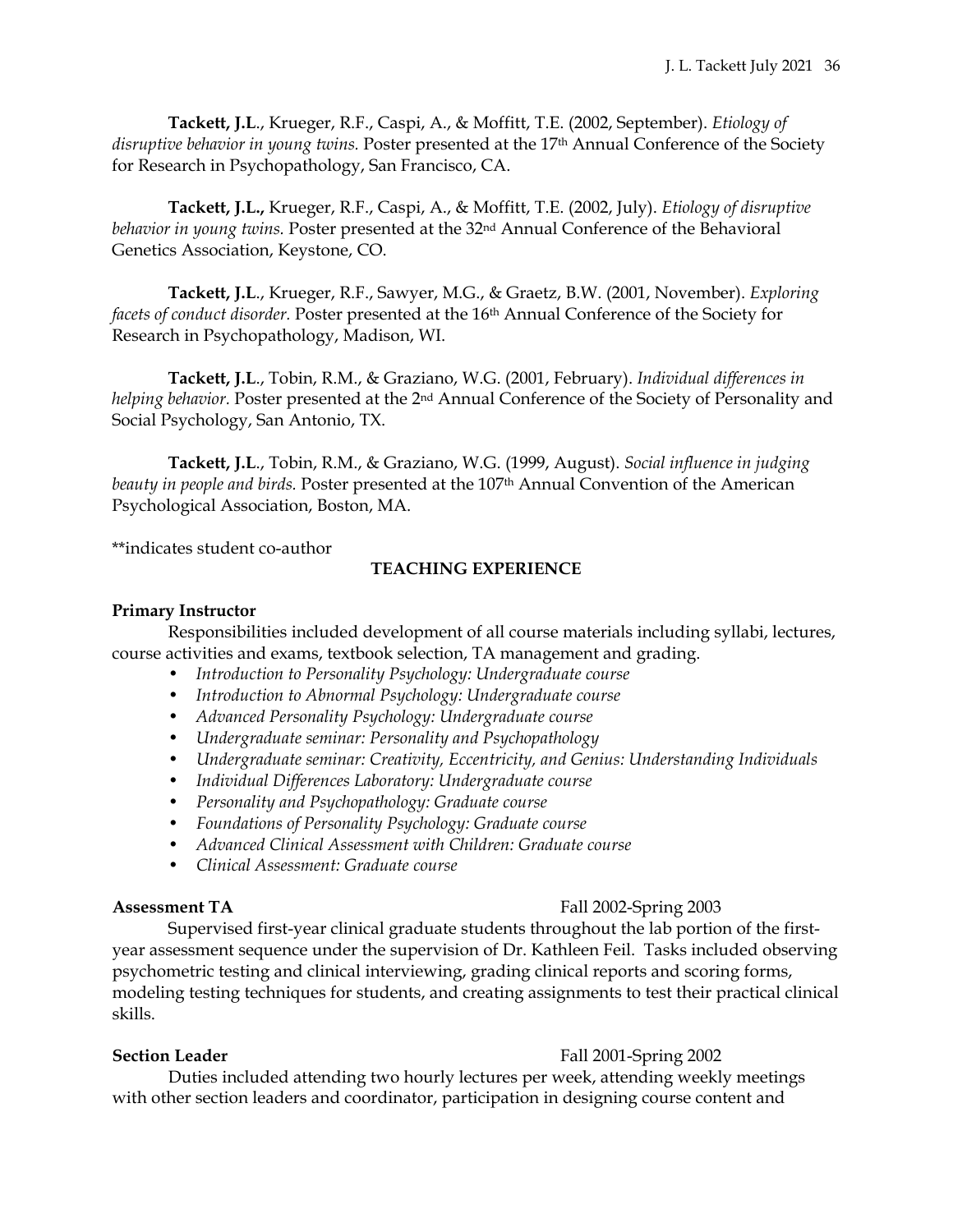structure, teaching a three-hour lab each week, holding weekly office hours, and grading assignments and papers.

• *Research Methods and Statistics*

**Teaching Assistant** Teaching Assistant **Fall 2000-Summer 2001** 

*Research Methods and Statistics Sensation and Perception Psychological Testing and Measurement*

# **SERVICE**

#### **Student Advising**

Northwestern University

*Honor's Theses, Undergraduate Research Assistant Program, Project Coordinators*

Abigail Blum, Allison Fuller, Angelica Moody, Blair Batky, Brian Quistberg, Brodey Danielsen, Chidinma Ohia, Ebony McKeever, Eric Mercadante, Erin Fitzpatrick, Julia Kovalenko, Kandace Webb, Katherine Castillo Valentin, Kyra Ramsey, Luke Jokerst, Machol Benmelech, Maksim Giljen, Margaret Hensley, Maya McKee, Megan Yee, Meggie Wang, Natalie Freeman, Sarah Dynia, Sarah Goldstein, Sarah Johnson, Taylor Kwok, Tiffany Fang, Victor Saavedra, Victoria Wee, Yi (Christina) Liao, Yi Ting (Christine) Hwuang, Zhisui (Jessie) Jia

### University of Houston

### *Project Coordinators*

Allison Engstrom, Cristina Martinez, Ellen Atkinson, Lizbeth Cantu, Raquel Lara, Rubi Rodriguez, Tanveer Otal

#### University of Toronto

*Undergraduate Research Opportunities Program, Independent Study, and Honor's Theses*

Samuel Chen, Oleh Marianchuk, Jason Choi, Victoria Zamperoni, Rebecca Brenner, David Li, Alicia Rodriguez, Josephine D'Abbondanza, Lesley Choi, Aditi Verma, Malcolm Chan, Ariel Silver, Lesley Choi, Vivian Chan, Cherryberry Chan, Laura Mackew, Alex Vasilovsky, Kathrin Herzhoff, Sana Ebrahimi, Rasha Salib, Yuliya Kotelnikova, Londa Daniels, Andrea Tang, Oana Craciunoiu, Ruifan Zeng, Rebecca Calcott, Yao Lin, Jing Wan, Jasna Deluce, Vivien Wong, Anna Nicholson-Hutt, Chelsea Paulo, Chantal Dougan, Nadia Al-Dajani, Andrew Brankley

# *Graduate Adviser*

| Raul España            | 2019-Present |
|------------------------|--------------|
| <b>Allison Shields</b> | 2017-Present |
| Cassandra Brandes      | 2016-Present |
| Kathleen Reardon       | 2012-2019    |
| Avante Smack           | 2012-2018    |
| Kathrin Herzhoff       | 2010-2018    |
| Stephanie Daoud        | 2010-2013    |
| Shauna Kushner         | 2009-2015    |
| Sarah Kane             | 2010-2012    |
| Neely Bakshi           | 2009-2010    |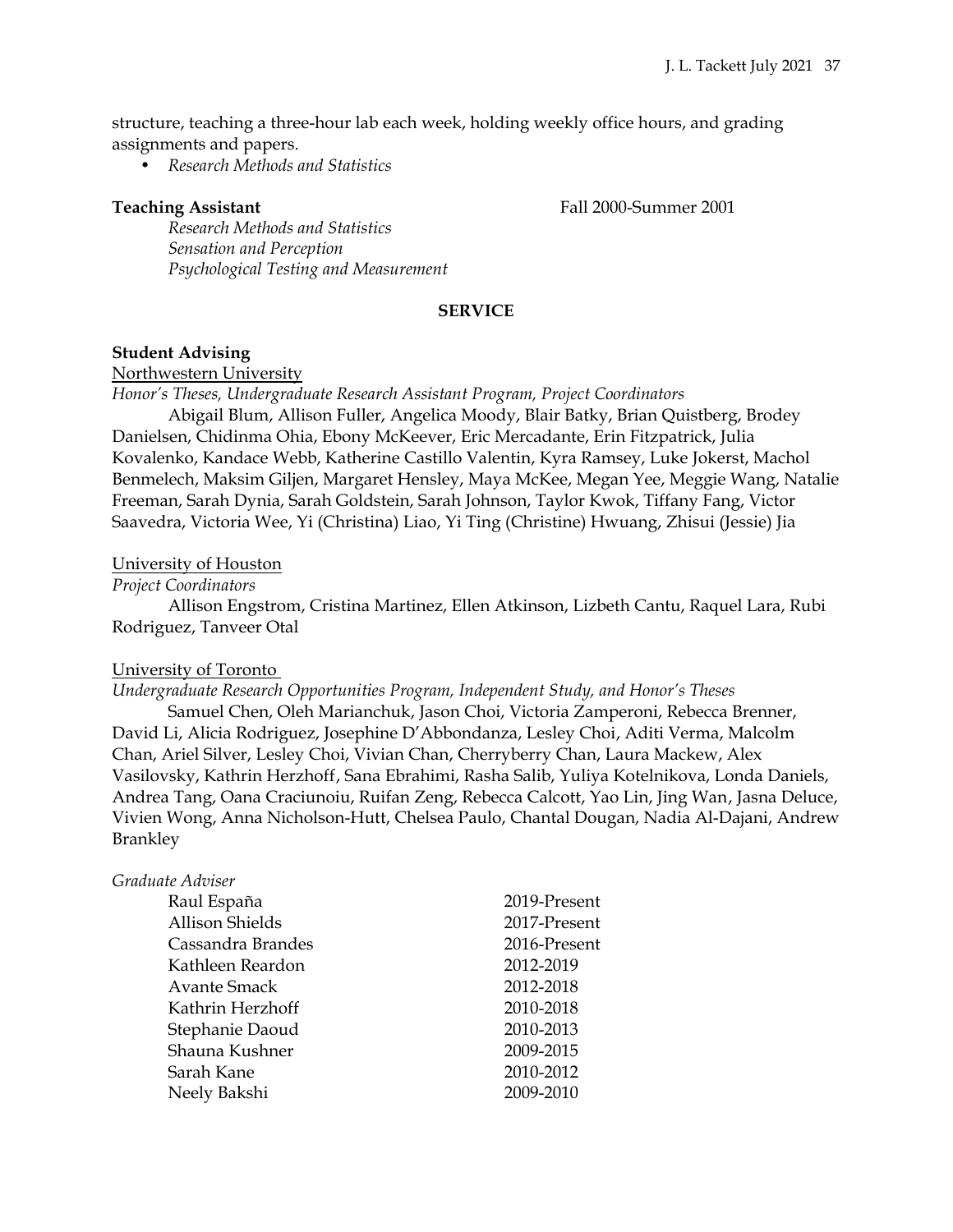| Anna Ivanova                                      | 2008-2009                                                                 |  |
|---------------------------------------------------|---------------------------------------------------------------------------|--|
| Thesis/Comps/Dissertation Committee Member        |                                                                           |  |
| <b>Northwestern University</b>                    |                                                                           |  |
| Lorien Elleman                                    | 2018-2019                                                                 |  |
| Kelsey Thompson                                   | 2017-2018                                                                 |  |
| Lorien Elleman                                    | 2016                                                                      |  |
| Allen Rosenthal                                   | 2016                                                                      |  |
| Ashley Brown                                      | 2016                                                                      |  |
| Meghan Quinn                                      | 2015                                                                      |  |
| <b>University of Houston</b>                      |                                                                           |  |
| <b>Will Mellick</b>                               | 2013-2015                                                                 |  |
| Allison Kalpacki                                  | 2013-2015                                                                 |  |
| Paulina Kulesz                                    | 2013-2015                                                                 |  |
| Dena Rhodes                                       | 2012-2015                                                                 |  |
| Tunji Oki                                         | 2012-2015                                                                 |  |
| Katharine Reynolds                                | 2012-2015                                                                 |  |
| <b>University of Toronto</b>                      |                                                                           |  |
| Alex Guindon                                      | 2009-2012                                                                 |  |
| Jennifer Fortune                                  | 2009-2012                                                                 |  |
| Greg Schell                                       | 2009-2010                                                                 |  |
| Sara Stevens                                      | 2009-2012                                                                 |  |
| Jacob Hirsh                                       | 2008-2010                                                                 |  |
| Alisa Almas                                       | 2006-2009                                                                 |  |
| Raymond Mar                                       | 2007                                                                      |  |
| <b>McMaster University</b>                        |                                                                           |  |
| Khrista Boylan                                    | 2010                                                                      |  |
| Jessie Miller                                     | 2008                                                                      |  |
| <b>Concordia University</b>                       |                                                                           |  |
| Angela Ring                                       | 2010                                                                      |  |
| <b>York University</b>                            |                                                                           |  |
| <b>Lindsay Ayearst</b>                            | 2010                                                                      |  |
| <b>Editorial Service</b>                          |                                                                           |  |
| Editor-in-Chief                                   |                                                                           |  |
| Clinical Psychological Science                    | 2020-present                                                              |  |
| Senior Editor                                     |                                                                           |  |
| Collabra: Clinical Psychology                     | 2017-2019                                                                 |  |
| Guest Editor                                      |                                                                           |  |
| Journal of Research in Personality                | 2018                                                                      |  |
| Special issue on Registered Reports               |                                                                           |  |
| Advances in Methods and Practices in              | 2018                                                                      |  |
| Psychological Science                             |                                                                           |  |
| Special issue on Advances in Multi-level Modeling |                                                                           |  |
| Journal of Abnormal Psychology                    | 2018                                                                      |  |
|                                                   | Special issue on: Increasing Replicability, Transparency, and Openness in |  |
| Clinical Psychological Research                   |                                                                           |  |
|                                                   |                                                                           |  |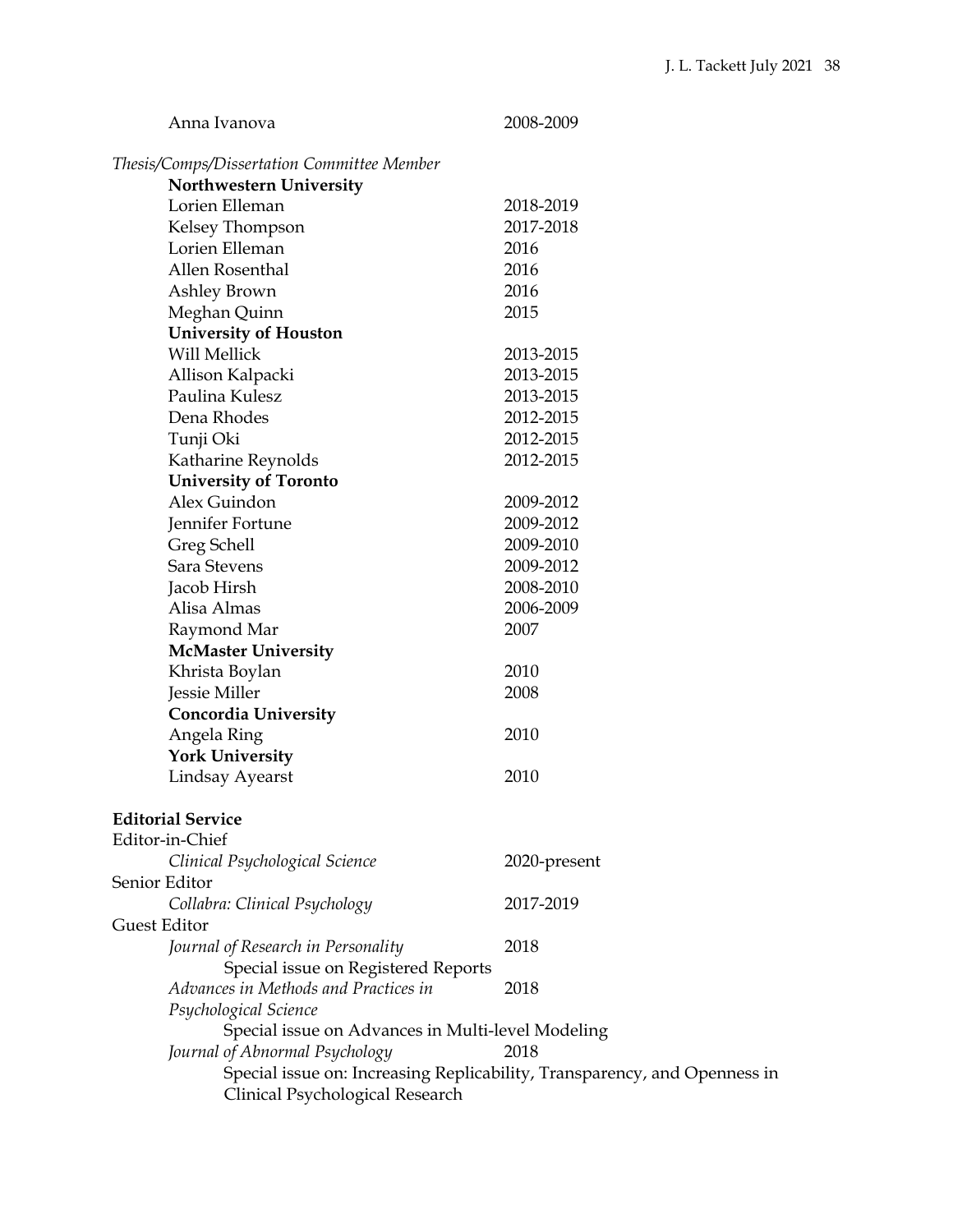| Journal of Abnormal Psychology                                     | 2016                                                                            |  |  |
|--------------------------------------------------------------------|---------------------------------------------------------------------------------|--|--|
|                                                                    | Special issue on: Toward validation of a structural approach to conceptualizing |  |  |
| psychopathology                                                    |                                                                                 |  |  |
| Journal of Research in Personality                                 | 2016                                                                            |  |  |
| Special issue on Child Personality                                 |                                                                                 |  |  |
| Journal of Personality Disorders                                   | 2015                                                                            |  |  |
| Special issue on Developmental Psychopathology                     |                                                                                 |  |  |
| Journal of Psychopathology and                                     | 2010                                                                            |  |  |
| Behavioral Assessment: Special issue on Measurement and Assessment |                                                                                 |  |  |
| Of Personality Pathology in Children and Adolescents               |                                                                                 |  |  |
| Associate Editor                                                   |                                                                                 |  |  |
| Journal of Abnormal Psychology                                     | 2017-2020                                                                       |  |  |
| Advances in Methods and                                            | 2017-2020                                                                       |  |  |
| Practices in Psychological Science                                 |                                                                                 |  |  |
| Perspectives on Psychological Science                              | 2015-2017                                                                       |  |  |
| Journal of Personality Disorders                                   | 2012-2017                                                                       |  |  |
| Journal of Research in Personality                                 | 2012-2017                                                                       |  |  |
| Journal of Personality                                             | 2014-2017                                                                       |  |  |
| Assessment                                                         | 2009-2015                                                                       |  |  |
| Journal of Psychopathology and                                     | 2009-2014                                                                       |  |  |
| <b>Behavioral Assessment</b>                                       |                                                                                 |  |  |
| <b>Consulting Editor</b>                                           |                                                                                 |  |  |
|                                                                    | 2016-Present                                                                    |  |  |
| Adaptive Human Behavior and Physiology                             | 2008-Present                                                                    |  |  |
| Journal of Personality and Social Psychology                       |                                                                                 |  |  |
| Personality Disorders Theory, Research,<br>and Treatment           | 2008-Present                                                                    |  |  |
| Journal of Personality Assessment                                  | 2012-Present                                                                    |  |  |
| Psychological Assessment                                           | 2015-Present                                                                    |  |  |
| Journal of Abnormal Child Psychology                               | 2016-Present                                                                    |  |  |
| Assessment                                                         | 2006-Present                                                                    |  |  |
| Frontiers in Personality Science and                               | 2012-2014                                                                       |  |  |
| <b>Individual Differences</b>                                      |                                                                                 |  |  |
| Journal of Research in Personality                                 | 2009-2011                                                                       |  |  |
| Journal of Psychopathology and                                     | 2008-2009                                                                       |  |  |
| <b>Behavioral Assessment</b>                                       |                                                                                 |  |  |
| <b>Editorial Assistant</b>                                         | 2004-2006                                                                       |  |  |
| Journal of Personality                                             |                                                                                 |  |  |
| Journal of Abnormal Psychology                                     |                                                                                 |  |  |
| <b>Ad-Hoc Reviewer</b>                                             |                                                                                 |  |  |
| American Psychologist                                              |                                                                                 |  |  |
| <b>Biological Psychology</b>                                       |                                                                                 |  |  |
| Clinical Psychology Review                                         |                                                                                 |  |  |
| Comprehensive Psychiatry                                           |                                                                                 |  |  |
| Development and Psychopathology                                    |                                                                                 |  |  |
| Drug and Alcohol Dependence                                        |                                                                                 |  |  |
| Emotion                                                            |                                                                                 |  |  |
| European Journal of Personality                                    |                                                                                 |  |  |
|                                                                    |                                                                                 |  |  |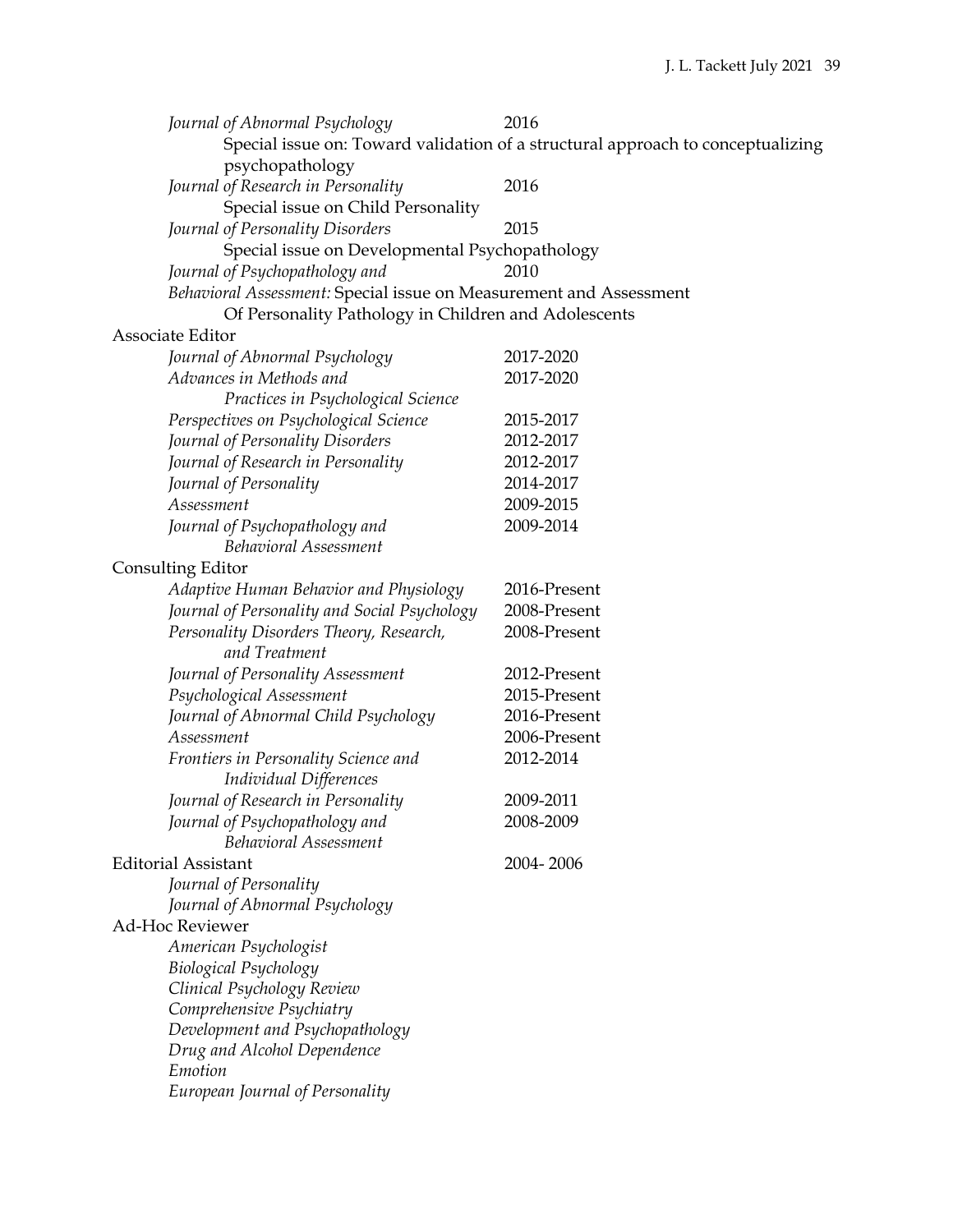*Journal of Abnormal Child Psychology Journal of Abnormal Psychology Journal of Child Psychology and Psychiatry and Allied Disciplines Journal of Clinical Child and Adolescent Psychology Journal of Experimental Psychology: General Journal of Nervous and Mental Disease Journal of Personality Journal of Personality Assessment Journal of Personality and Social Psychology Journal of Research in Personality Multivariate Behavioral Research Personality and Individual Differences Personality and Mental Health Personality and Social Psychology Bulletin Perspectives on Psychological Science Psychological Assessment Psychological Bulletin Psychological Medicine Psychological Science Psychoneuroendocrinology Schizophrenia Bulletin Social Psychological and Personality Science*

# Grant Reviewer

*Estonian Science Foundation National Science Foundation*

*Social Sciences and Humanities Research Council of Canada* 

# Tenure/Promotion Review

*University of Minnesota University of Illinois, Urbana-Champaign University of Oregon Sewanee, the University of the South University of Utah University of Kentucky Hospital for Sick Children, Toronto, Ontario Indiana University, Bloomington*

### Book Reviewer

*Lawrence Erlbaum Associates Oxford University Press Thomson Nelson*

### **Media Contributions**

National Post, "Blinded by the Laser Light," August 2010 *Doctor in the House*, Slice Network, episode "Small Kid, Big Personality", May 2009 Ryerson Student Radio, segment on relational aggression, March 2008 The Science of Personality Podcast, "The Personality of Successful Entrepreneurs", November 2020

### **Additional Service**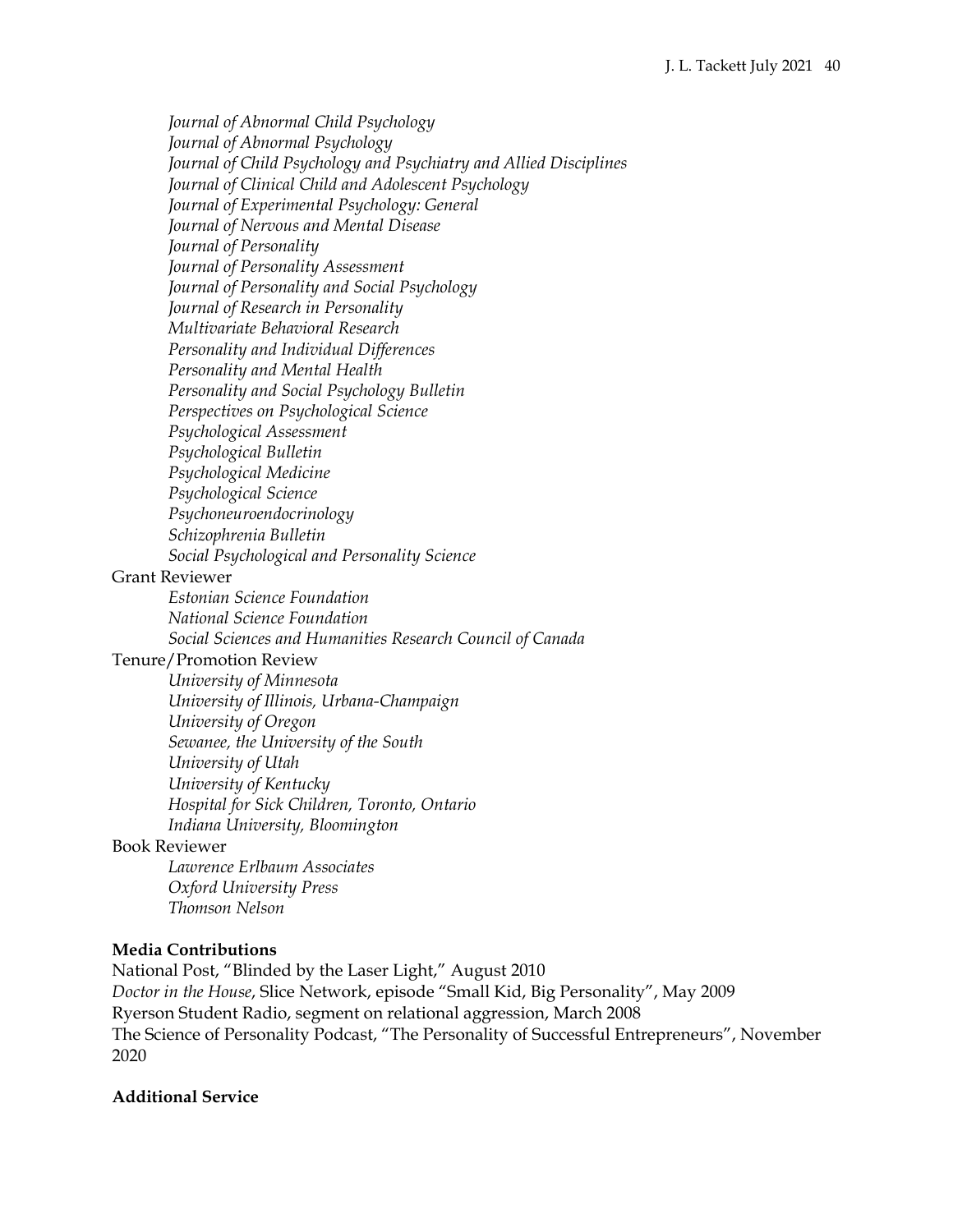| Undergraduate Research Grant Review Committee                                    | 2019-Present |
|----------------------------------------------------------------------------------|--------------|
| Northwestern University                                                          |              |
| Co-Chair, Developmental Workgroup                                                | 2019-present |
| Hierarchical Taxonomy of Psychopathology (HiTOP)                                 |              |
| Provost Committee on Student Well-Being                                          | 2019-present |
| Committee co-chair                                                               |              |
| Site visitor, Psychological Clinical Science                                     | 2018-present |
| <b>Accreditation System</b>                                                      |              |
| Site visits:                                                                     |              |
| Oklahoma State University                                                        | 2018         |
| Program Chair, Clinical Psychology                                               | 2017-present |
| Association of Psychological Science                                             |              |
| Psychology Departmental Liaison                                                  | 2016-present |
| <b>Family Action Network</b>                                                     |              |
| Research Internship Program                                                      | 2016-present |
| Evanston Township High School                                                    |              |
| Measurement workgroup co-chair                                                   | 2015-2018    |
| Hierarchical Taxonomy of Psychopathology (HiTOP) consortium                      |              |
| Faculty member                                                                   | 2015-present |
| Coalition for the Advancement and Application of Psychological Science           |              |
| Associate member faculty coordinator                                             | 2015-2018    |
| Society for Research in Psychopathology                                          |              |
| Committee co-chair                                                               | 2015-2018    |
| University-wide committee on clinical psychology                                 |              |
| Secretary/Treasurer                                                              | 2015-2018    |
| Association for Research in Personality                                          |              |
| <b>Shepard Residential College</b>                                               | 2015-present |
| <b>Faculty Fellow</b>                                                            |              |
| <b>Executive Board Member</b>                                                    | 2014-2017    |
| Society for Research in Psychopathology                                          |              |
|                                                                                  | 2014-2015    |
| Program Co-Chair                                                                 |              |
| 4 <sup>th</sup> biennial meeting for the Association for Research in Personality |              |
| St. Louis, MO                                                                    |              |
| <b>Program Committee</b>                                                         | 2013-2014    |
| 15 <sup>th</sup> annual meeting of the Society for Personality and Social        |              |
| Psychology, Austin, TX                                                           |              |
| Cougar Mover                                                                     | 2013         |
| Faculty volunteer to assist with freshman dorm move-in                           |              |
| Consultant                                                                       | 2012-present |
| ACT, Inc.                                                                        |              |
| Child personality and behavior working group                                     |              |
| <b>Executive Board Member</b>                                                    | 2013-2016    |
| Association for Research in Personality                                          |              |
| K.I.P.P. Leadership Academy for Girls                                            | 2013         |
| Volunteer presenter and coordinator                                              |              |
| Early Career Award Committee                                                     | 2013         |
| Society for Research in Psychopathology                                          |              |
|                                                                                  |              |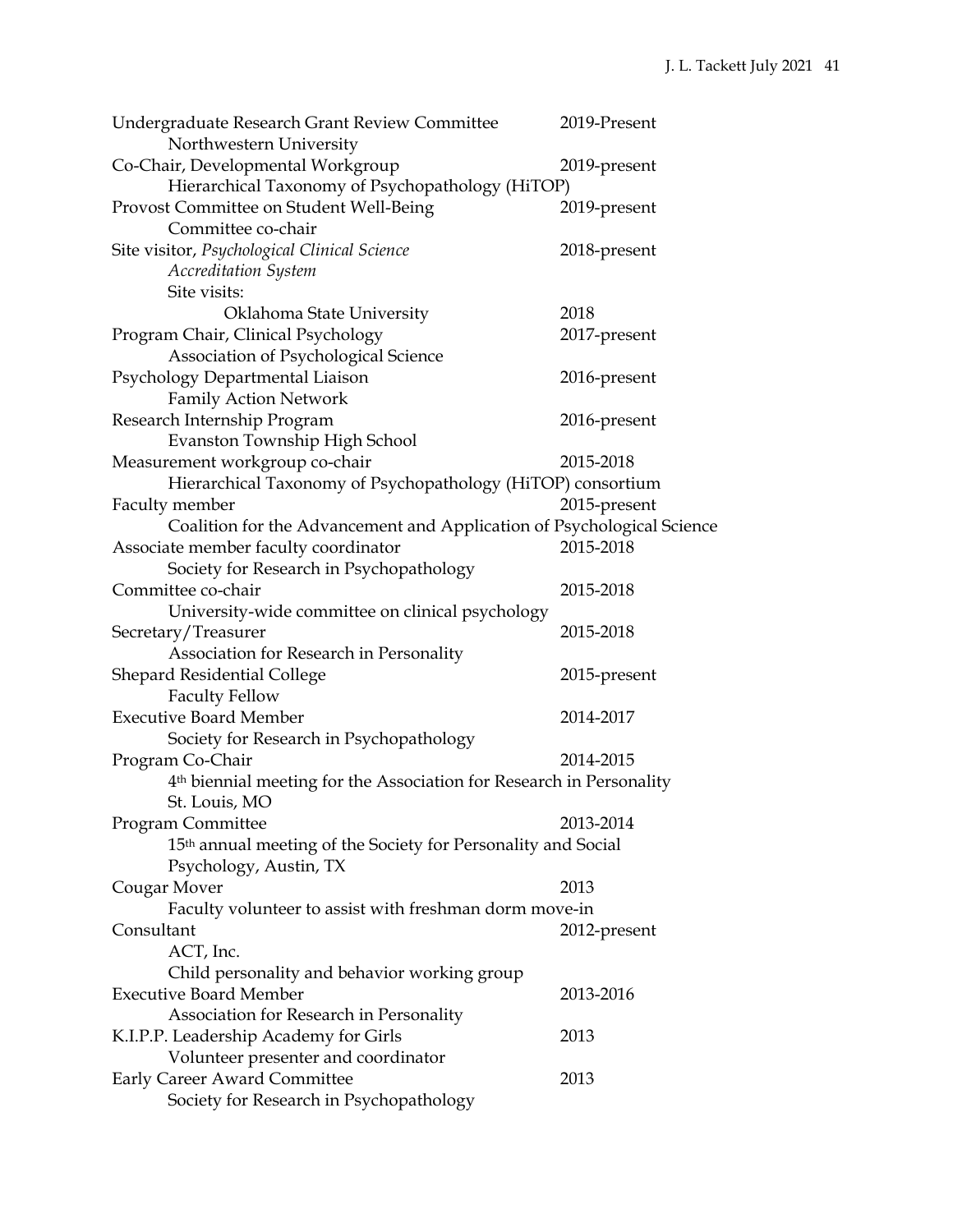| Clinical Science Research Brown Bag                                                               | 2012-present |
|---------------------------------------------------------------------------------------------------|--------------|
| Founder and Organizer                                                                             |              |
| Clinical Psychology Program, University of Houston                                                |              |
| Program Committee                                                                                 | 2012-2013    |
| 27th annual meeting of the Society for Research in Psychopathology, Oakland, CA                   |              |
| Program Committee Chair                                                                           | 2011-2012    |
| 26 <sup>th</sup> annual meeting of the Society for Research in Psychopathology, Ann Arbor, MI     |              |
| Official Advisor, DSM-5                                                                           | 2008-Present |
| Personality and Personality Disorders Task Force                                                  |              |
| Colloquium Committee co-Chair                                                                     | 2008-2011    |
| Department of Psychology, University of Toronto                                                   |              |
| Clinical Extension Program Committee Chair                                                        | 2008-2011    |
| Department of Psychology, University of Toronto                                                   |              |
| Conference Organizational Committee                                                               | 2010-2011    |
| 11 <sup>th</sup> annual conference of the Association for Research in Personality, Riverside, CA  |              |
| <b>Smadar Levin Award Committee</b>                                                               | 2010         |
| Society for Research in Psychopathology                                                           |              |
| Science Rendezvous                                                                                | 2010         |
| Community-Wide Science Fair                                                                       |              |
|                                                                                                   |              |
| Personality Psychology Booth                                                                      | 2010-2011    |
| <b>Advanced Statistics Reading Group</b>                                                          |              |
| Founder and Organizer                                                                             |              |
| Social/Personality/Abnormal Area, University of Toronto                                           |              |
| <b>Faculty Judge</b>                                                                              | 2009         |
| Institute of Medical Science, Student Research Day                                                |              |
| Search Committee, Social Position                                                                 | 2009-2010    |
| Department of Psychology, University of Toronto                                                   |              |
| Search Committee, Clinical Position                                                               | 2009-2010    |
| Department of Psychology, University of Toronto - Scarborough                                     |              |
| <b>Search Committee</b>                                                                           | 2008-2009    |
| Department of Psychology, University of Toronto - Mississauga                                     |              |
| Conference Organizational Committee                                                               | 2008-2009    |
| 10 <sup>th</sup> annual conference of the Association for Research in Personality, Evanston, IL   |              |
| <b>Faculty Panel Member</b>                                                                       | 2008         |
| Preparing for the Academic Job Market                                                             |              |
| 22 <sup>nd</sup> annual conference of the Society for Research in Psychopathology, Pittsburgh, PA |              |
| Undergraduate Committee                                                                           | 2006-Present |
| Department of Psychology, University of Toronto                                                   |              |
| <b>Faculty of Arts and Science Council</b>                                                        | 2006-2007    |
| Psychology Department Faculty Representative, University of Toronto                               |              |
| Graduate Student Liaison Committee                                                                | 2001-2005    |
| Clinical Area Representative, University of Minnesota                                             |              |
| "Welcome Weekend",                                                                                | 2003         |
| Clinical Area Representative, University of Minnesota                                             |              |
| <b>TA Liaison</b>                                                                                 | 2001-2002    |
| Psychology Department, University of Minnesota                                                    |              |
|                                                                                                   |              |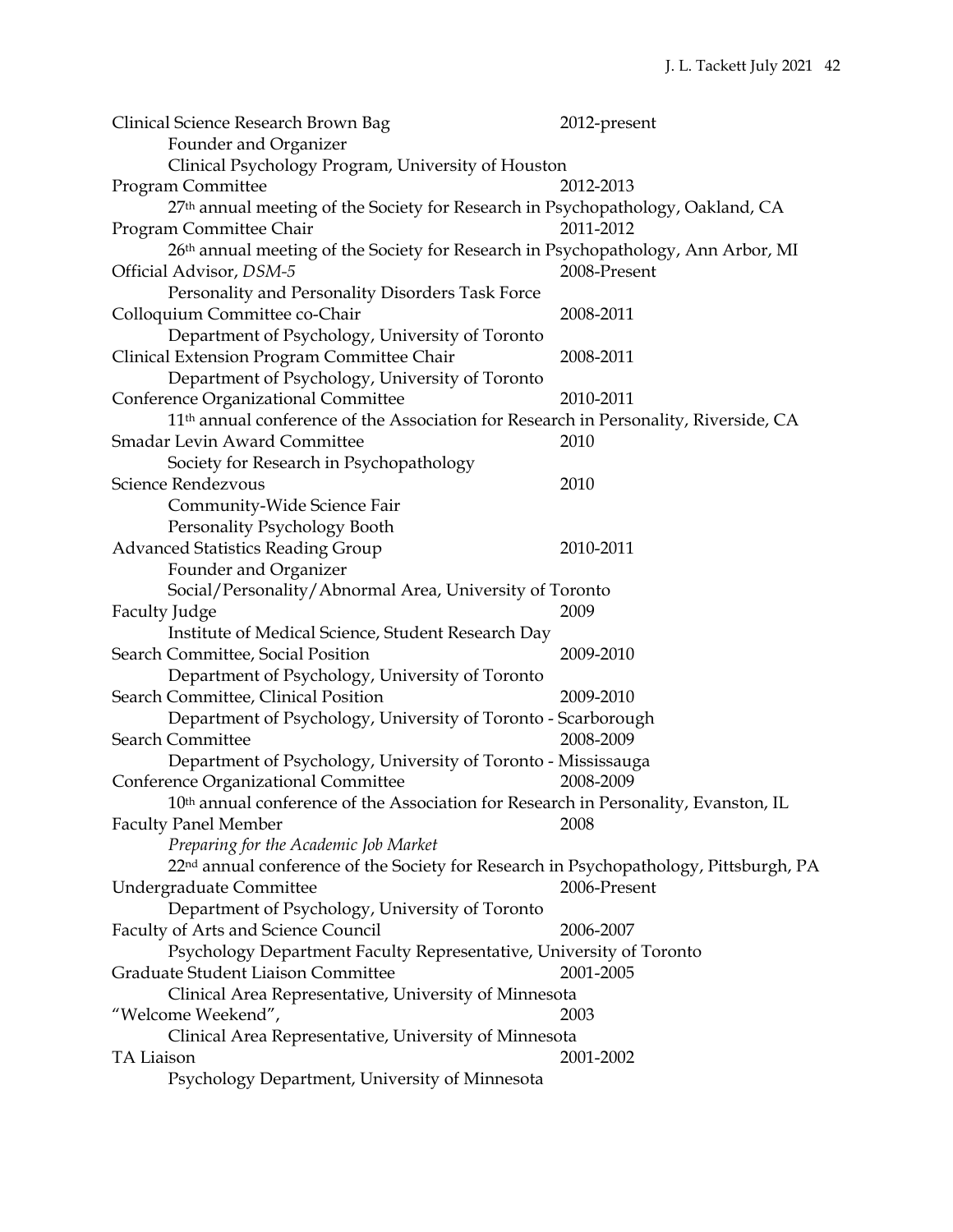# **CLINICAL EXPERIENCE**

### **Supervisor and Clinician** Fall 2012-2015 **University of Houston Child Assessment Clinic**

Supervised graduate student trainees conducting comprehensive child assessments including personality, behavioral, and neuropsychological testing. Conducted diagnostic interviews with parents and children.

# **Supervised Postdoctoral Fellow Summer 2010-Spring 2011 Centre for Addiction and Mental Health**

Completing adult assessment and therapy under the supervision of Dr. Mike Bagby and Dr. Lena Quilty. Diverse adult outpatient population with a broad range of psychopathology.

### **Minneapolis VA Medical Center**

Completed a year-long clinical internship with major rotations in Health Psychology, Psychodynamic Psychotherapy, Addiction Disorder Services, Post-Traumatic Stress Recovery Team, and Marital/Family Therapy.

# **Practicum Student and Psychometrist, Fall 2002-Fall 2005**

# **Midwestern Neuropsychology**

Served as a psychometrist under the supervision of Drs. Michael Fuhrman and Sonia Mosch.

### **Practicum Student** Spring 2003 **Hennepin County Medical Center**

Completed an assessment/brief psychotherapy practicum under the supervision of Dr. Kathleen Feil.

### **Walk-in Counseling Center**

Completed a therapy practicum under the supervision of Dr. James Ayers.

### **Practicum Student, Behavioral Pediatrics** Summer 2002-Fall 2002 **University of Minnesota Physicians**

Completed a neuropsychological assessment practicum under the supervision of Dr. Pi-Nian Chang.

# **Practicum Student Summer 2001-Spring 2002**

### **Minneapolis VA Medical Center**

Completed a year-long assessment practicum at the Minneapolis VAMC under the supervision of Dr. Charles Peterson.

# **Volunteer work.** Summer 1998

Assisted at Sheltering Arms, a shelter for abused and neglected children, as well as the STAR program, the sister prevention and intervention establishment for at-risk populations in

### **Clinical Intern** Fall 2005-Summer 2006

**Practicum Student Fall 2002-Summer 2003**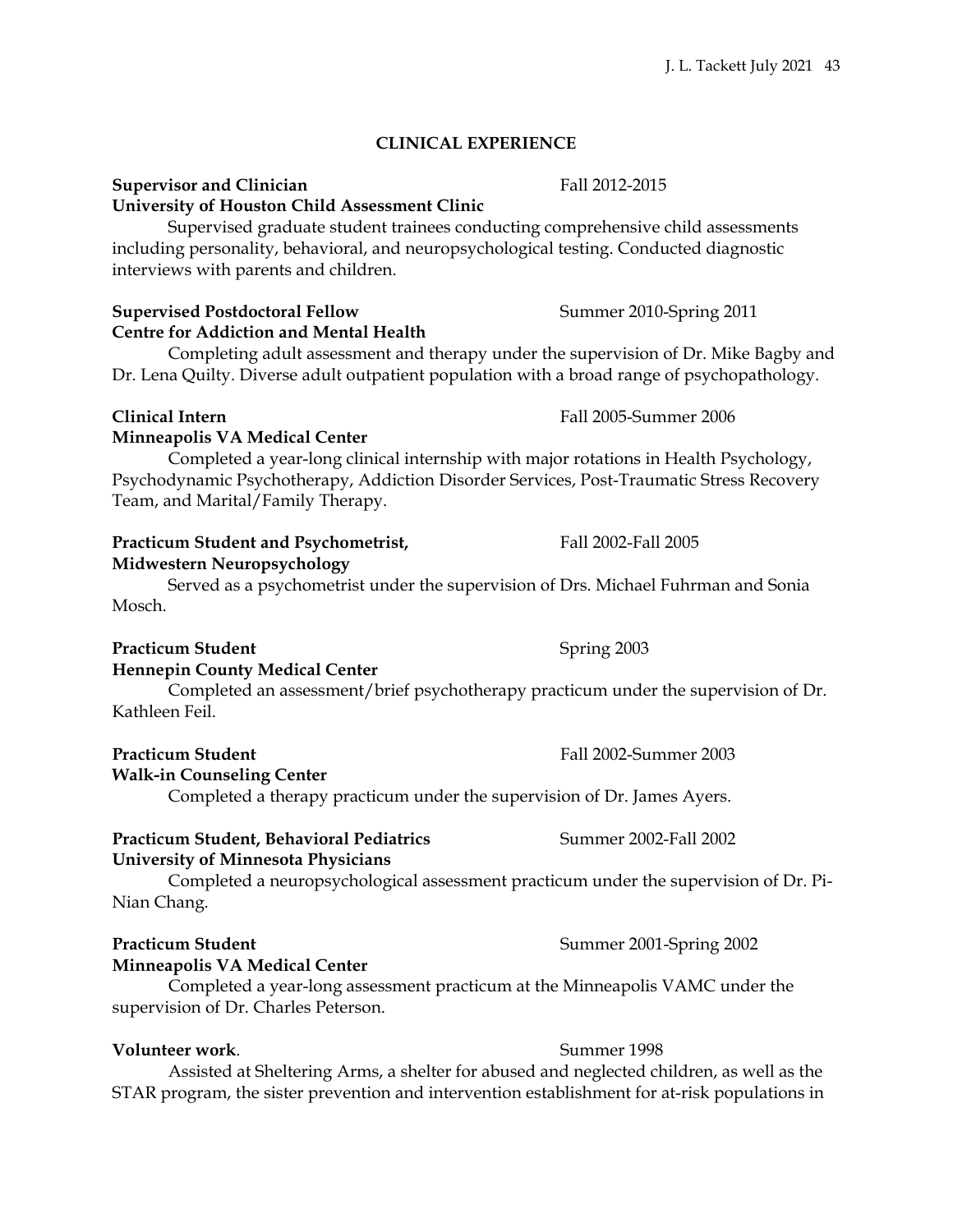the community.

# **HONORS AND AWARDS**

- Fellow, Association for Psychological Science, 2016
- Provost's Faculty Travel Award, University of Houston, 2014
- Samuel J. and Anne G. Beck Award, Society for Personality Assessment, 2013
- John E. Exner Scholar Award to support the career of a young personality assessor, Society for Personality Assessment, 2012
- Early Career Award, Society for Research in Psychopathology, 2011
- 2009-2010 MVP Award, Psychology Graduate Students Association, University of Toronto
- Early Researcher Award, European Association for Personality Psychology, March 2010
- Early Researcher Award, Ontario Ministry of Research and Innovation, 2010
- Dean's Excellence Award, University of Toronto, 2007, 2008, 2009, 2010
- Early Researcher Award, European Association for Personality Psychology, March 2008
- Award for Outstanding Teaching (student-nominated), Center for Teaching and Learning Services, University of Minnesota, September 2005
- NIMH Training Grant Fellowship: Neurobehavioral Aspects of Personality and Psychopathology, September 2001-August 2003
- University Fellowship, University of Minnesota, Twin Cities, September 2000- May 2001
- University Undergraduate Research Fellow, Texas A&M University, Honors Department, April 1999-May 2000
- Best Undergraduate Presentation, Student Research Week, Texas A&M University, March 2000
- Best Undergraduate Presentation, Student Research Week, Texas A&M University, March 1999
- Academic Achievement Award, Texas A&M University, Fall 1999- Spring 2000
- Academic Dean's List 4.0, Texas A&M University, Fall 1997-May 2000
- Academic Merit Award, Texas A&M University, Fall 1998-Spring 1999

# **MEMBERSHIPS**

Society for Personality Assessment, Member Association for Research in Personality, Member Society for Research in Psychopathology, Member European Association for Personality Psychology, Member Society for Personality and Social Psychology, Member Association for Psychological Science, Member Sigma Xi Scientific Research Honor Society, Associate Member Phi Eta Sigma National Honor Society Psi Chi National Honor Society in Psychology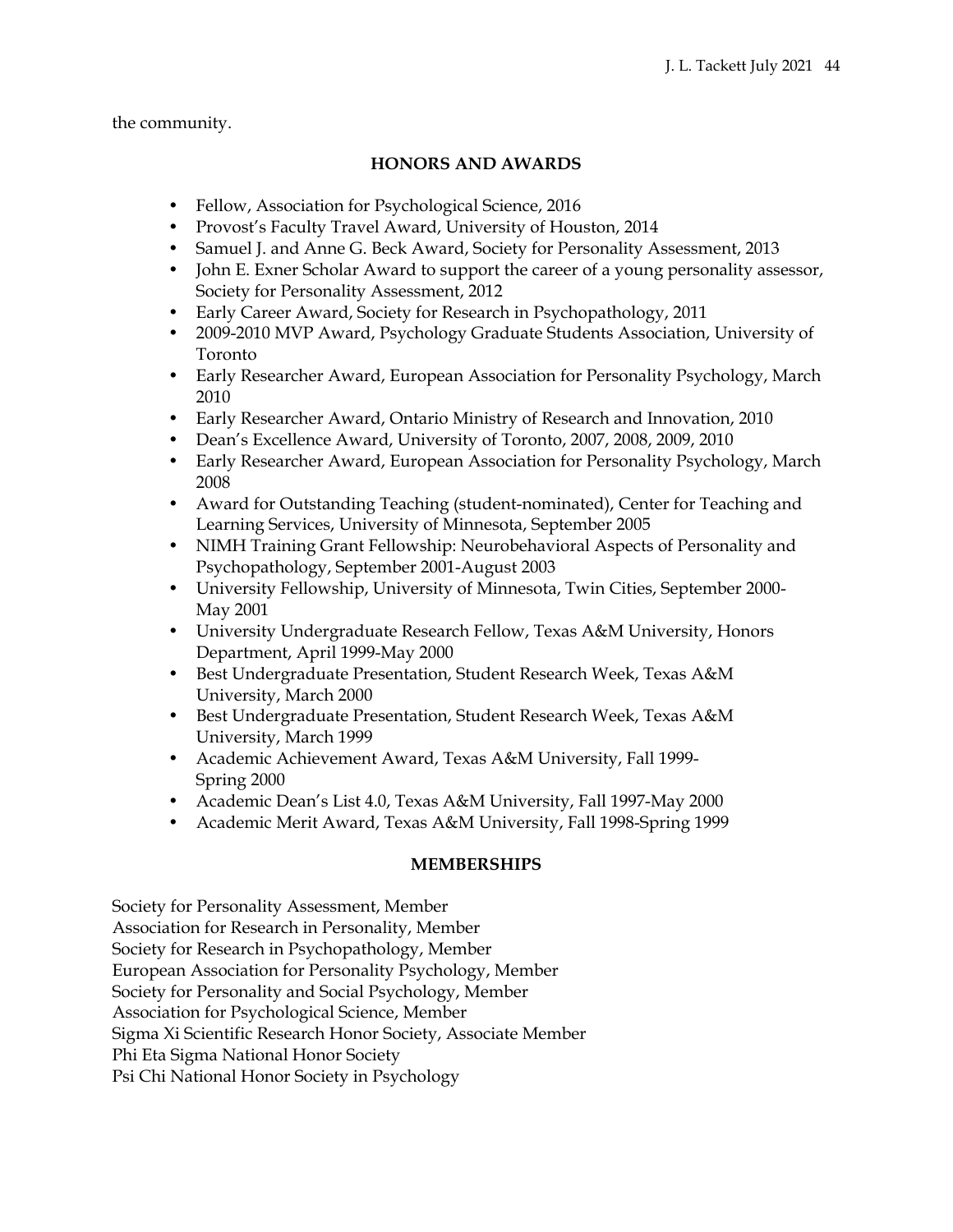#### **REFERENCES**

Paul Arbisi, PhD, LP VA Medical Center One Veterans Drive Minneapolis, MN 55417 Phone: (612) 725-2000

R. Michael Bagby, PhD, CPsych Professor Department of Psychiatry Centre for Addiction and Mental Health University of Toronto 250 College Street Toronto, ON M5T 1R8 Phone: (416) 535-8501

William G. Iacono, PhD Professor Department of Psychology University of Minnesota 75 East River Road Minneapolis, MN 55455-0344 Phone: (612) 625-6078

Robert F. Krueger, PhD Professor Department of Psychology University of Minnesota 75 East River Road Minneapolis, MN 55455-0344 Phone: (612) 624-8204

Benjamin B. Lahey, PhD Professor Department of Health Studies University of Chicago 5841 S. Maryland Ave. Chicago, IL 60637 Phone: (773) 702-1979

Matt McGue, PhD Professor Department of Psychology University of Minnesota 75 East River Road Minneapolis, MN 55455-0344